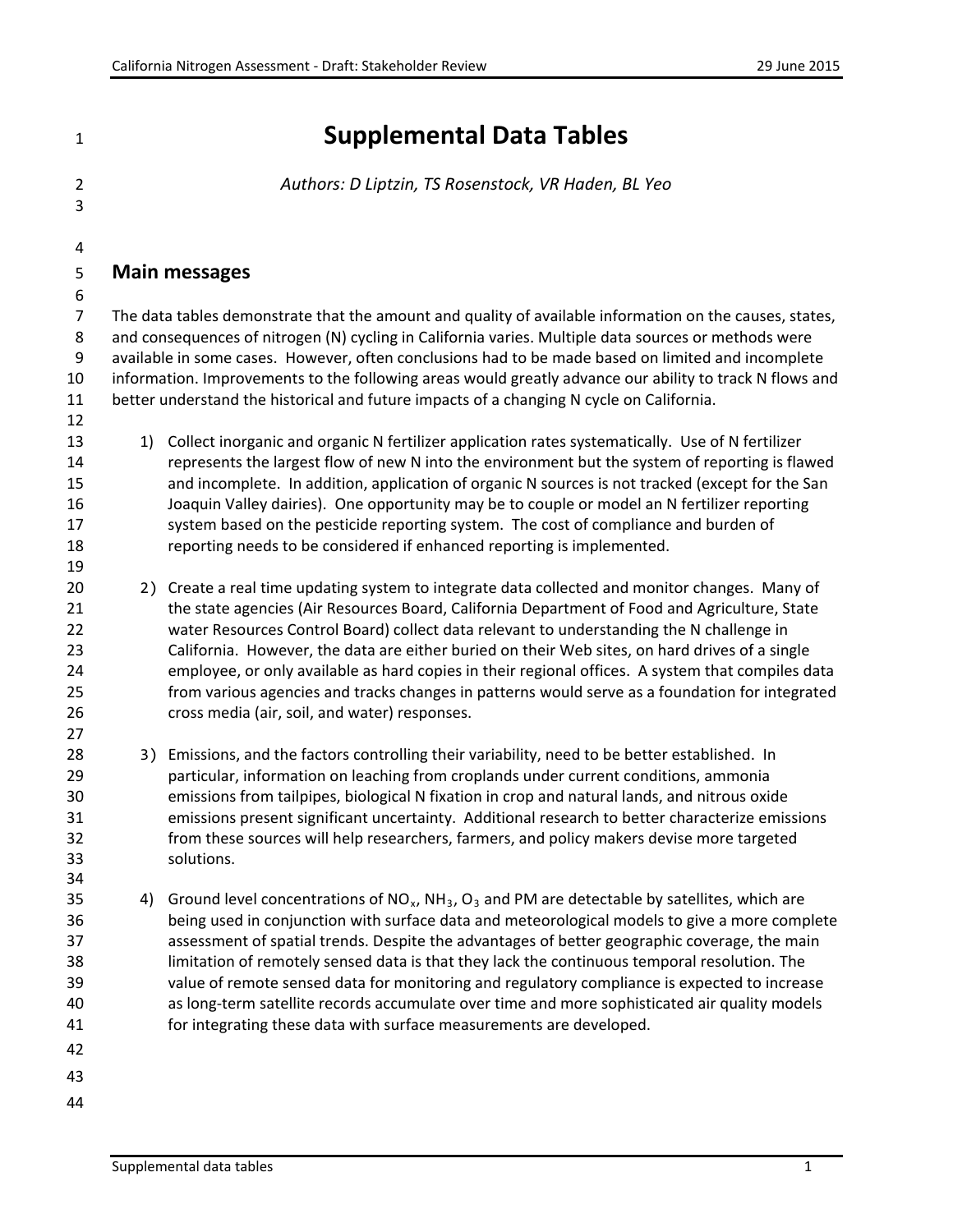## **Introduction**

The following data tables supplement and support the statements and conclusions in the body of the

- assessment report. The data tables are not summaries of findings, but rather summaries of what is
- known and available to evaluate the causes, states, and consequences of N cycling in California. To this
- end, the data tables have two primary purposes: 1) summarize the sources of data and approaches used
- in the assessment and 2) systematically evaluate the quality of available data. The data tables are
- organized by broad categories and each includes the indicators used in the assessment related to that
- topic. Relevant sections of the assessment are noted for each indicator in the table to track information
- and show linkages across chapters.
- 
- The following topics are covered in the data tables.
- Table 1: Synthetic fertilizer use
- Table 2: Industrial synthetic N
- Table 3: Biological N fixation: natural lands
- Table 4: Biological N fixation: cropland
- 62 Table 5: Nitrous oxide (N<sub>2</sub>O) and dinitrogen (N<sub>2</sub>) gas
- 63 Table 6: Nitric oxide + N dioxide (NO<sub>x</sub>) and ammonia (NH<sub>3</sub>)
- Table 7: Area burned by wildfire
- Table 8: Land use
- Table 9: N storage
- Table 10: Harvested N
- Table 11: Animal production
- Table 12: Organic N use
- Table 13: Agronomic nutrient use efficiency of crops
- Table 14: Solid waste
- Table 15: Manure
- Table 16: Groundwater N
- Table 17: Surface water N
- Table 18: Dissolved N in waste discharge
- Table 19: Value of agricultural production
- Table 20: Nitrogen in drinking water
- Table 21: Nitrous oxide emissions from agricultural soils
- Table 22: Nitrogen-related air pollutants
- 
- 
- 
- 
- 
- 
- 
- 
- 
- Following the models of other assessments, "reserve wording" was used to quantify areas of uncertainty
- (Box 1; modified from Ash et al. 2010), providing a more consistent analysis across chapters. This
- approach takes into account both the level of scientific agreement and amount of available evidence.
-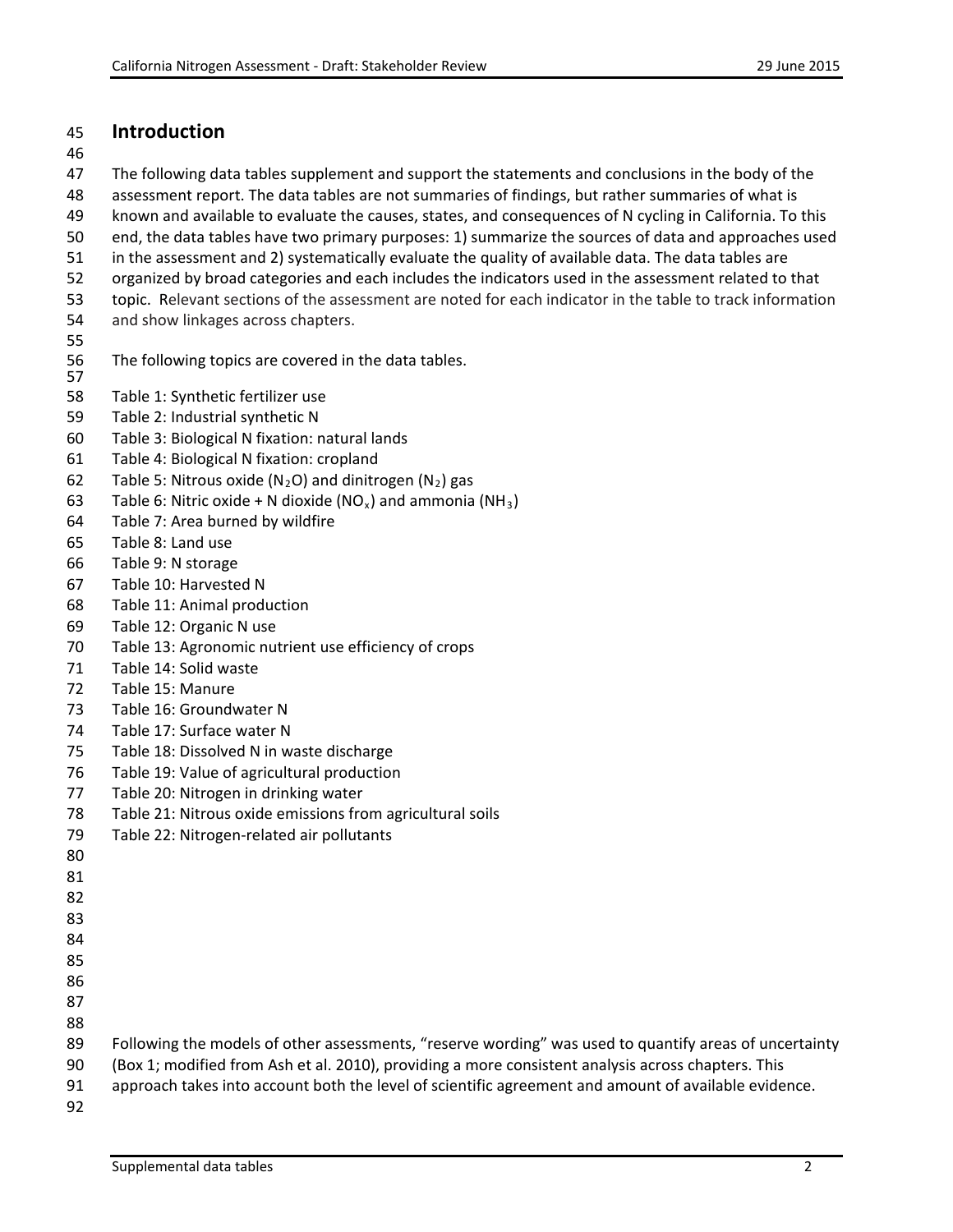#### **Box 1 Communicating uncertainty** (Source: Ash et al 2010)

**Quantitative Analyses** – the following reserved wording was used for statements that lent themselves to formal statistical treatment, or for judgments where broad probability ranges could be assigned:

| Virtually certain      | Greater than 99% chance of being true or occurring |
|------------------------|----------------------------------------------------|
| Very likely            | 90-99% chance of being true or occurring           |
| Likely                 | 66-90% chance of being true or occurring           |
| Medium likelihood      | 33-66% chance of being true or occurring           |
| Very unlikely          | 1-33% chance of being true or occurring            |
| Exceptionally unlikely | Less than 1% chance of being true or occurring     |

**Qualitative Analyses** – the following reserved wording was used for more qualitative statements:

|                    |               |                               | <b>Amount of Evidence</b>             |                        |
|--------------------|---------------|-------------------------------|---------------------------------------|------------------------|
|                    |               | Limited                       | <b>Medium</b>                         | High                   |
| ment               | High          | Agreed but unproven           | Agreed but incompletely<br>documented | Well-established       |
| Level of<br>Agreer | <b>Medium</b> | Tentatively agreed by<br>most | Provisionally agreed by<br>most       | Generally accepted     |
|                    | Low           | Suggested but unproven        | Speculative                           | Alternate explanations |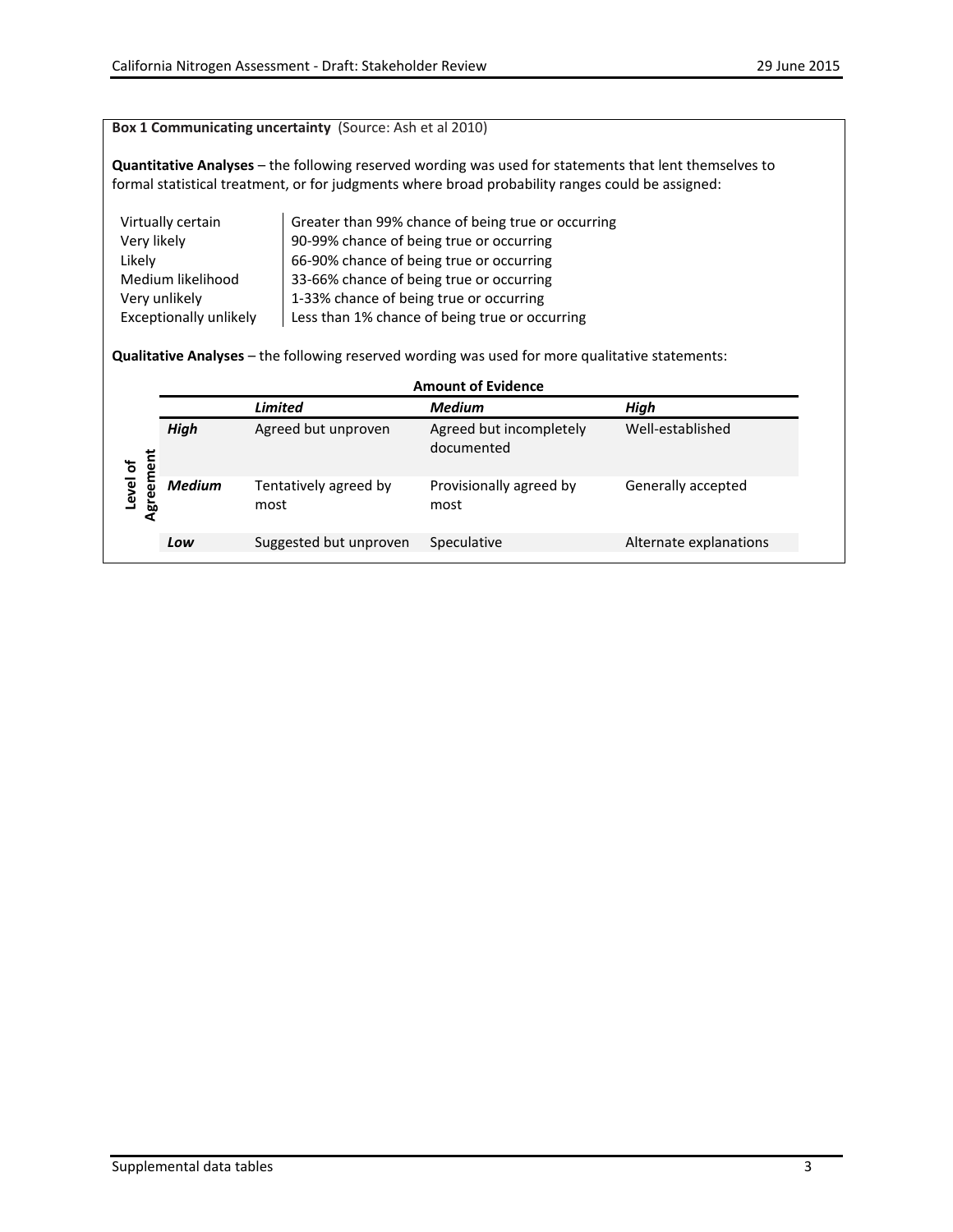#### 93 **Table 1. Synthetic fertilizer use**

| <b>Indicator</b>                                                                                          | Data sources and approach                                                                                                                                                       |  |
|-----------------------------------------------------------------------------------------------------------|---------------------------------------------------------------------------------------------------------------------------------------------------------------------------------|--|
| Statewide N fertilizer use                                                                                | Compilation of fertilizer sales data from annual tonnage reports for                                                                                                            |  |
|                                                                                                           | 2002-2007 (California Department of Food and Agriculture). Sales                                                                                                                |  |
| (Sections 3.1, 4.1.1, 4.2.4;                                                                              | data for years following 2002 was deemed unreliable due to                                                                                                                      |  |
| Figure 3.1; Box 4.2)                                                                                      | unexplainable 50% increase in sales. Mass balance calculations used                                                                                                             |  |
|                                                                                                           | mean value for 1980-2001.                                                                                                                                                       |  |
| Fertilizer use by crop                                                                                    | Estimated fertilizer use for the known land cover types receiving<br>fertilizer was summed. With the exception of turfgrass, fertilization                                      |  |
| (Sections 3.1.1, 3.1.2, 4.1.2,                                                                            | rate was multiplied by the acreage.                                                                                                                                             |  |
| 4.1.4, 4.2.4, 5.1.1.1; Table 3.3;                                                                         | The acreage of cultivated crops was calculated as the mean                                                                                                                      |  |
| Box 3.1; Figures 5.3, 5.5;                                                                                | acreage reported in the USDA National Agriculture Statistics                                                                                                                    |  |
| Appendix 3.1)                                                                                             | Service (NASS), California County Agricultural Commissioners'                                                                                                                   |  |
|                                                                                                           | Data (2002-2007) annual summary of statewide data. The crops                                                                                                                    |  |
|                                                                                                           | were aggregated to match the categories used by the California                                                                                                                  |  |
|                                                                                                           | Department of Water Resources (DWR) land use surveys. The                                                                                                                       |  |
|                                                                                                           | fertilization rates were calculated as the average of the                                                                                                                       |  |
|                                                                                                           | recommended rates across all regions and management practices                                                                                                                   |  |
|                                                                                                           | in the recent (1999-2010) UC Davis Cost Studies and the grower                                                                                                                  |  |
|                                                                                                           | reported rates for California in the USDA Chemical Use Surveys.                                                                                                                 |  |
|                                                                                                           | The acreage of environmental horticulture crops was based on<br>$\bullet$                                                                                                       |  |
|                                                                                                           | the average of the 2002 and 2007 USDA Agricultural Census.                                                                                                                      |  |
|                                                                                                           | Fertilization rates were calculated based on expert opinion (R.                                                                                                                 |  |
|                                                                                                           | Evans, UC Davis) of irrigation rates and fertilizer concentrations.                                                                                                             |  |
|                                                                                                           | Turfgrass fertilizer use was based on expert opinion (B. Augustin,<br>$\bullet$                                                                                                 |  |
|                                                                                                           | Scotts-Miracle Gro Company) and was scaled down from the                                                                                                                        |  |
|                                                                                                           | national estimate of fertilizer use on turfgrass and the fraction of                                                                                                            |  |
|                                                                                                           | national turfgrass in California reported by Milesi et al. (2005).                                                                                                              |  |
| <b>Uncertainty and information status</b>                                                                 |                                                                                                                                                                                 |  |
| Statewide fertilizer use is not directly measured, so fertilizer sales are the best available proxy.<br>٠ |                                                                                                                                                                                 |  |
| There was high agreement between the top-down approach based on fertilizer sales data,                    |                                                                                                                                                                                 |  |
| compared to the bottom-up approach which calculated fertilizer usage by land cover type (e.g.,            |                                                                                                                                                                                 |  |
|                                                                                                           | cultivated crops, environmental horticulture, and turfgrass). At the statewide level, these resulted in                                                                         |  |
| estimates of fertilizer use within 5% of each other (ignoring the large reported increase in N            |                                                                                                                                                                                 |  |
| fertilizer sales starting in 2002).                                                                       |                                                                                                                                                                                 |  |
|                                                                                                           | For the top-down approach, the CDFA's annual tonnage reports provide a better estimate of the                                                                                   |  |
|                                                                                                           | tonnage of fertilizing materials sold than of the tonnage of N sold (see Box 4.2). It appears that                                                                              |  |
|                                                                                                           | problems in the reporting system may explain the puzzling 50% increase in reported sales from 2001                                                                              |  |
| to 2002.                                                                                                  |                                                                                                                                                                                 |  |
| $\bullet$                                                                                                 | There are potentially double counting problems in the accounting methodology. The<br>reporting system is designed to track the amount of fertilizing materials sold by licensed |  |
|                                                                                                           | dealers to unlicensed purchasers by county. However, it is possible that some dealers are                                                                                       |  |
| reporting all sales.                                                                                      |                                                                                                                                                                                 |  |
| ٠                                                                                                         | The largest source of error is likely the conversion of the tonnage of materials to tonnage of                                                                                  |  |
|                                                                                                           | N for farm use fertilizers. While the common fertilizers have a specific grade (e.g., the grade                                                                                 |  |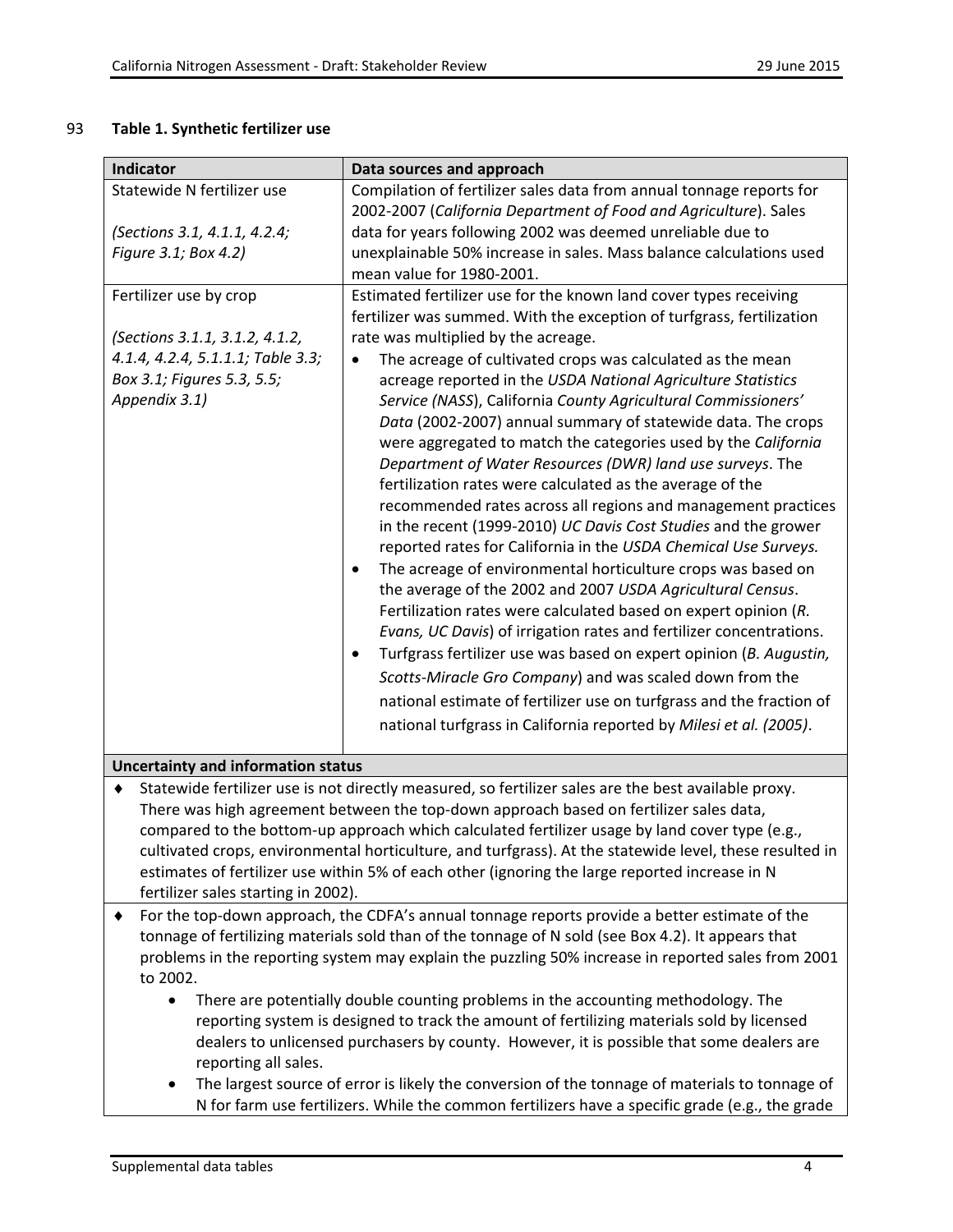of anhydrous ammonia is 82-0-0 or 82% N, 0% phosphorus and 0% potassium), in California there is a large tonnage of specialty fertilizers that are lumped together as "other." In older tonnage reports the "other" category was assumed to have a grade of 10-3-3, but the current tonnage reports do not state this explicitly.

- Reporting of tonnage of non-farm fertilizing materials is also inadequate as there is no way to report the grade of this material. The tonnage reports do not indicate how the tonnage of non-farm N is calculated, although it can be assumed the grade for these materials is also 10-3-3.
- ♦ For the bottom up approach, there is uncertainty in both the acreage and the fertilization rates, with the level of uncertainty dependent on the crop.
	- There is high agreement on the acreage of most crops in the various data sources. Acreage reported by the NASS California Agricultural Commissioners' Data is very similar to the acreage reported in the USDA Agricultural Census.
	- However, calculations of fertilization rates are hindered by limited and inconsistent data. Fertilization rates were estimated as the average of the recommended rates reported in the UC Davis Cost Study reports and fertilization rates reported by growers as part of the USDA Chemical Use Surveys. While the rates in these two sources across all crops are highly correlated, they can disagree by 50% for a given crop.
	- Turfgrass acreage is calculated based on the empirical relationship observed between impervious surface area and turfgrass from remote sensing imagery. There are no other reliable quantitative estimates of turfgrass acreage for California.
	- There is limited evidence for fertilization rates in turfgrass. Our estimate of fertilizer use is based on scaling down the Scotts Company national estimate of fertilizer use on turfgrass. While the Scotts Company does extensive research on the "Do it yourself" homeowners market to evaluate its market share, the total use of fertilizer on turfgrass is suggested but unproven.
	- There is medium agreement on the acreage of environmental horiticulture crops, but there is limited evidence for the fertilization rates of these crops. This category comprises a variety of crops ranging from woody perennials to annual bedding plants to cut flowers grown in the open. While these highly productive crops very likely receive the highest fertilization rates of any crop in the state, there are no available recommendations or surveys on fertilization rates for any of these crops in California. Further, it is unknown how much recycling of N in the irrigation water occurs.
- ♦ Estimating fertilization rates is complicated by the large amount of manure produced in the state. More likely than not, manure N replaces synthetic fertilizer as the source of nutrients for many acres of forage crops near dairies. However, it is not clear if this replacement is complete or if these crops still receive some inorganic fertilizer. Further, a large fraction of solid manure appears to be composted to some degree and applied as an organic amendment to soils and not included as part of nutrient management plans.
	- See also manure (Table 15)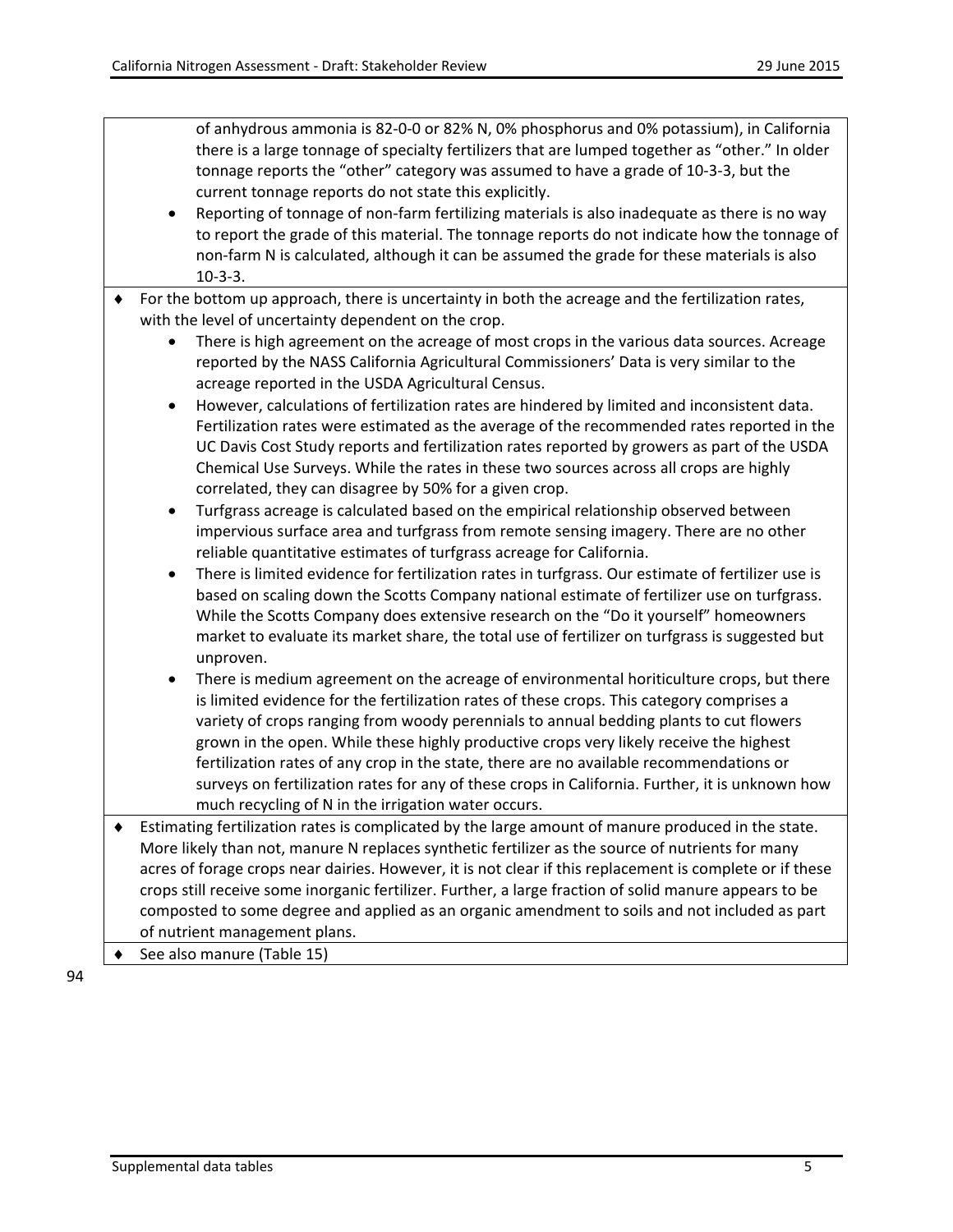# 95 **Table 2. Industrial synthetic nitrogen**

|   | <b>Indicator</b>                                                                                                                                                                                                                                                   | Data sources and approach                                                                                                                                                                   |
|---|--------------------------------------------------------------------------------------------------------------------------------------------------------------------------------------------------------------------------------------------------------------------|---------------------------------------------------------------------------------------------------------------------------------------------------------------------------------------------|
|   | Ammonia consumption for<br>Industrial N consumption is only reported at the national level for the<br>industrial uses<br>United States. To estimate levels for California, the national estimates<br>by Domene and Ayers (2001), Kramer (2004), and FAOSTAT (2002) |                                                                                                                                                                                             |
|   | (Sections 3.6, 4.1.1, 4.1.4, 4.2.4)                                                                                                                                                                                                                                | were scaled down based on California's population reported in the US<br>Census.                                                                                                             |
|   | <b>Uncertainty and information status</b>                                                                                                                                                                                                                          |                                                                                                                                                                                             |
|   |                                                                                                                                                                                                                                                                    | Both the total ammonia ( $NH3$ ) consumption and synthetic fertilizer N use at the national level are                                                                                       |
|   |                                                                                                                                                                                                                                                                    | agreed but unproven. Therefore, there should be high agreement on the total consumption of $NH3$                                                                                            |
|   |                                                                                                                                                                                                                                                                    | in forms other than fertilizer calculated by difference. However, there is low agreement, in part due                                                                                       |
|   | to annual variation.                                                                                                                                                                                                                                               |                                                                                                                                                                                             |
| ٠ |                                                                                                                                                                                                                                                                    | Disagreement also arises from a lack of publically available data. Domene and Ayres (2001) attempt                                                                                          |
|   |                                                                                                                                                                                                                                                                    | to track all of the major industrial end uses of $NH3$ in the United States. However, this information is                                                                                   |
|   |                                                                                                                                                                                                                                                                    | derived from private industry sources which are compiled by consulting companies. Individual<br>reports are available for most industrial N-containing compounds, but they cost hundreds to |
|   |                                                                                                                                                                                                                                                                    | thousands of dollars each and are not typically available in libraries. Thus, it is difficult to assess the                                                                                 |
|   | quality of these data.                                                                                                                                                                                                                                             |                                                                                                                                                                                             |
| ٠ |                                                                                                                                                                                                                                                                    | Information on the ultimate fate of these materials after they are produced is scarce. Some of the                                                                                          |
|   |                                                                                                                                                                                                                                                                    | materials, like nylon carpets and acrylonitrile butadiene styrene (ABS) in automobiles and electronic                                                                                       |
|   |                                                                                                                                                                                                                                                                    | equipment, are increasingly being recycled. However, the majority of these materials likely still end                                                                                       |
|   | up in landfills where they would decompose slowly.                                                                                                                                                                                                                 |                                                                                                                                                                                             |
| ٠ |                                                                                                                                                                                                                                                                    | The available information on $NH3$ consumption is somewhat dated. This is important because unlike                                                                                          |
|   |                                                                                                                                                                                                                                                                    | fertilizer consumption which has leveled off recently, the use of NH <sub>3</sub> has been and continues to                                                                                 |
|   |                                                                                                                                                                                                                                                                    | grow rapidly (International Fertilizer Institute cited in European N Assessment 2011).                                                                                                      |
|   | See also solid waste (Table 14).                                                                                                                                                                                                                                   |                                                                                                                                                                                             |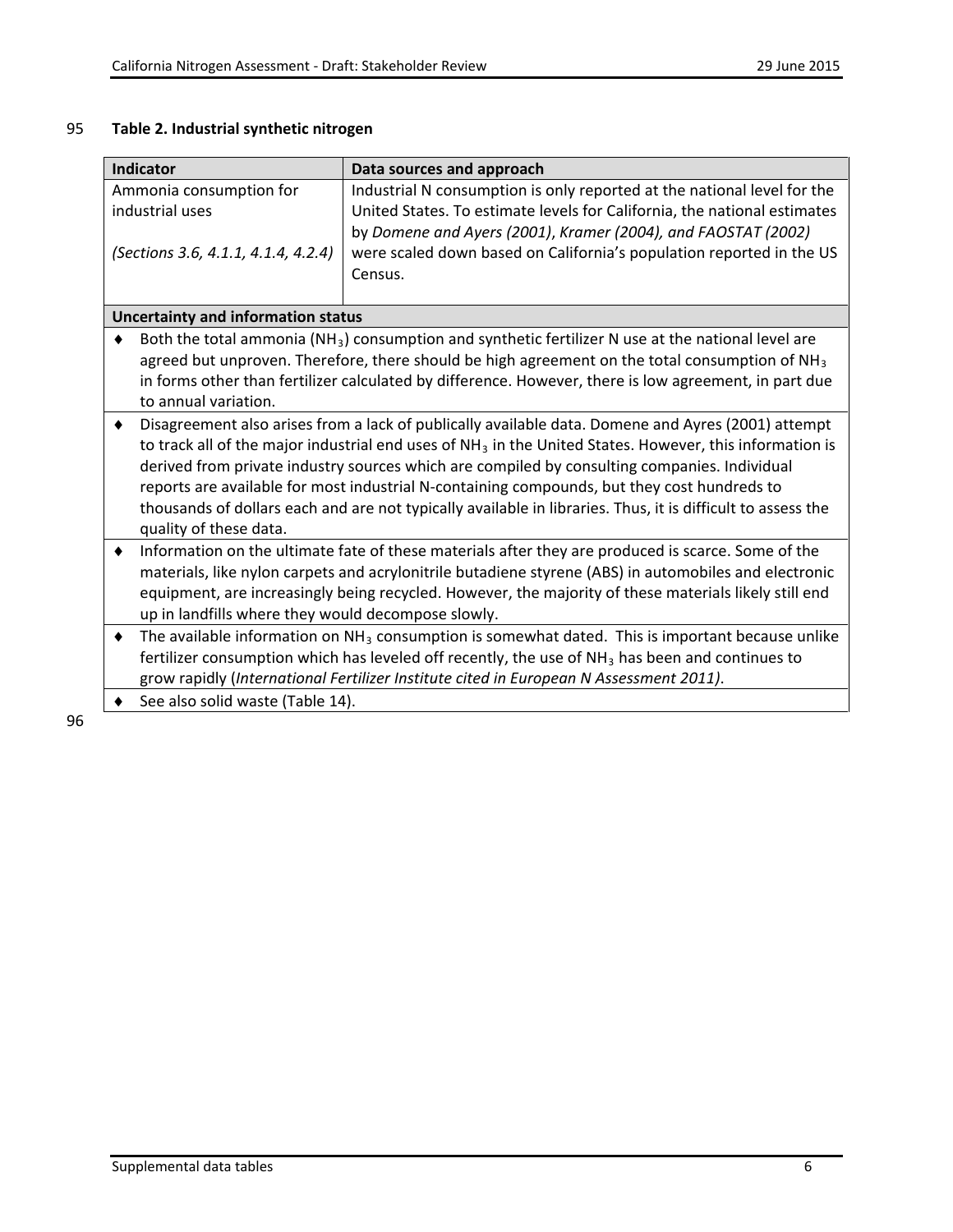## 97 **Table 3. Biological nitrogen fixation: natural lands**

| Indicator                                                                                 | Data sources and approach                                                                             |
|-------------------------------------------------------------------------------------------|-------------------------------------------------------------------------------------------------------|
| Biome specific N fixation rates                                                           | Estimation of natural land N fixation was based on the dataset                                        |
|                                                                                           | presented in Cleveland et al. (1999). The low percent cover estimate                                  |
| (Sections 3.5, 4.1.1, 4.1.6, 4.2.3)                                                       | for biome specific N fixation rates was used and biome areas were                                     |
|                                                                                           | derived from our land cover map (see Table 8).                                                        |
|                                                                                           |                                                                                                       |
|                                                                                           | Semi-quantitative estimates of species-specific rates of N fixation are                               |
|                                                                                           | available in the USDA PLANTS database, but there are limited data on                                  |
|                                                                                           | the areal extent of these species precluding usage of this approach.                                  |
| Empirical relationship with                                                               | The statewide average evapotranspiration was calculated from                                          |
| actual evapotranspiration (ET)                                                            | MODIS data (provided by Qiaozhen Mu, University of Montana) and                                       |
|                                                                                           | the empirical relationship between actual ET and N fixation as                                        |
| (Sections 4.1.1 4.1.6, 4.2.6)                                                             | described in Cleveland et al. (1999).                                                                 |
| <b>Uncertainty and information status</b>                                                 |                                                                                                       |
|                                                                                           | Biological N fixation is the largest source of N to natural ecosystems, but magnitude of the rates is |
|                                                                                           | speculative. Two main approaches have been used for symbiotic N fixation: 1) biome specific rates     |
|                                                                                           | based on Cleveland et al. (1999) and 2) species specific rates. Sobota et al. (2009) used both        |
|                                                                                           | methods for Central Valley watersheds and found the latter to be 50% less than the former             |
| assuming that Ceanothus spp. were the only N fixers.                                      |                                                                                                       |
| ٠                                                                                         | Biome specific N fixation rates are the most common approach for mass balance studies, but the        |
| rates are speculative.                                                                    |                                                                                                       |
| $\bullet$                                                                                 | The biome specific rates reported in the global data in Cleveland et al. (1999) are likely            |
|                                                                                           | biased upwards because studies of N fixation are more likely to occur in areas with higher N          |
|                                                                                           | fixation rates. While these authors report estimates of rates across a range of percent cover         |
|                                                                                           | for the N fixing species, even the lowest coverage may overestimate fixation rates. For               |
|                                                                                           | example, two of the seven reported rates of symbiotic N fixation are for Alnus (alder)                |
|                                                                                           | forests which have very high rates of N fixation.                                                     |
|                                                                                           | The biome specific estimates of N fixation varied by a factor of three and the estimate based         |
| on ET varied by a factor of six, depending on the assumption of percent cover of N fixing |                                                                                                       |
| species. There was considerable overlap in the range of N fixation estimates between the  |                                                                                                       |
| two methods, but the lower bound for the ET-based estimate was considerably lower.        |                                                                                                       |
|                                                                                           | Perhaps because of the Mediterranean climate, the ET for the biomes in California is lower            |
|                                                                                           | than the global average ET for these biomes. The mass balance approach (subtracting all               |
|                                                                                           | known outputs from atmospheric deposition) was also on the low end of the range. Because              |
|                                                                                           | the biome-level estimates do not take into account the quantity of N deposition, this                 |
|                                                                                           | approach assumes that atmospheric N deposition is largely replacing N fixation as a source            |
|                                                                                           | of new reactive N. One problem with this approach is that the distribution of N fixing                |
|                                                                                           | species may not align with the distribution of N deposition. That is, regions with high N             |
|                                                                                           | deposition may be regions that previously had modest rates of N fixation.                             |
|                                                                                           | Calculations using a species-based approach are currently difficult because of lack of data on the    |
| coverage of individual species.                                                           |                                                                                                       |
|                                                                                           | Plants with symbiotic N-fixing associations are concentrated in a few families and genera:            |
|                                                                                           | Fabaceae, Alnus (Betulaceae), Ceanothus (Rhamnaceae), Purshia and Cercocarpus                         |
|                                                                                           | (Rosaceae). While these species have the potential to fix N, relatively few field                     |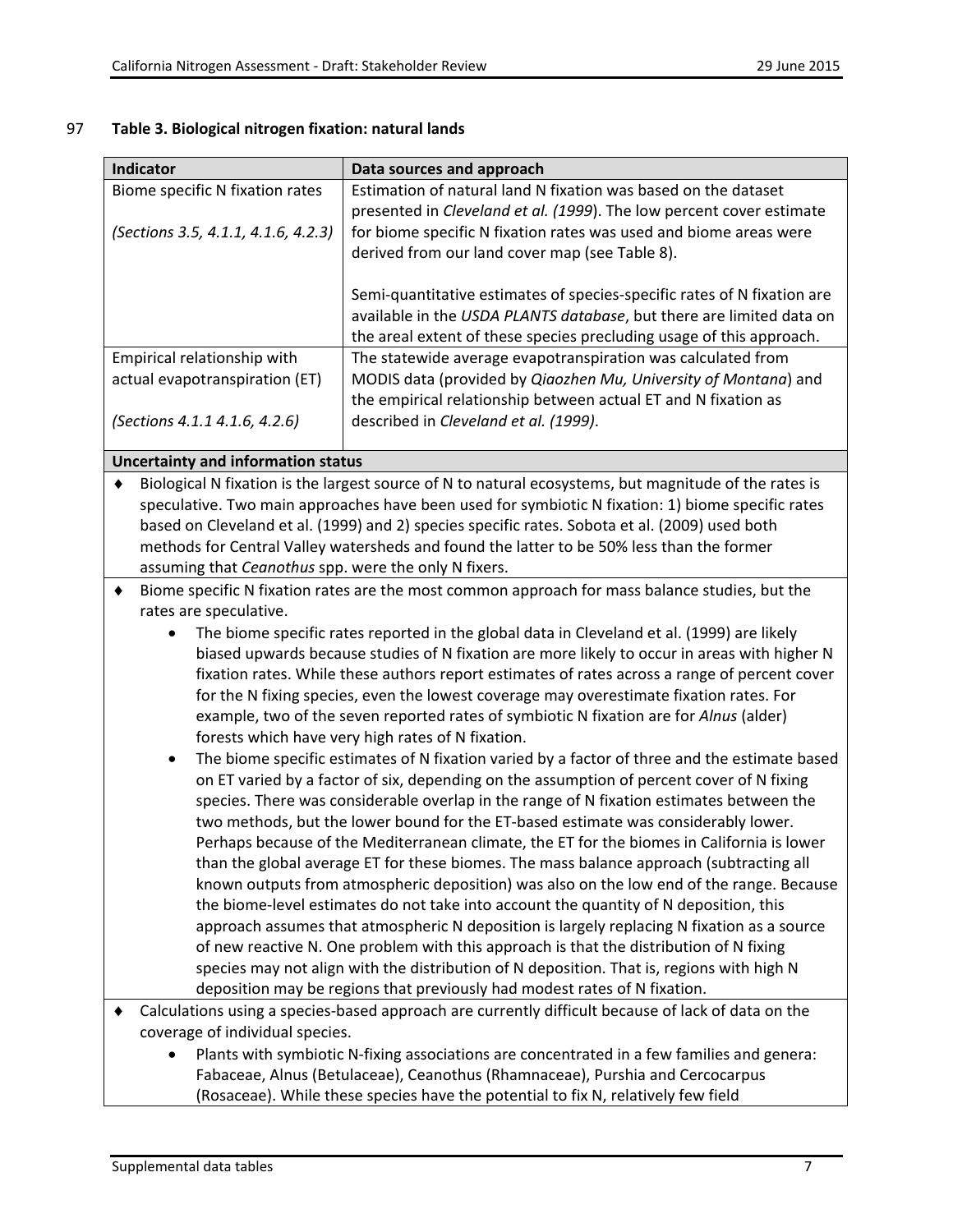measurements have been made.

- Very high rates (100- 200 kg N ha-1 yr-1) have been estimated for pure stands of red alder (Alnus rubra) in the Pacific Northwest, but pure red alder stands are limited in California.
- Many understory species in forests and shrubs in dryland ecosystems are capable of N fixation, but the rates may be low because of moisture and light limitation and low primary productivity. However, one shrub species, Ceanothus velutinus, has been measured to have relatively high fixation rates ( > 10 kg N ha-1 yr-1) at moderate cover in the forest understory (Busse 2000) or in the understory of drier coniferous forests (Johnson 1995). Other Ceanothus species have been measured to fix N at rates up to 100 kg N ha-1 yr-1 in pure stands as well (Conard et al. 1985). Little is known about fixation rates for many of the other shrub species or the predominantly herbaceous, but widely distributed, Fabaceae species in California.
- ♦ Using the biome specific rates requires a measure of the areal extent of the biomes. While there are several potential data sources, there is generally high agreement once the detailed vegetation communities are lumped into biomes.
- ♦ There is limited evidence for the percent cover of most N fixing species. There are vegetation plots which have been inventoried by state and federal agencies or non-governmental organizations that are representative of large areas of the state. However, extracting the appropriate cover data for this analysis was beyond the scope of the assessment.
- ♦ There is a high degree of uncertainty on the effect of atmospheric N deposition on the rates of N fixation. It is tentatively agreed by most that increasing N deposition will decrease the competitive advantage of symbiotic N fixing species. Fertilization experiments have shown that increased N availability is associated with decreased N fixer abundance (e.g., Suding et al. 2005). However, there is limited evidence that N deposition has caused changes in the abundance of N-fixing plant species. Based on the mass balance, we estimate that N deposition is now similar in magnitude to natural lands N fixation. If this increased deposition has resulted in a decrease of N fixation, either by decreasing the abundance of N fixing plants or decreasing the fixation rate without altering abundance, then N fixation would be significantly lower than our estimate.
- ♦ The presence of non-native species is another factor that may affect natural lands N fixation rates. Some of the plants included in the USDA PLANTS database are crop species (e.g., *Medicago sativa* and *Trifolium spp*.) and most others were deliberately introduced for various reasons (e.g., *Vicia spp.* and *Eleagnus angustifolia, Cytisus scoparium*). These species tend to fix at high rates with twelve in the "high fixer group" and eighteen in the "medium fixer group", out of thirty-four species total. There is limited evidence for the magnitude of N fixed by these species, but they are widespread in many ecosystems and especially in human disturbed ecosystems. While these species may change local ecosystem nutrient cycling, they likely do not change the statewide N balance. For example, if we assume a medium fixation rate (120 kg N ha-1 yr-1) and 5% cover of non-native N fixers on 1 million ha, the statewide total would only be 6 Gg N.

98

- 100
- 101
- 102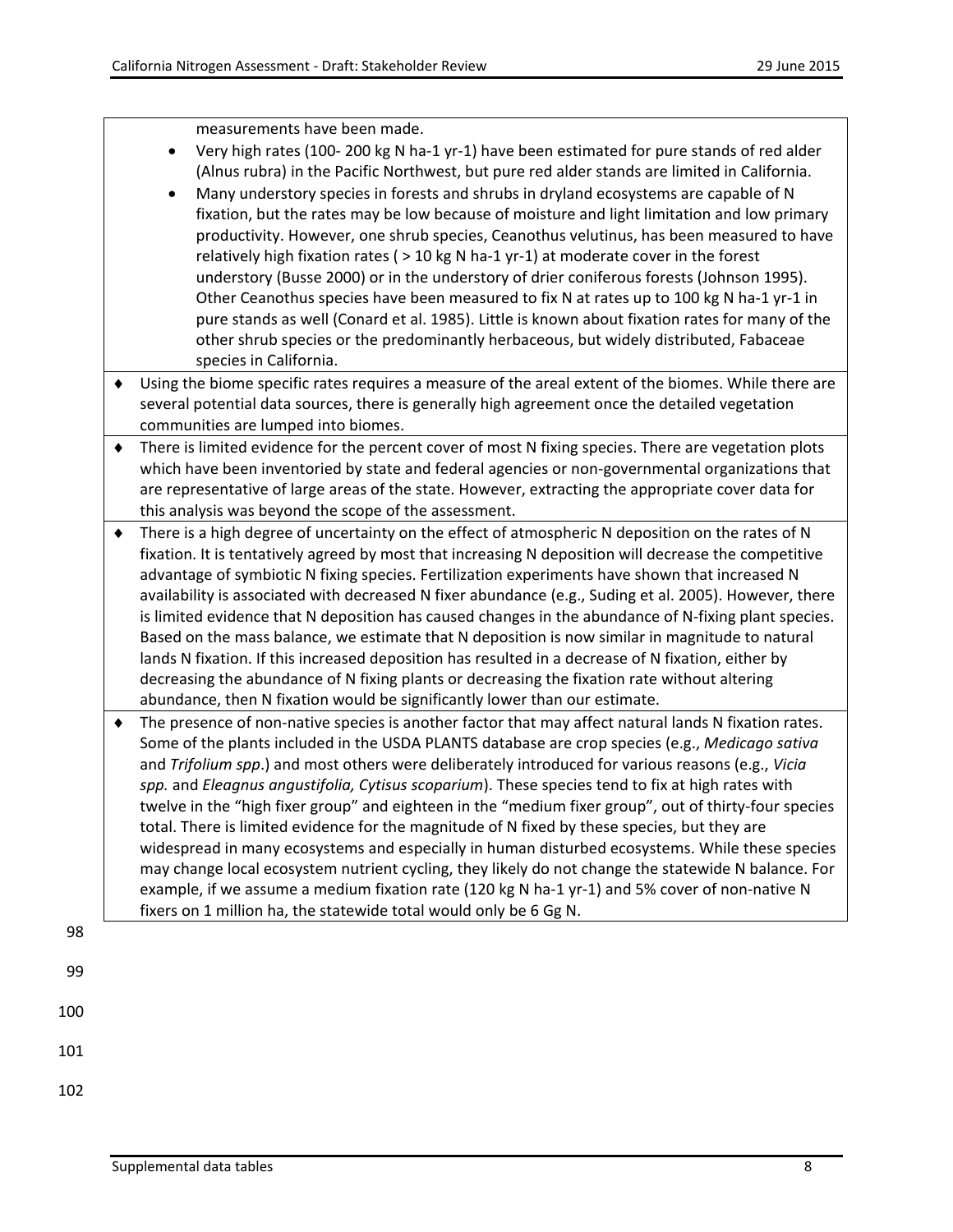| Indicator                                                           |                                                               | Data sources and approach                                                                                                                                                                                                                                                                                                                                                                                                                                                                                                                                                                                                                                                                                                                                                                                                                                                                                                                                                                            |
|---------------------------------------------------------------------|---------------------------------------------------------------|------------------------------------------------------------------------------------------------------------------------------------------------------------------------------------------------------------------------------------------------------------------------------------------------------------------------------------------------------------------------------------------------------------------------------------------------------------------------------------------------------------------------------------------------------------------------------------------------------------------------------------------------------------------------------------------------------------------------------------------------------------------------------------------------------------------------------------------------------------------------------------------------------------------------------------------------------------------------------------------------------|
| Crop specific N fixation rates<br>(Sections 3.5, 4.2.3; Figure 3.5) |                                                               | The N fixation rates were multiplied by the mean crop acreage for<br>2002-2007 reported in the USDA National Agricultural Statistics<br>Service (NASS), California Agricultural Commissioners' Data.<br>For alfalfa, the empirical relationship reported by Unkovich et<br>al. (2010) between N fixation rates and plant productivity was<br>used.                                                                                                                                                                                                                                                                                                                                                                                                                                                                                                                                                                                                                                                   |
|                                                                     |                                                               | For all other crops, the standard literature value of N fixation<br>rates were used (Smil 1999).                                                                                                                                                                                                                                                                                                                                                                                                                                                                                                                                                                                                                                                                                                                                                                                                                                                                                                     |
|                                                                     | <b>Uncertainty and information status</b>                     |                                                                                                                                                                                                                                                                                                                                                                                                                                                                                                                                                                                                                                                                                                                                                                                                                                                                                                                                                                                                      |
|                                                                     |                                                               | N fixation has not been quantified in California alfalfa for several decades. However, the reported<br>relationship between N fixation rate and dry matter production reported in Unkovich et al. (2010) is<br>quite robust. While the rates of productivity are significantly higher in California (i.e., the statewide<br>mean productivity is higher than the highest value reported by Unkovich et al.), there is no reason<br>to think that the relationship between dry matter production and N fixation would differ at higher<br>productivity levels. This relationship, however, is only for aboveground biomass.                                                                                                                                                                                                                                                                                                                                                                           |
|                                                                     | in roots represents a difference of 83 Gg N $\gamma r^{-1}$ . | For alfalfa, the most important source of uncertainty is the amount of fixed N in belowground<br>biomass. Unkovich et al. suggest that 50% of total N fixation has been reported to be in<br>belowground biomass. Because of the frequent number of cuttings (up to twelve in the Imperial<br>Valley), root production likely lags behind aboveground production. Thus, we assumed that only<br>25% of total fixation would be in belowground biomass. The difference in assumptions about fixed N                                                                                                                                                                                                                                                                                                                                                                                                                                                                                                   |
| include:<br>$\bullet$                                               | is suggested but unproven.<br>combined.                       | While there is limited evidence for the fixation rates of leguminous crops other than alfalfa, they<br>cover such small acreages that total crop fixation rates are not affected. Two possible exceptions<br>Irrigated pasture used to be managed to have high clover cover. We assumed a value of<br>10% clover cover in irrigated pasture based on expert opinion (M. George, UC Davis) which<br>The growing conditions for rice also favor the growth of several taxa of blue-green algae.<br>Based on Smil (1999), N fixation rate by these free living N fixers (e.g., Nostoc and<br>Anabaena) is 20-30 kg N ha <sup>-1</sup> yr <sup>-1</sup> . However, N fixation has not been measured in rice in<br>California in recent decades. While these taxa occur, in some cases they are managed<br>because they compete with rice seedlings. Even though there is limited evidence to support<br>both rice and pasture N fixation, the maximum error is likely less than 10 Gg N yr <sup>-1</sup> |

# 103 **Table 4. Biological nitrogen fixation: cropland**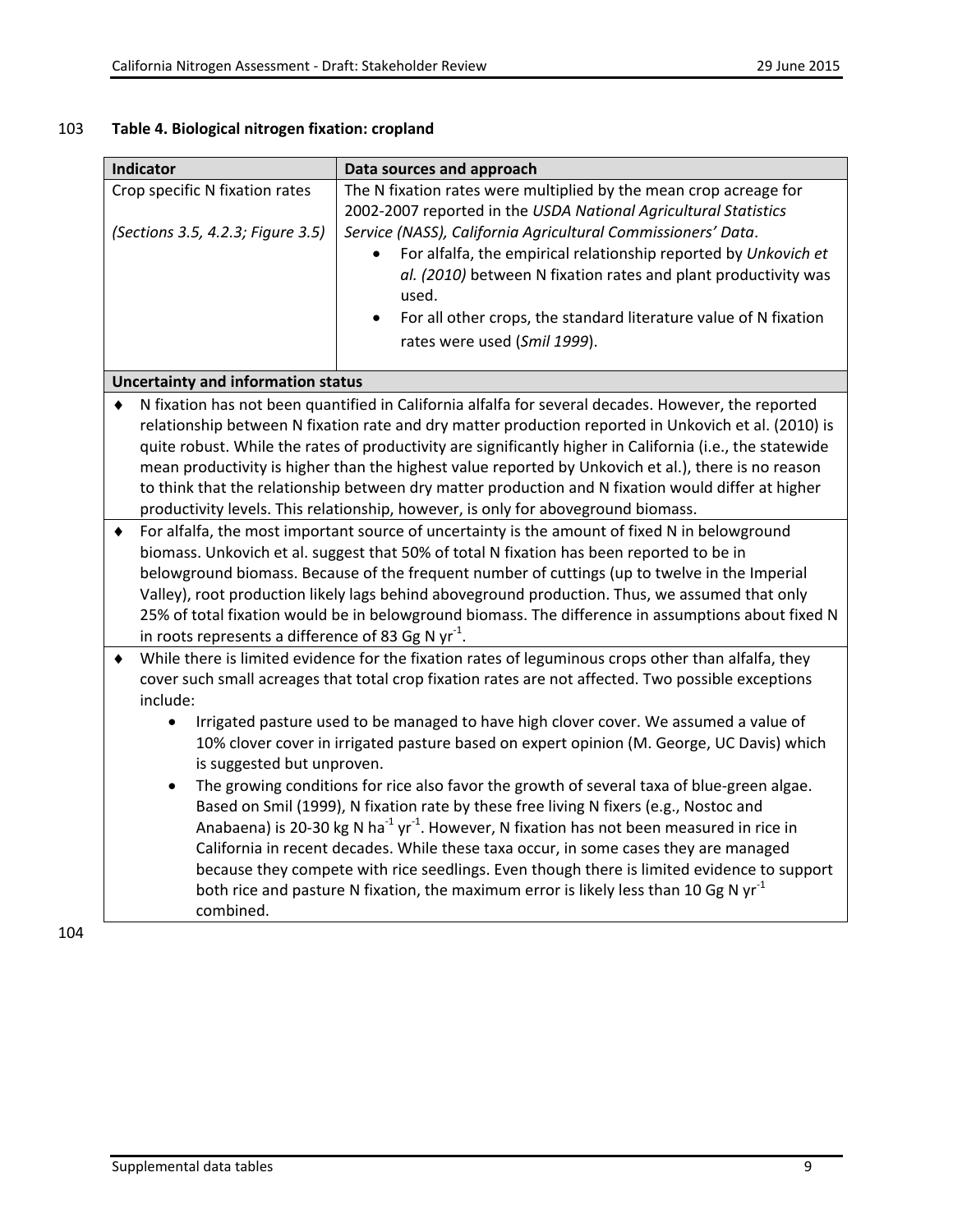**Indicator Data sources and approach**

#### Fossil fuel combustion  $N<sub>2</sub>O:$  emissions inventory *(Sections 3.3, 4.1.1, 4.1.7, 4.2.1; Tables 4.1a, 4.12)* All fossil fuel combustion related emissions of  $N<sub>2</sub>O$  were based on the average of the 2002-2007 *California Air Resources Board (ARB) Greenhouse Gas Emission Inventories.* Natural land soils  $N_2O$ : biome specific rates *(Sections 4.1.1, 4.1.6, 4.2.8; Table 4.4)* For natural land emissions, the biome specific rates from each published source (see *Table 4.4*) were multiplied by the biome areas in the land cover map (see Table 8). The mean of the estimates from all sources was calculated. Cropland soils  $N<sub>2</sub>O$ : literature compilation *(Sections 4.1.1, 4.1.2, 4.2.8; Table 4.4; Appendix 4.1)* For cropland emissions, the mean was calculated for the product of the area of cultivated cropland in the land cover map (see Table 8) and published global estimates of cropland rates (see *Table 4.4*) as well as the median rate for California (see *Appendix 4.1*). Soil  $N_2$  emissions:  $N_2:N_2O$  ratios *(Sections 4.1.1, 4.1.7, 4.2.8)* The reported N2:N2O ratios for cropland and natural land in *Schlesinger*   $(2009)$  were used to estimate N<sub>2</sub> emissions. Aquatic ecosystems  $N_2$ O and  $N_2$ *(Sections 4.1.8, 4.2.9)* In aquatic systems, both  $N_2O$  and  $N_2$  were estimated independently based on published estimates in *Bealieu et al. (2011*) and *Mulholland et al. (2009).* Groundwater denitrification (*Sections 4.1.9, 4.2.10)* Denitrification was estimated with 3 approaches: 1) assuming a half life of nitrate of 31 years (Green et al. 2008) and historical estimates of N inputs to groundwater, 2) multiplying estimates of the volume of groundwater (DWR 2003) by denitrification rate (Liao et al. 2012), 3) assuming a fixed fraction of N inputs to groundwater is denitrified (Seitzinger et al. 2006, Leip et al. 2011). **Uncertainty and information status**  $\blacklozenge$  Emissions of N<sub>2</sub>O from fossil fuel combustion are tentatively agreed by most. Emissions are largely derived from fuel use which is well established, but there is limited evidence for the magnitude of the emission factors used.  $\bullet$  It is suggested but unproven that N<sub>2</sub>O emissions from natural land soils are of similar magnitude to cropland soils in California. We rely on several global estimates of  $N<sub>2</sub>O$  emissions for our calculations, as there are very few field-based estimates across the wide range of ecosystems in the state. Emissions could be higher in California because of the higher amounts of N deposition in many natural land regions. For example, Fenn et al. (1996) report rates almost an order of magnitude higher at a high N deposition site compared to a low deposition site. ♦ Rates of nitrous oxide emissions from soils are provisionally agreed by most. Of the four calculated estimates, the median value of California field data was more than double the other estimates, but

#### 105 **Table 5. Nitrous oxide (N2O) and dinitrogen (N2) gas**

may be high for two reasons.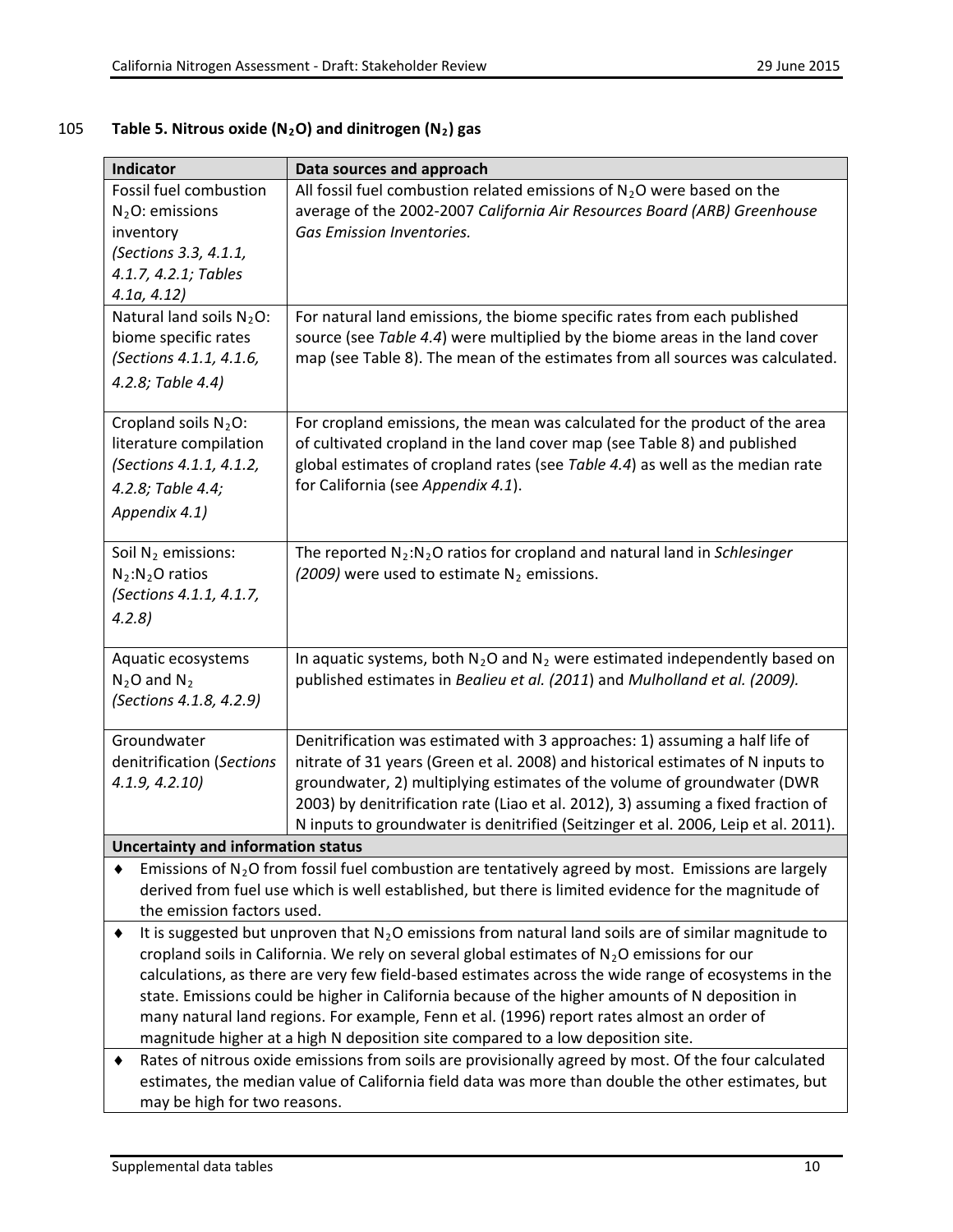- First, the crops that were examined may be fertilized at higher rates than the average crop in the state.
- Second, in many cases, the timing of the measurements may not have been ideal for scaling up to an annual scale. Stehfest and Bouwman (2006) note that the length of the study is negatively related to  $N_2O$  fluxes. That is, the longer the time span that was included in the study, the lower the reported  $N_2O$  emissions.
- ♦ Ongoing research in California as part of a concerted effort funded by the California Air Resources Board, California Department of Food and Agriculture, the California Energy Commission, and CalRecycle suggests that with proper management,  $N_2O$  emissions from well managed California crops can be significantly lower than the global averages. In addition, this project is helping to develop California specific parameters to improve the DeNitrification-DeComposition (DNDC) model used by Li et al. (1996). Decreasing this uncertainty is potentially important for estimating greenhouse gas emissions, but is a minor source of absolute uncertainty in the N mass balance calculations.
- $\blacklozenge$  There is limited scientific evidence for dinitrogen  $(N_2)$  emissions from soils. This is one of the largest sources of uncertainty in many N budgets for natural lands. Schlesinger (2009) compiled existing data, but there are still relatively few estimates of  $N_2$  emissions and little understanding of what controls the emission rates. There are two main methods for field measurements of  $N_2$ : incubations with acetylene and  $^{15}$ N labeling experiments. In the former, the last step of denitrification, the conversion of N<sub>2</sub>O to N<sub>2</sub>, is blocked and N<sub>2</sub>O is measured. For the latter, the labeled N can be measured directly as  $N_2$ . There is a growing consensus that isotopic methods are more robust, but they are more time consuming and expensive to use. Ecosystems models like DAYCENT and DNDC can estimate  $N_2$  emissions, but need to be validated with field measurements.
- ♦ Pioneering work on denitrification using the acetylene method was conducted in agricultural soils in California in the 1970s and 1980s although dentrification in soils was studied even earlier by Broadbent (1951). The Schlesinger (2009) database included three of the published studies, but excluded Ryden and Lund (1980). These four works found higher denitrification rates as well as a lower ratio of  $N_2O$  to total denitrification. However, the N input rates in these studies were relatively high (300 – 680 kg N ha<sup>-1</sup> yr<sup>-1</sup>). Even using the higher N<sub>2</sub>:N<sub>2</sub>O ratio from the average of these four California studies, the amount of N emitted as  $N_2$  from cropland soils would only increase from 17 to 52 Gg N, suggesting that leaching still dominates over gaseous emissions for N outputs from cropland soils.
- $\blacklozenge$  N<sub>2</sub>O and N<sub>2</sub> emissions might differ in California's Mediterranean climate due to timing of N availability compared to many other temperate ecosystems. During the hottest months of the years, biotic gas fluxes are minimal as the soils are dry and there is little biological activity. N availability in soils and N concentrations in surface water in natural areas tend to be highest in the fall at the time of the first rain (Ahearn et al. 2004). This is a time of year when many plants are relatively inactive because of hot and dry conditions.
- $\bullet$  Estimates of statewide wastewater N<sub>2</sub>O emissions are speculative due to: 1) a lack of compiled data on the level of treatment; and 2) a wide range of values dependent on the processes used at each facility.
	- The State Water Resources Control Board (SWRCB) conducts a wastewater user charge survey annually, which asks about treatment level. However, this database is collected by wastewater agency rather than facility, making it difficult to assign a treatment level and thus the  $N_2O$  emissions for each facility.
	- One study, Czepiel et al. (1995), conducted for one spring and summer at one treatment plant in Durham, NH, forms the basis of the emission factor used by the ARB for the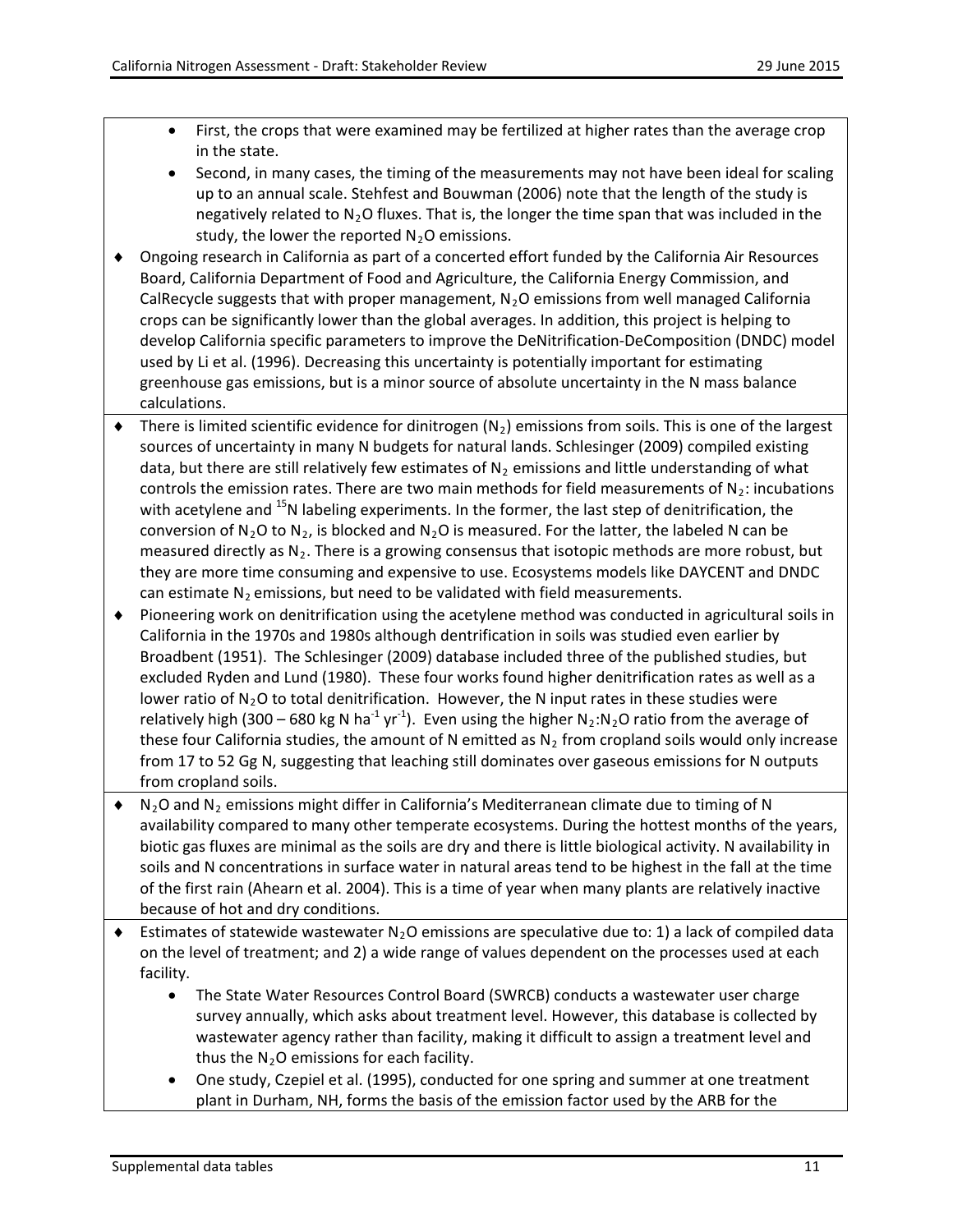California Greenhouse Gas Emission Inventory as well as the EPA's National Greenhouse Gas Inventory, as well as one option for Tier I estimates for the International Panel on Climate Change (IPCC).

- Foley and Lant (2007) compiled the few literature values reporting the fraction of influent N released as  $N_2O$ . They report a range spanning 2 orders of magnitude and a median value of 0.01 kg N<sub>2</sub>O- kg<sup>-1</sup> influent N. That is, 1% of influent N is converted to N<sub>2</sub>O. For California, the per capita and influent concentration approaches both result in 2 Gg  $N_2O-N$  emitted per year.
- ♦ N gas emissions from denitrification in wastewater are not monitored and can only be estimated by difference. Our calculations suggest a  $N_2:N_2O$  ratio of ~17.

♦ N concentration of surface waters varies considerably in space and time (e.g., Sobota et al. 2009), making gaseous emissions highly spatially variable. Nitrous oxide emissions from rivers, while relatively low, are related non-linearly to  $NO<sub>3</sub>$  concentrations (Beaulieu et al. 2011). Below a threshold concentration of 95 µg N L-1, N<sub>2</sub>O, production was low and insensitive to NO<sub>3</sub><sup>-</sup> concentrations. However, some rivers in the Central Valley, like the San Joaquin River, have NO<sub>3</sub> concentrations greater than 1 ppm NO<sub>3</sub> -N and would be expected to have high N<sub>2</sub>O emissions. Thus, using average NO<sub>3</sub> concentrations may underestimate N<sub>2</sub>O emissions at high NO<sub>3</sub> levels and overestimate  $N_2O$  emissions at low  $NO_3^-$  levels.

♦ Partitioning the water pixels in land use maps is difficult because there is no spatially explicit data on the location and size of reservoirs and lakes in California. The Department of Water Resources catalogs the latitude/longitude of dams and the US Geological Survey maps all water bodies, but these datasets are not always consistent, especially for smaller water bodies.

- ♦ There is limited evidence for how gas losses differ among rivers, natural lakes, and reservoirs.
	- Harrison et al (2009) show that reservoirs differ by an order of magnitude in N retention calculated as the difference between N inputs and N outputs. By this definition both denitrification and sedimentation are included in retention.
	- The total denitrification rates estimated by Seitzinger et al. (2006) were similar between rivers and lakes, but their lakes category included both natural lakes and reservoirs.
	- The majority of the lake acreage, and most of the large natural lakes in California, are saline; however, there is limited evidence for whether denitrification rates in saline lakes are similar to either freshwater lakes or coastal areas.
- ♦ Groundwater denitrification is suggested but unproven. Chemical tracers show that denitrification is widespread even in portions of the aquifer that are oxygenated. However, calculating rates of denitrification over large areas is very difficult because of heterogeneity in N inputs, geochemistry, and hydrology. The approaches vary in their scale, but there is limited evidence, but high agreement when applied to California.
	- Techniques such as measuring  $N_2$ : Argon ratios and dual isotopes of NO<sub>3</sub> can be used to estimate the fraction of initial  $NO<sub>3</sub>$  that has been denitrified. Combined with measurements of water age, the half life of N can be estimated. This can be converted into an annual rate. A relatively small number of sites have been sampled with this approach. Further, a historical estimate of N inputs to groundwater is necessary. We assumed a linear increase since 1940 just before synthetic fertilizer use became widely commercially available.
	- Transport models can estimates rates of denitrification rate in mg N/L. In addition to estimates of N and water dynamics, this approach also requires an estimate of the volume of groundwater
	- The less complex IMAGE model of N dynamics (van Drecht et al. 2003) applied at the global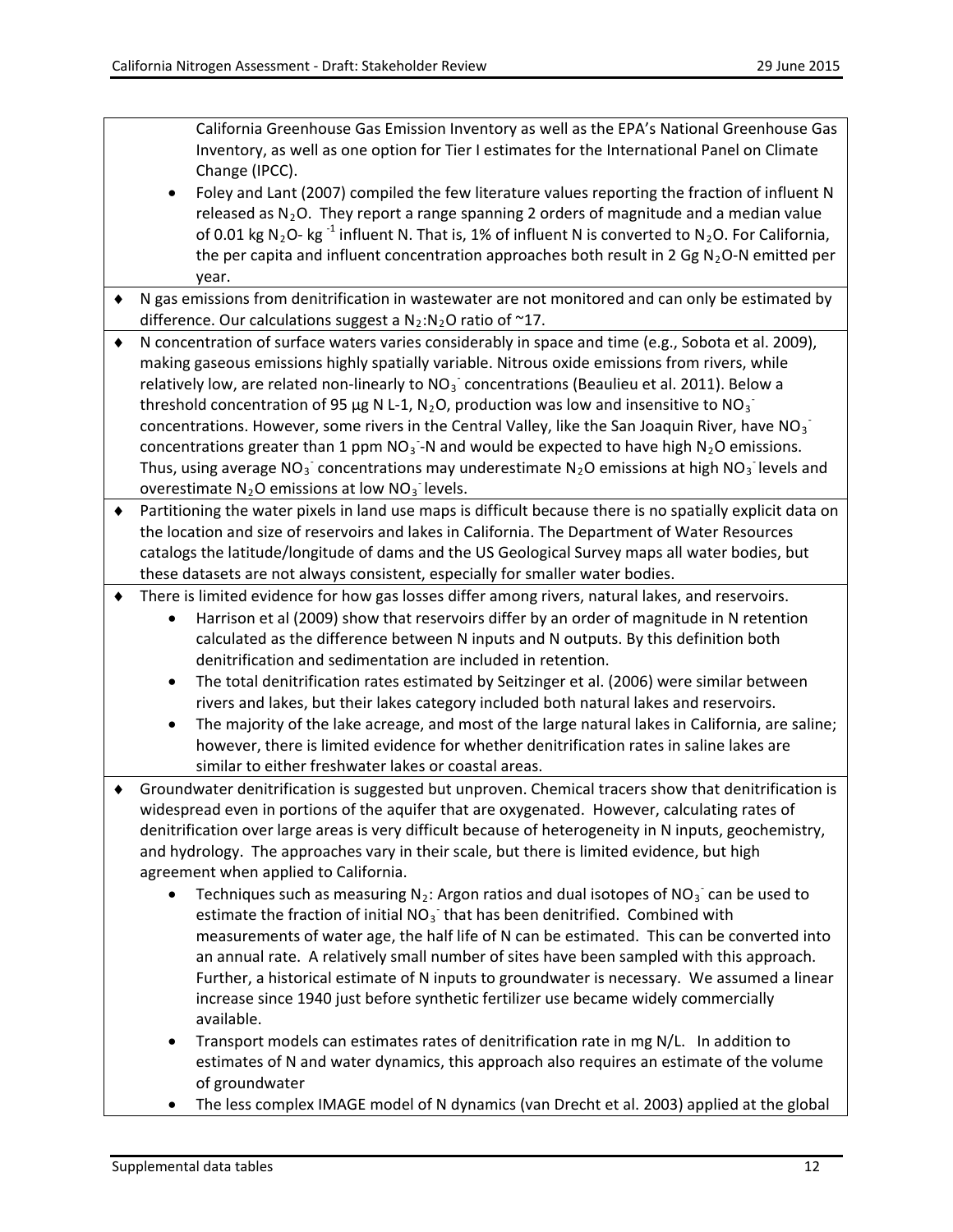(Seitzinger et al. 2006) and continental (Leip et al 2011) scale both suggest that 40-50% of N inputs are denitrified.

• Validation of these approaches at the scale of California or even just the Central Valley is not currently possible.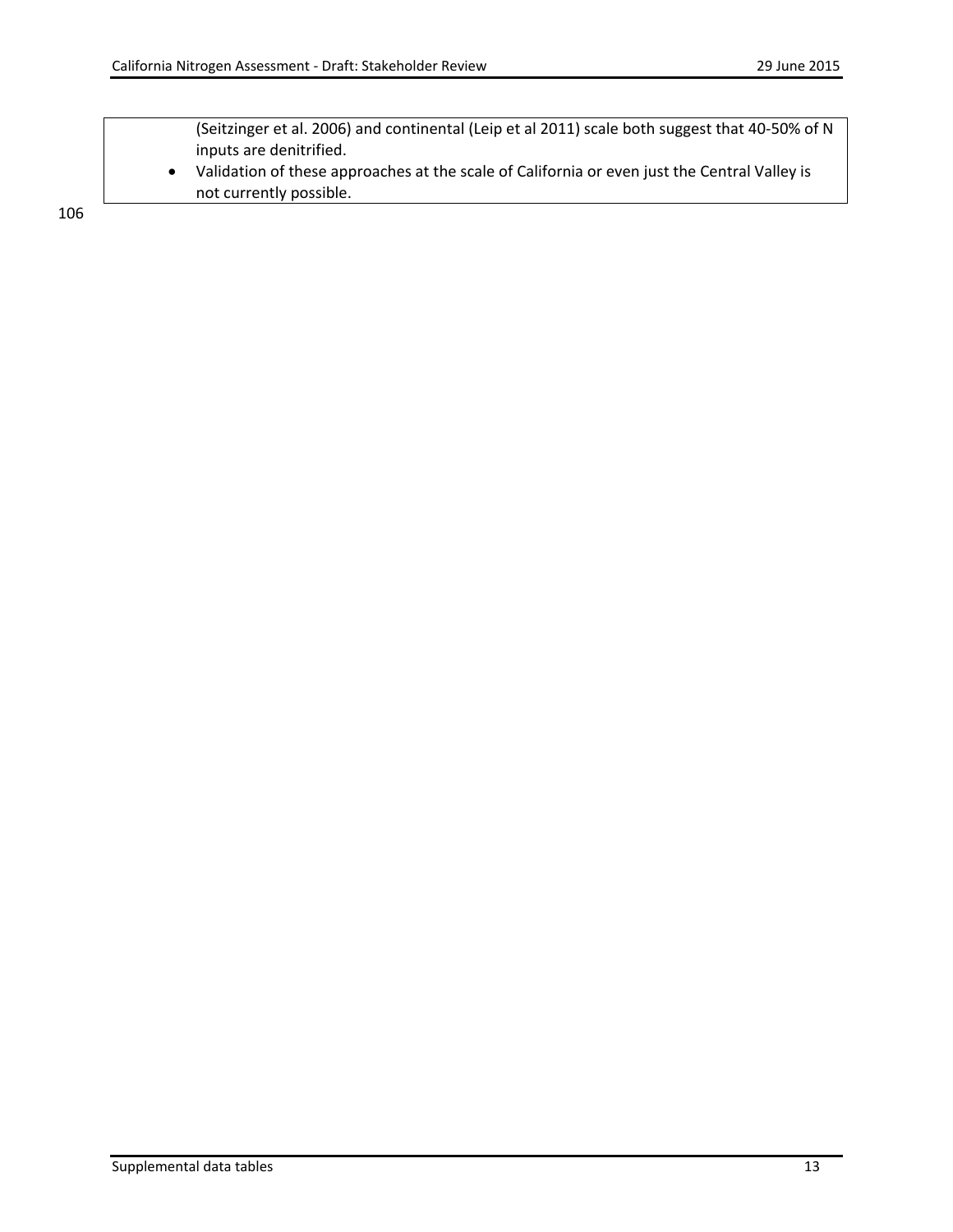| Fossil fuel combustion:<br>emissions inventory | Data sources and approach                                                                                                                                                                     |
|------------------------------------------------|-----------------------------------------------------------------------------------------------------------------------------------------------------------------------------------------------|
|                                                | The 2002 US EPA National Emission Inventory for criteria pollutants was used                                                                                                                  |
|                                                | to determine emissions of $NO_x$ and $NH_3$ related to fossil fuel combustion.                                                                                                                |
| (Sections 3.3, 4.1.1,                          | While $NH3$ is not regulated as a criteria pollutant, it is monitored and                                                                                                                     |
| 4.1.7, 4.2.1; Tables                           | reported in the same inventory because it is a precursor to $PM_{2.5}$ . The                                                                                                                  |
| 4.1a, 4.12                                     | California ARB also creates an inventory, but we rely on the EPA data because                                                                                                                 |
|                                                | it was used for modeling N deposition.                                                                                                                                                        |
| Soil emissions: biome                          | Emissions from natural land and cropland soils were based on the product of                                                                                                                   |
| specific rates                                 | published rates (see Table 4.4) while NH <sub>3</sub> emissions were based on Potter et                                                                                                       |
| (Sections 4.1.2, 4.1.6,                        | al. (2003). The biome areas were derived from the land cover map (see Table                                                                                                                   |
| 4.1.7, 4.2.8; Table 4.4;                       | 8).                                                                                                                                                                                           |
| Appendix 4.1)                                  |                                                                                                                                                                                               |
| Livestock emissions                            | Livestock NH <sub>3</sub> emissions were based on livestock populations reported in the                                                                                                       |
| (Sections 3.2, 4.1.3,                          | USDA Agricultural Census and emission rates in EPA (2004).                                                                                                                                    |
| 4.1.7, 4.2.6; Figure 3.8)                      |                                                                                                                                                                                               |
|                                                |                                                                                                                                                                                               |
| <b>Uncertainty and information status</b>      |                                                                                                                                                                                               |
|                                                | Ammonia and $NOx$ are both estimated largely based on indirect measures (with the exception of                                                                                                |
|                                                | stationary source $NOx$ emissions which are actually monitored at the point of release from the                                                                                               |
|                                                | facility) and compiled as part of an emission inventory by the ARB and the US EPA National                                                                                                    |
|                                                | Emissions Inventory (NEI). Uncertainties in these inventories can be due to either uncertainties in                                                                                           |
|                                                | the general approach or in the parameter values.                                                                                                                                              |
| ٠                                              | For example, the ARB and EPA model emissions as the product of an activity level and an                                                                                                       |
|                                                | emissions factor. Thus, there are uncertainties both in terms of the activity levels (e.g.,                                                                                                   |
|                                                | kilometers traveled per day) as well as the emissions factors (i.e., emissions per unit                                                                                                       |
| activity).                                     |                                                                                                                                                                                               |
| $\bullet$                                      | There is also uncertainty associated with choosing which emission processes to include in                                                                                                     |
|                                                | the model (e.g., running exhaust, idle exhaust, starting exhaust and resting exhaust).                                                                                                        |
|                                                | Uncertainties in the $NOx$ inventory vary by sector because of different methodologies.                                                                                                       |
|                                                | In many cases, stationary sources, like power plants, are based on actual stack emissions                                                                                                     |
|                                                | and are thus the most certain.                                                                                                                                                                |
|                                                | Mobile source emissions are agreed but incompletely documented. In general, there is                                                                                                          |
|                                                | more evidence for emissions from gasoline vehicles than diesel vehicles.                                                                                                                      |
| $\bullet$<br>wildfires.                        | There is limited evidence for area-wide sources and emissions from natural sources like                                                                                                       |
|                                                | It is more difficult to assess uncertainty in $NH3$ emissions. The ARB methodology has not been                                                                                               |
|                                                |                                                                                                                                                                                               |
|                                                |                                                                                                                                                                                               |
|                                                | approved for public release yet. The EPA NEI does not use the draft calculations done by EPA for                                                                                              |
|                                                | livestock emissions as they have not been formally approved yet either. In general, the relative                                                                                              |
|                                                | certainty for NH <sub>3</sub> emissions is similar to NO <sub>x</sub> across the sectors, but overall, NH <sub>3</sub> emissions are less                                                     |
| certain than $NOx$ emissions.<br>$\bullet$     |                                                                                                                                                                                               |
|                                                | For cropland $NO_x$ emissions (Matson et al. 1997) and cropland $NH_3$ emissions (Krauter et al.<br>2006, 2009), the calculations are based on a single study of field measurements conducted |

# 107 **Table 6. Nitric oxide + nitrogen dioxide (NOx) and ammonia (NH3)**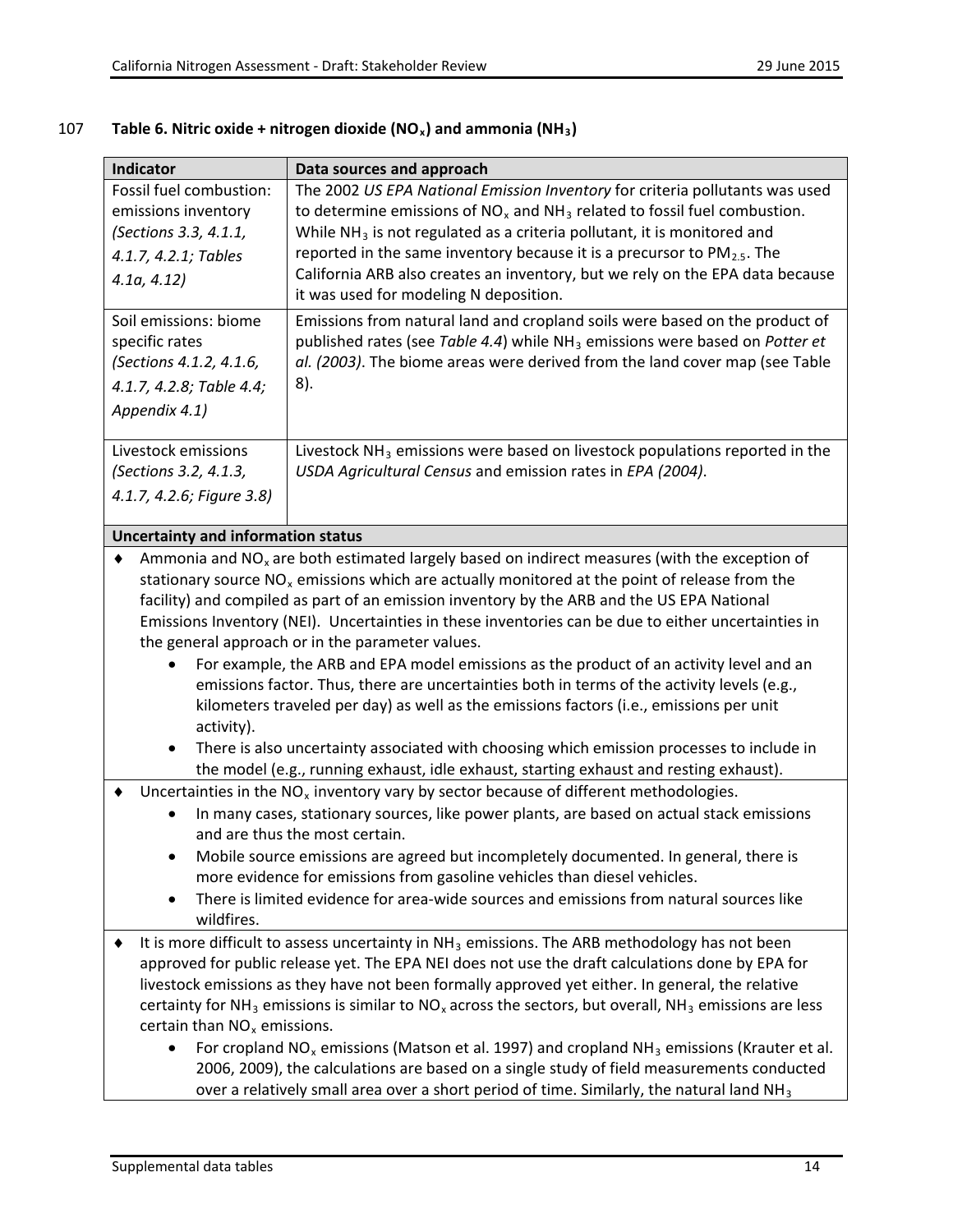measurements (Potter et al. 2003) are based on a single modeling study with limited validation.

- Ammonia measurements are measured infrequently from soils. In addition, they are often measured or modeled from bare soil. However, it is likely that  $NH<sub>3</sub>$  uptake occurs in plant canopies. Thus, the estimated emissions may be overestimates of the net flux of  $NH<sub>3</sub>$  to the atmosphere above the boundary layer.
- The livestock  $NH<sub>3</sub>$  emissions are based on livestock populations and livestock or facility-type specific volatilization rates. While there is high evidence for the populations, there is limited evidence for the  $NH<sub>3</sub>$  emissions from the various types of animals and types of manure management at facilities. While EPA (2003) methodology attempts to estimate emission rates for the various types of manure management trains, there is limited data on the number of each type of facility in California. Furthermore, because of the variability in emissions rates due to operational processes (e.g., frequency of manure collection), it is insufficient to simply know the type of facility or manure management processes used.
- In the Central Valley, where the Regional Water Quality Control Board regulates almost all dairies, the type of facility can be inferred from the N management plans that are currently submitted to comply with the 2007 Waste Discharge Requirements General Order for Existing Milk Cow Dairies. For example, corral dairies would be expected to differ substantially from freestall dairies in emissions in the amount of liquid and solid manure that is produced.
- In the ARB inventory for criteria pollutants, it is unclear why there is a large increase in livestock  $NH<sub>3</sub>$  emissions during the 2000s as the animal populations have changed only slightly over this time period.
- There is limited evidence for emissions of NO from hot desert soils (McCalley and Sparks 2009). However, this flow is unlikely to be of significant magnitude.

See also manure (Table 15)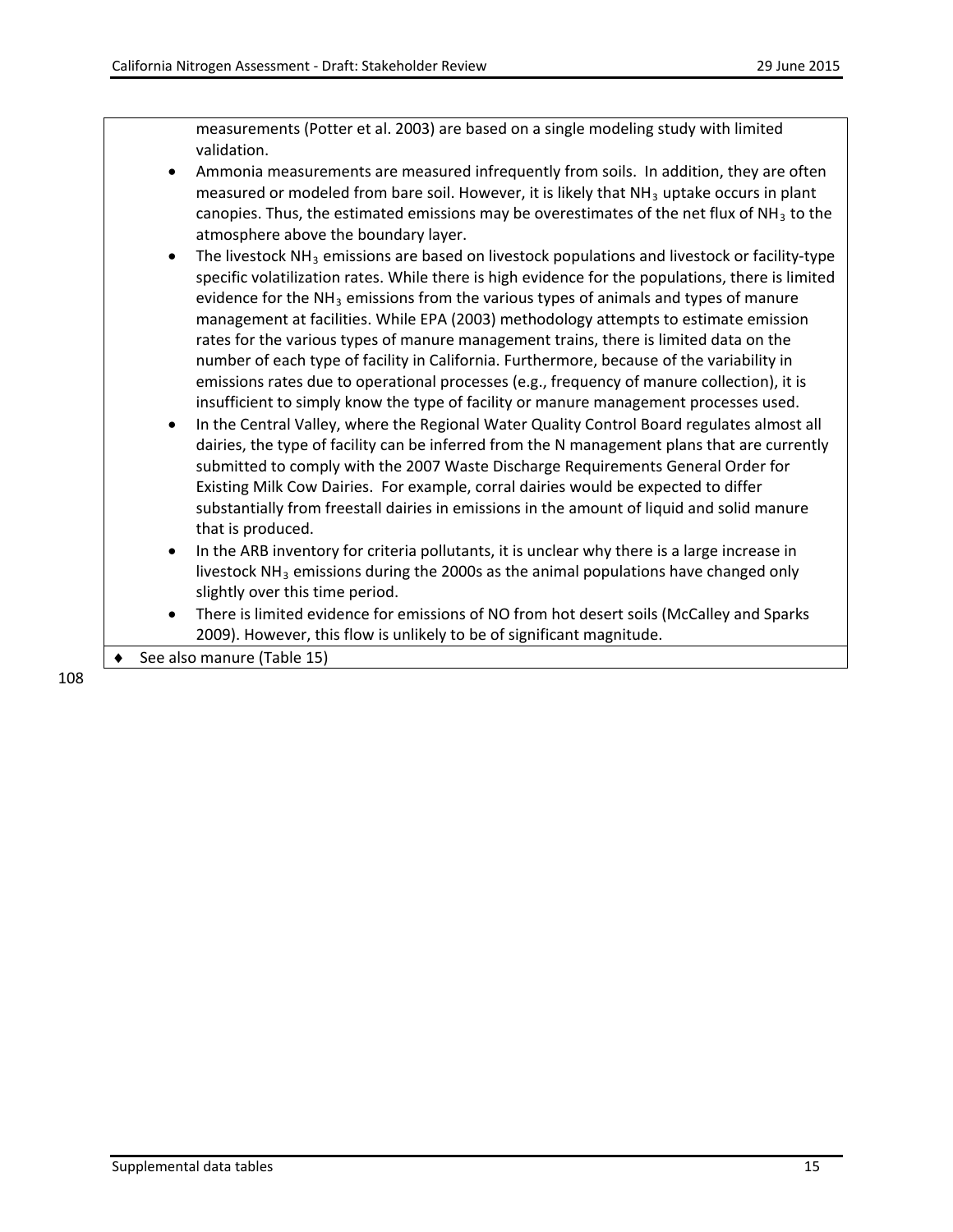#### 109 **Table 7. Area burned by wildfire**

| <b>Indicator</b>                                                                                                                                                                                                           | Data sources and approach                                                                                 |  |  |
|----------------------------------------------------------------------------------------------------------------------------------------------------------------------------------------------------------------------------|-----------------------------------------------------------------------------------------------------------|--|--|
| Total N volatilization:                                                                                                                                                                                                    | Annual estimates of acreage burned in California, subdivided by vegetation                                |  |  |
| land based approach                                                                                                                                                                                                        | type (e.g., forest, grassland, etc.) (California Department of Forestry and Fire                          |  |  |
| (Sections 3.7; 4.1.1,                                                                                                                                                                                                      | Protection).                                                                                              |  |  |
| 4.1.6, 4.1.7, 4.2.8,                                                                                                                                                                                                       |                                                                                                           |  |  |
| Figure 3.6)                                                                                                                                                                                                                | The typical N volatilization per unit area was based on Johnson et al. (1998).                            |  |  |
| Emissions of $NO_x$ , NH <sub>3</sub> ,                                                                                                                                                                                    | Wildfire as a source of $NO_x$ and $NH_3$ was estimated from the EPA 2002                                 |  |  |
| and $N_2O$ : emissions                                                                                                                                                                                                     | National Emissions Inventory of criteria pollutants. Wildfire as a source of $N_2O$                       |  |  |
| inventory                                                                                                                                                                                                                  | was based on the California Air Resources Board Greenhouse Gas Emission                                   |  |  |
| (Sections 4.1.1, 4.1.6,                                                                                                                                                                                                    | Inventory.                                                                                                |  |  |
| 4.1.7, 4.2.8                                                                                                                                                                                                               |                                                                                                           |  |  |
|                                                                                                                                                                                                                            |                                                                                                           |  |  |
| <b>Uncertainty and information status</b>                                                                                                                                                                                  |                                                                                                           |  |  |
| ٠                                                                                                                                                                                                                          | The land area burned by wildfire is agreed but incompletely documented. The database from which           |  |  |
|                                                                                                                                                                                                                            | the estimates are derived is compiled from various sources of inconsistent quality. This, however,        |  |  |
|                                                                                                                                                                                                                            | does not detract from their overall value; the California Department of Forestry and Fire Protection      |  |  |
| consider these data of "high quality" (FRAP 2010). The questions of quality only affect variables not<br>of interest in this assessment.                                                                                   |                                                                                                           |  |  |
| ٠                                                                                                                                                                                                                          |                                                                                                           |  |  |
| The nitrogenous products of wildfire include $NO_x$ , $N_2O$ , $NH_3$ , and $N_2$ . The relative amounts depend<br>on the burn conditions, but the predominant product is $N_2$ by difference. That is, most sources focus |                                                                                                           |  |  |
|                                                                                                                                                                                                                            | either on a particular gas or on the total N volatilized. The emissions of the inventoried gases are      |  |  |
|                                                                                                                                                                                                                            | tentatively agreed by most.                                                                               |  |  |
| ٠                                                                                                                                                                                                                          | Using the estimate of Johnson et al. (1998) for total N volatilization on an areal basis during wildfire, |  |  |
|                                                                                                                                                                                                                            | the difference of the total N loss and the sum of the three other gaseous products is $N_2$ . In terms of |  |  |
|                                                                                                                                                                                                                            |                                                                                                           |  |  |
|                                                                                                                                                                                                                            | N mass balance, the areal rate of $N_2$ emissions is the crucial term, but is suggested but unproven.     |  |  |
|                                                                                                                                                                                                                            | See also nitric oxide + nitrogen dioxide and ammonia (Table 6).                                           |  |  |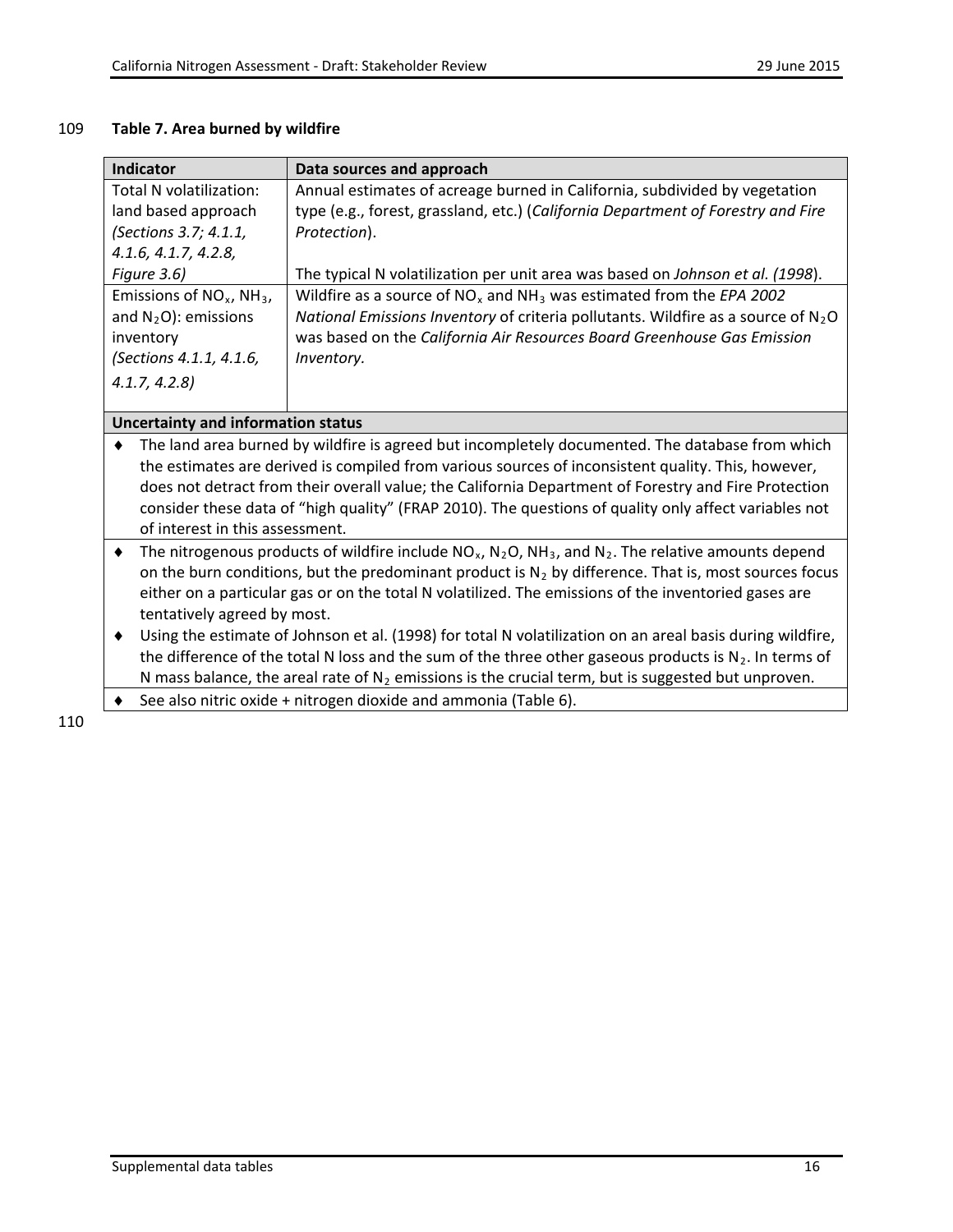## 111 **Table 8. Land use**

| Indicator                                                                                    | Data sources and approach                                                                               |  |  |
|----------------------------------------------------------------------------------------------|---------------------------------------------------------------------------------------------------------|--|--|
| Historic land cover and                                                                      | Department of Conservation Farmland Mapping and Monitoring Program                                      |  |  |
| use change:                                                                                  | (FMMP, 2010), Sleeter et al (2008, 2010), and USDA Agricultural Census                                  |  |  |
| urbanization,                                                                                | (1977-2007) were used to determine the extent of agricultural land use                                  |  |  |
| agricultural relocation,                                                                     | change.                                                                                                 |  |  |
| intensification                                                                              |                                                                                                         |  |  |
|                                                                                              |                                                                                                         |  |  |
| (Section 3.8; Figure 3.7)                                                                    |                                                                                                         |  |  |
| Current land use map                                                                         | The mapping was an amalgam of data sources for years ranging from 1997-                                 |  |  |
|                                                                                              | 2007 for different land cover types. The natural lands component was based                              |  |  |
| (Section 4.2; Figure                                                                         | on the vegetation mapping by the California Department of Forestry and Fire                             |  |  |
|                                                                                              | Protection. The cropland was based on the land surveys of the California                                |  |  |
| 4.2)                                                                                         | Department of Water Resources surveys, supplemented where necessary                                     |  |  |
|                                                                                              | with data from the Department of Pesticide Regulation. The urban                                        |  |  |
|                                                                                              | boundaries were based on the Department of Conservation Farmland                                        |  |  |
|                                                                                              | Mapping and Monitoring Program.                                                                         |  |  |
| <b>Uncertainty and information status</b>                                                    |                                                                                                         |  |  |
|                                                                                              | The extent of land use change is speculative. Multiple efforts document land use change, including:     |  |  |
|                                                                                              | The Department of Conservation's Farmland Mapping and Monitoring Program, the USDA                      |  |  |
|                                                                                              | Agricultural Census, and independent primary research. Each uses a different method of calculating      |  |  |
|                                                                                              | land use - ranging from visual surveys to mail-in surveys and remote sensing - and the conclusions      |  |  |
|                                                                                              | derived from the various data sources differ. It appears the major source of uncertainty arises from    |  |  |
|                                                                                              | collection and categorization errors, as sources categorize land use in various ways and to             |  |  |
|                                                                                              | differential levels of specificity. Identification of trends thus depends on nonstandard categorization |  |  |
|                                                                                              | of land use that are asymmetrical. The USDA Agricultural Census and FMMP use the National               |  |  |
|                                                                                              | Resource Conservation Service's farmland categories. However, even when the same categorization         |  |  |
|                                                                                              | is used, a misunderstanding of the categories can lead to erroneous conclusions (Hart 2003). A          |  |  |
| second source of uncertainty is that the geographic scale sampled is not uniform across data |                                                                                                         |  |  |
|                                                                                              | sources. Notably, the Department of Conservation's Farmland Mapping and Monitoring Program              |  |  |
|                                                                                              | only surveys approximately 50% of California's land area versus the entire state.                       |  |  |
|                                                                                              | An important source of uncertainty in land use change for understanding N is the fact that only new     |  |  |
|                                                                                              | remote sensing data is explicitly spatial. The impact of land use change on California's N cycle will   |  |  |
|                                                                                              | largely reflect climate, soils, and changes which are site specific. Without spatially explicit         |  |  |
|                                                                                              | information on land use change and the new and previous management regimes, the consequences            |  |  |
|                                                                                              | of land use changes are difficult to accurately predict.                                                |  |  |
| ٠                                                                                            | A source of uncertainty in the land use map is the timescale. Because the DWR has only surveyed         |  |  |
|                                                                                              | some counties infrequently, there is more than a decade difference between counties in the survey       |  |  |
|                                                                                              | year. Both interannual variability in annual crops as well as long-term trends in annual and            |  |  |
|                                                                                              | perennial crops are sources of uncertainty in creating a land use map for a single year.                |  |  |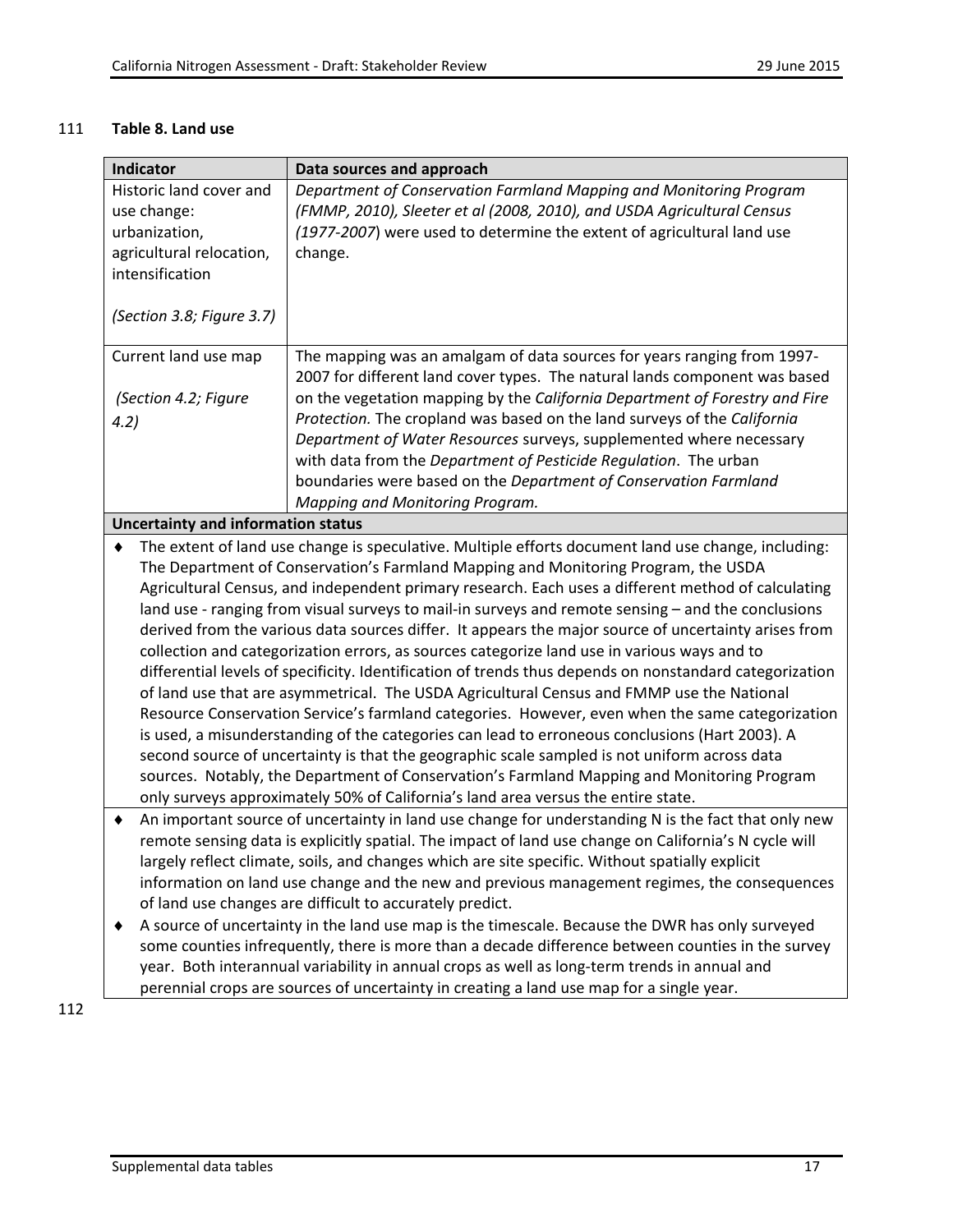## 113 **Table 9. Nitrogen storage**

| <b>Indicator</b>                                                                                 | Data sources and approach                                                                         |
|--------------------------------------------------------------------------------------------------|---------------------------------------------------------------------------------------------------|
| Repeat sampling                                                                                  | DeClerck et al. (2003) report changes in total soil N in cropland over a 55 year                  |
|                                                                                                  | period; this was converted to an annual basis assuming a bulk density of 1 g                      |
| (Sections 4.1.2, 4.2.11)                                                                         | soil $cm^{-3}$ .                                                                                  |
| Mass balance                                                                                     | Nitrogen storage in the 3 land subsystems (cropland, natural land, and urban                      |
|                                                                                                  | land) as well as the two water subsystems (surface water and groundwater)                         |
| (Sections 4.1.1, 4.1.2,                                                                          | was calculated as the difference between inputs and outputs.                                      |
| 4.1.4, 4.1.6, 4.1.8,                                                                             |                                                                                                   |
| 4.1.9, 4.2.7, 4.2.9,                                                                             |                                                                                                   |
| 4.2.10, 4.2.11                                                                                   |                                                                                                   |
|                                                                                                  |                                                                                                   |
| <b>Uncertainty and information status</b>                                                        |                                                                                                   |
|                                                                                                  | Because of the large stocks of N in soils and vegetation, it is difficult to measure changes in N |
|                                                                                                  | storage over short periods of time. However, with repeated sampling over decades, trends in       |
| storage can be detected.                                                                         |                                                                                                   |
|                                                                                                  | It is provisionally agreed by most that N storage is occurring in cropland ecosystems in          |
|                                                                                                  | California. It is likely that N has been stored in cropland because of measured increases in      |
|                                                                                                  | soil N (e.g., DeClerck et al. 2003).                                                              |
| $\bullet$                                                                                        | While no data have been collected in California, it is well established that turfgrass soils      |
| have the capacity to increase N storage for decades (e.g., Raciti et al. 2011). Research in      |                                                                                                   |
|                                                                                                  | California has demonstrated C storage in turfgrass soils though they did not measure N            |
|                                                                                                  | (Townsend-Small and Czimzik 2010).                                                                |
| For the three land-based subsystems, N storage is determined by mass balance. However, there are |                                                                                                   |
|                                                                                                  | several lines of evidence that are consistent with increasing N storage.                          |
|                                                                                                  | Because of the increased acreage of perennial crops (e.g., Kroodsma and Field 2006), there        |
|                                                                                                  | is likely N storage occurring in the aboveground biomass in cropland as well.                     |
| $\bullet$                                                                                        | Based on ecosystem models, there is limited evidence that carbon is accumulating in natural       |
|                                                                                                  | land ecosystems (Potter 2010). Because of the strong link between carbon and N, it is very        |
|                                                                                                  | likely that N is being stored as well.                                                            |
| See also solid waste (Table 14), groundwater N (Table 16), and surface water N (Table 17).       |                                                                                                   |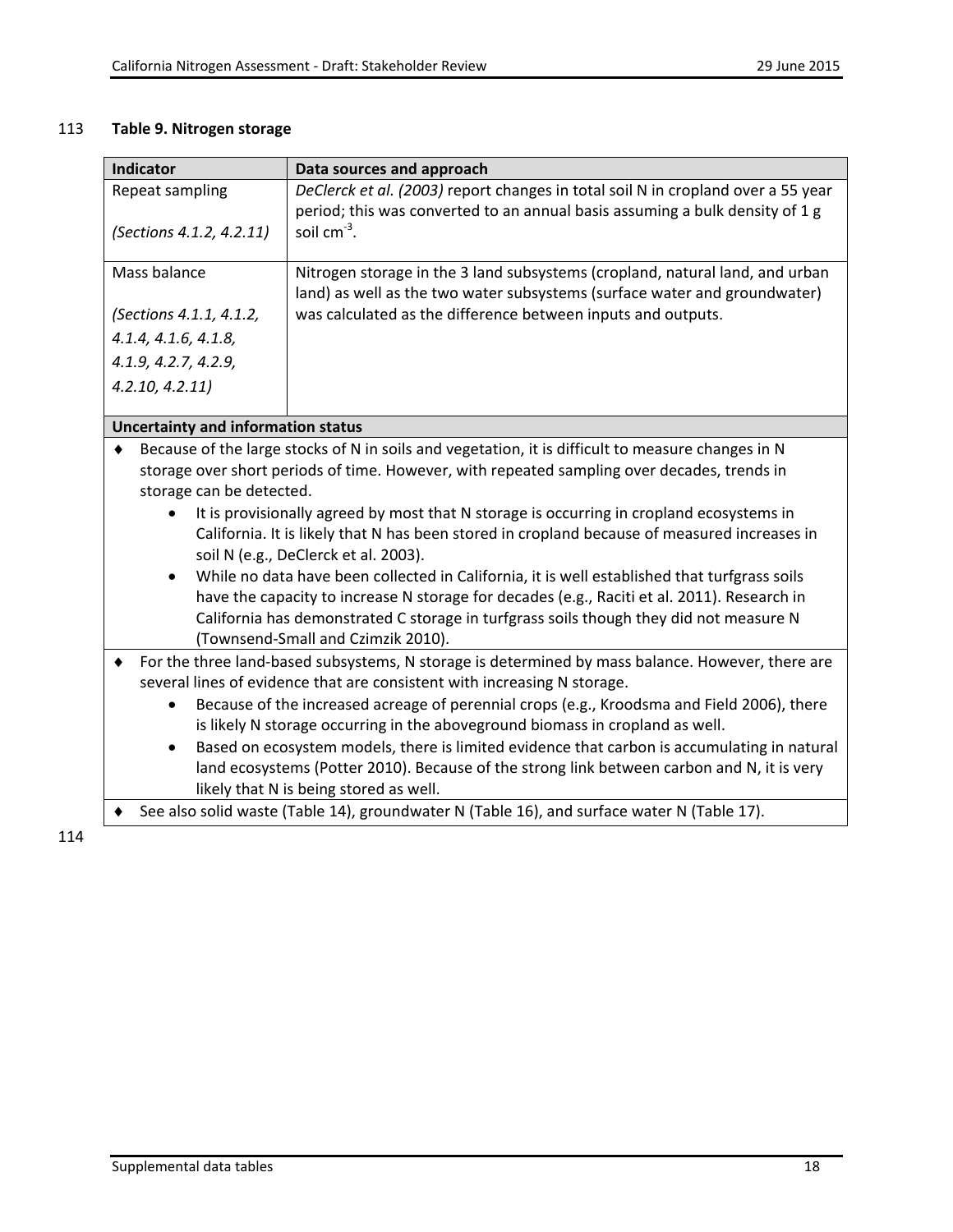#### 115 **Table 10. Harvested nitrogen**

| Indicator                                 | Data sources and approach                                                                                                                                                            |
|-------------------------------------------|--------------------------------------------------------------------------------------------------------------------------------------------------------------------------------------|
| Crop production                           | Annual surveys of crop acreage and production in California are conducted at                                                                                                         |
| (Sections 3.1, 4.1.2,                     | the county level by the California County Agricultural Commissioners. These<br>data are compiled at the statewide level by the California office of the USDA                         |
| 4.2.5, 5.1.1.1; Figure                    | National Agricultural Statistics Service (NASS). The USDA National                                                                                                                   |
| 5.4)                                      | Agricultural Statistics Service (NASS) also conducts an annual survey of major<br>crops in every state. The former was used in the assessment since it includes                      |
|                                           | all crops, while the latter only includes ~50 commodities.                                                                                                                           |
|                                           | Both the NASS Agricultural Census and California Department of Water                                                                                                                 |
|                                           | Resources (DWR) are additional sources of data for crop acreages, but neither                                                                                                        |
|                                           | provides crop production data for the majority of California crops.                                                                                                                  |
| Crop nutrient content                     | Crop nutrient and moisture content are not measured in any comprehensive                                                                                                             |
|                                           | way in California. The most complete database is the US Department of                                                                                                                |
| (Sections 3.1.3, 4.1.2,                   | Agriculture Crop Nutrient Tool. The tonnage of N harvested is calculated as                                                                                                          |
| 4.2.5, 5.1.1.1; Table                     | the product of tonnage harvested, N content, and dry matter content.                                                                                                                 |
| 3.1; Figure 5.4)                          |                                                                                                                                                                                      |
| <b>Uncertainty and information status</b> |                                                                                                                                                                                      |
| ٠                                         | The NASS annual surveys and NASS statewide compilation of California County Agricultural                                                                                             |
|                                           | Commissioners' reports are the major sources of information on crop acreage. The two sources                                                                                         |
|                                           | show a high level of agreement ( $R2 = 0.99$ ) when crops are clearly identified. However there are                                                                                  |
|                                           | inconsistencies for several important commodities.                                                                                                                                   |
|                                           | NASS also conducts a more detailed 5 year Agricultural Census. While this source is                                                                                                  |
|                                           | considered the most reliable for crop acreage, it does not include crop production statistics<br>for most crops in California.                                                       |
| $\bullet$                                 | A large fraction of the acreage, especially of crops grown for livestock feed, is not clearly                                                                                        |
|                                           | identified. For example, the categories used by the NASS statewide compilation of California                                                                                         |
|                                           | County Agricultural Commissioners' reports do not specify the type of hay. In some cases, a                                                                                          |
|                                           | more detailed description of hay is provided at the individual county level, however, this                                                                                           |
|                                           | information is lost when the data are aggregated at the state level.                                                                                                                 |
| ٠                                         | In the annual surveys conducted by NASS all non-alfalfa hay is lumped together, while in the                                                                                         |
|                                           | more detailed Agricultural Census that NASS conducts every five years, the non-alfalfa hay is                                                                                        |
|                                           | partitioned into tame hay and small grain hay. Because these crops cover such large                                                                                                  |
|                                           | acreages and production, and N management practices differ among types of hay, it is                                                                                                 |
|                                           | important to distinguish between types of hay.                                                                                                                                       |
| ٠                                         | In some cases, there is also a discrepancy between the reported acreage and production.<br>For example there are more than 60,000 ha in the category "Field Crops, Unspecified," but |
|                                           | only about 10,000 Mg of productivity reported on this acreage which is too low for any                                                                                               |
| harvested crop.                           |                                                                                                                                                                                      |
|                                           | The most comprehensive source of crop nutrient and dry matter content is the USDA Crop Nutrient                                                                                      |
|                                           | Tool. This database is a compilation of many published sources (33 for N and 12 for moisture) and                                                                                    |
|                                           | contains information on a wide variety of food and forage crops. While this dataset is fairly                                                                                        |
|                                           | comprehensive in the crops included the data are somewhat dated as the median age of the                                                                                             |

comprehensive in the crops included, the data are somewhat dated as the median age of the references is 1984. For grain crops the nutrient and moisture content are well established, but for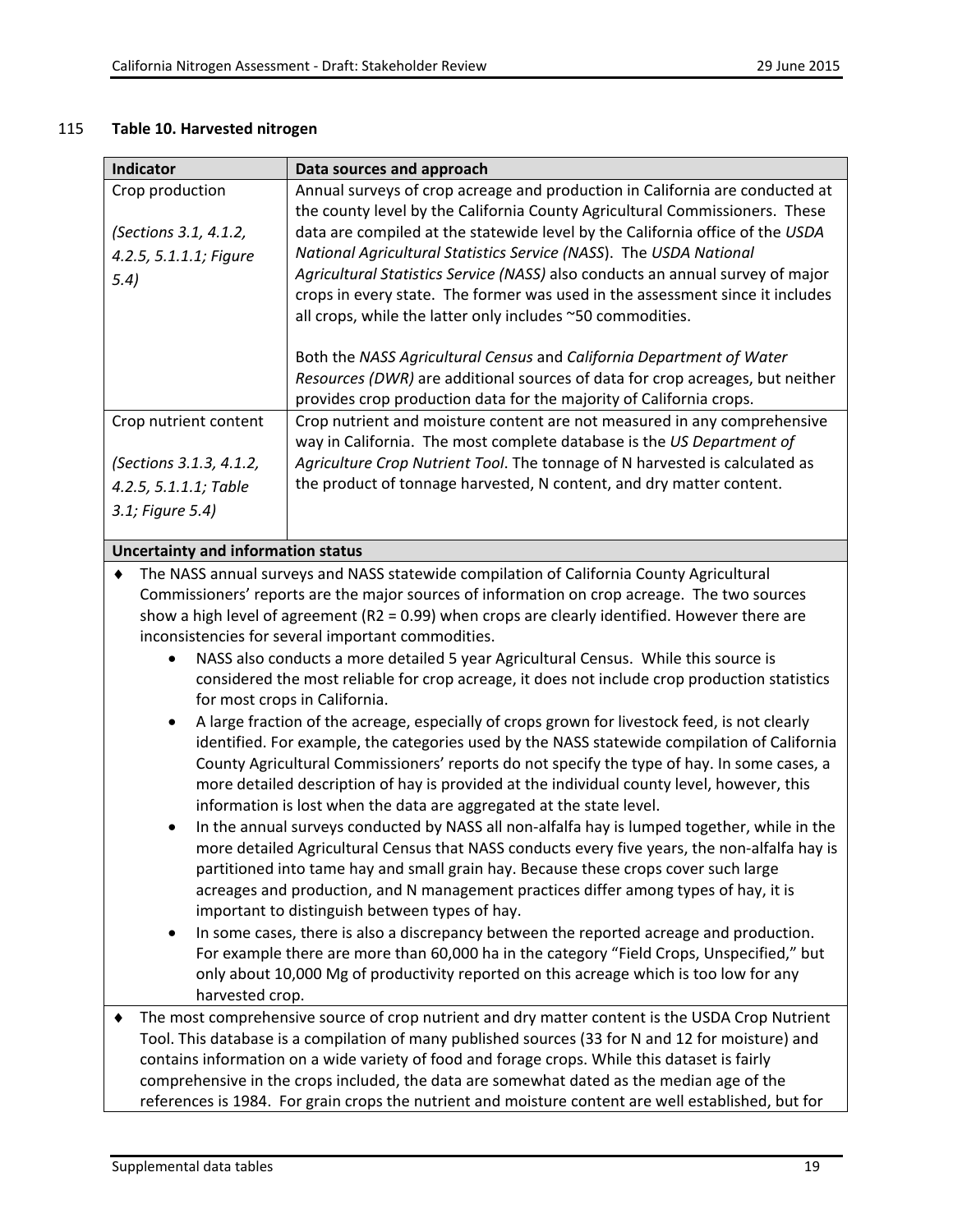many fruits and vegetables the data are speculative.

- Changes in nutrient content over time are speculative. For example, Davis et al. (2004) reported a small (6%), but significant, decline in protein content in vegetable crops between the 1950s and the 1990s. It is unclear how the dramatic changes in cultivars and management in the last few decades may have altered crop nutrient and dry matter content.
- The N content of some crops is highly elastic and depends on growing conditions. Luxury consumers will increase uptake when it is available (e.g., at higher rates of N fertilization). Greater uptake can translate into greater concentrations of N plant parts.
- For fresh fruits and vegetables (as well as silage), a bigger source of error may be the dry matter content. For example, the dry matter content of lettuce in the database varies from 4-6% which represents a difference of 50%.
- Dry matter content in grain and hay crops is well established. One potential source of error is the stage at which hay crops are harvested. We assumed that all crops were harvested at the mature stage when N content is lowest. For small grain hays like oat and wheat, the database reports values 25% lower at the mature stage compared to earlier cuts, with even larger differences reported for some tame grass hays. The timing of the harvest presents a tradeoff between yield and quality with yield increasing and N content decreasing with maturity. The timing of the harvest may also depend on climate as late spring or early fall rains can push the harvest earlier or later.
- ♦ The DWR land use surveys, used to develop the land use map, do not clearly distinguish among feed crops. For example, over 100,000 ha of field crops and almost 500,000 ha of grain and hay crops are not identified as a particular crop. The lack of specificity in these forage crops makes it difficult to calculate N harvest in the crops, as well as to estimate fertilization rates and other processes on large acreages of California cropland.
- ♦ Pasture is an agricultural land use whose definition varies by source and it is not always clearly distinguished from rangeland. However, we assume that there is no plant product harvested from pasture.
	- For the NASS Agricultural Census, pasture is agricultural land that is managed but could not be planted with crops without improvements. It can support livestock, but is not necessarily grazed at any particular frequency.
	- According to the Agricultural Census, approximately 300,000 ha, or 5%, of the 5.5 million ha of pastureland in California is irrigated. This compares to the 376,000 ha of pasture based on our land use map using data from the DWR.
	- Currently, it is likely that most pastureland is minimally managed, with limited seeding of desirable species like clover and little fertilizer applied.
- ♦ It is likely that commodity boards and some processors take measurements of their crops, but these data are not publically available. The California Department of Food and Agriculture regularly measures contaminants, like pesticides, on produce, but not nutrient or moisture content.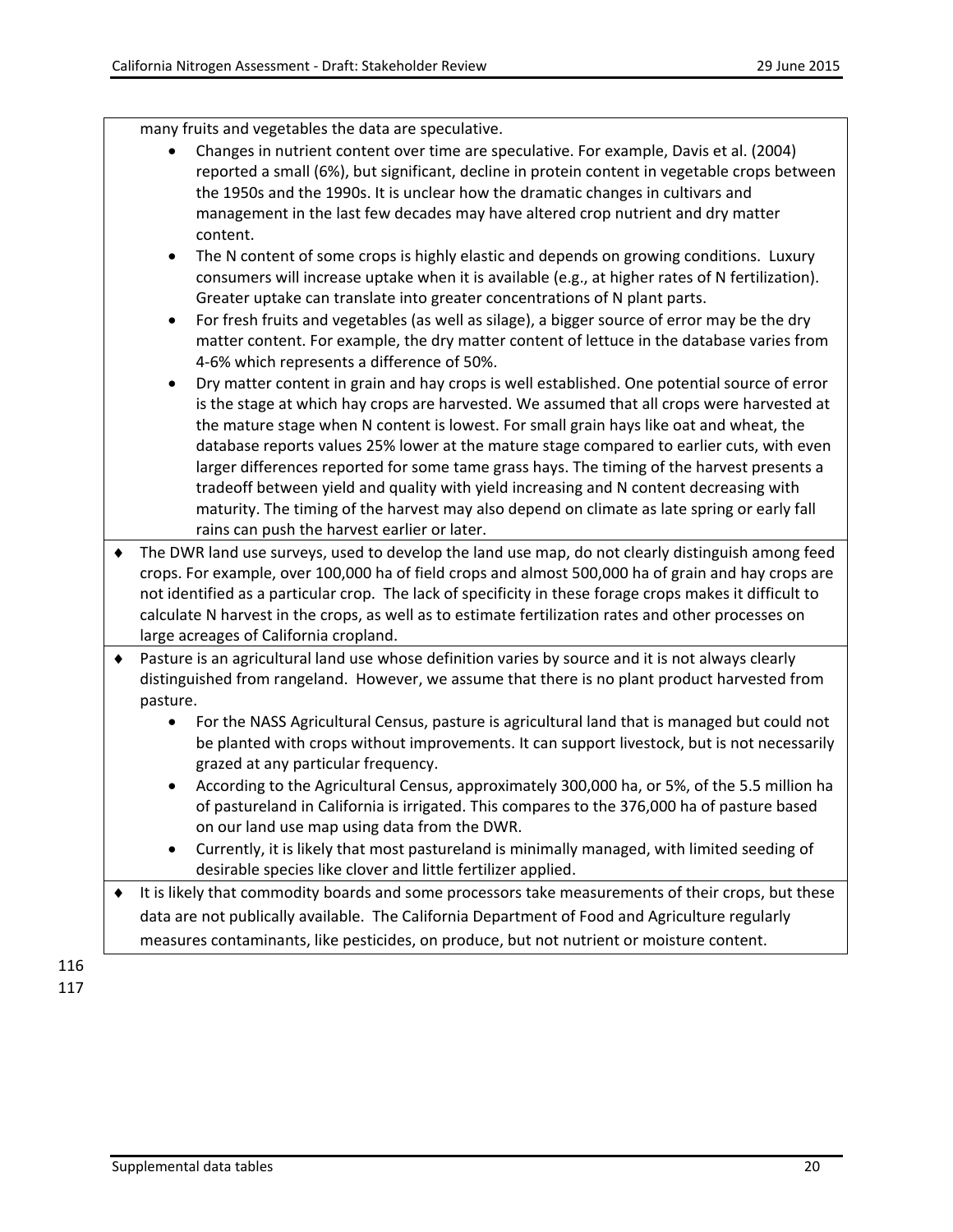## 118 **Table 11. Animal production**

| <b>Indicator</b>                                                                                                                       | Data sources and approach                                                                                                                                                                               |  |  |
|----------------------------------------------------------------------------------------------------------------------------------------|---------------------------------------------------------------------------------------------------------------------------------------------------------------------------------------------------------|--|--|
| Animal populations                                                                                                                     | The NASS Agricultural Census from 2002 and 2007 was used to calculate                                                                                                                                   |  |  |
|                                                                                                                                        | annual production data for meat producing animals.                                                                                                                                                      |  |  |
| (Sections 3.2.1, 3.8.3,                                                                                                                |                                                                                                                                                                                                         |  |  |
| 4.1.3, 4.2.5; Figure 3.8)                                                                                                              | For dairy cattle and layers, inventory data from the NASS annual surveys was                                                                                                                            |  |  |
|                                                                                                                                        | used. Cattle populations are also inventoried at the county level by the                                                                                                                                |  |  |
|                                                                                                                                        | California Department of Food and Agriculture (CDFA) and at individual dairy                                                                                                                            |  |  |
|                                                                                                                                        | facilities by the Regional Water Quality Control Boards, as well as the CDFA                                                                                                                            |  |  |
|                                                                                                                                        | Milk Pooling Branch.                                                                                                                                                                                    |  |  |
|                                                                                                                                        | Horses are included in the NASS Agricultural Census, but the population very                                                                                                                            |  |  |
|                                                                                                                                        | likely only includes working animals. Surveys conducted by the American                                                                                                                                 |  |  |
|                                                                                                                                        | Veterinary Medical Association (2007) were deemed a better source.                                                                                                                                      |  |  |
| Nutrient content                                                                                                                       | With the exception of milk, there is no agreed upon value for most animal                                                                                                                               |  |  |
|                                                                                                                                        | products; the most comprehensive source is NRC (2003). Another often cited                                                                                                                              |  |  |
| (Sections 4.1.3, 4.2.5)                                                                                                                | source for animal products in watershed N budgets is from a conference                                                                                                                                  |  |  |
|                                                                                                                                        | proceedings (Van Horn 1998).                                                                                                                                                                            |  |  |
| <b>Uncertainty and information status</b>                                                                                              |                                                                                                                                                                                                         |  |  |
|                                                                                                                                        | Livestock populations, with the exception of horses, are well established.                                                                                                                              |  |  |
|                                                                                                                                        | Both the NASS Agricultural Census and the CDFA report cattle populations and the                                                                                                                        |  |  |
| statewide herd size differ by less than 10%.                                                                                           |                                                                                                                                                                                                         |  |  |
| $\bullet$                                                                                                                              | In the Central Valley, where more than 90% of the dairy cows are located, the herd size at                                                                                                              |  |  |
|                                                                                                                                        | every regulated dairy is also reported to the Region 5 Water Quality Control Board.                                                                                                                     |  |  |
|                                                                                                                                        | Similarly, in Region 8, the Water Quality Control Board collects herd size information by                                                                                                               |  |  |
| dairy facility.                                                                                                                        |                                                                                                                                                                                                         |  |  |
| Outside these regions, the only source for dairy facility locations (but not herd size by dairy)<br>$\bullet$                          |                                                                                                                                                                                                         |  |  |
| is from the Department of Food and Agriculture Milk Pooling Branch.                                                                    |                                                                                                                                                                                                         |  |  |
| The N content of milk is well established.                                                                                             |                                                                                                                                                                                                         |  |  |
| The N content of other animal products is tentatively agreed by most. While the N content of food                                      |                                                                                                                                                                                                         |  |  |
| products is readily available, the N content of the entire animal product, including the egg shell and                                 |                                                                                                                                                                                                         |  |  |
| other inedible portions, are needed. Because of limited evidence, it is difficult to evaluate how much                                 |                                                                                                                                                                                                         |  |  |
| uncertainty there is in N content.<br>We have assumed that there is no spoilage of livestock feed in California. Therefore, all of the |                                                                                                                                                                                                         |  |  |
|                                                                                                                                        |                                                                                                                                                                                                         |  |  |
|                                                                                                                                        | imported grain and harvested feed crops are consumed by animals. There is limited evidence for<br>spoilage rates. A widely cited value is 10% of non-hay, non silage crops in Jordan and Weller (1996). |  |  |
|                                                                                                                                        | However, it is not clear how this value was estimated. Because most of the feed crops grown in                                                                                                          |  |  |
|                                                                                                                                        | California are hay or silage crops, only the imported grain corn would be subject to spoilage.                                                                                                          |  |  |
|                                                                                                                                        | However, a 10% spoilage loss of imported feed would represent ~20 Gg N. Further, there is limited                                                                                                       |  |  |
| evidence for the fate of spoiled livestock feed.                                                                                       |                                                                                                                                                                                                         |  |  |
|                                                                                                                                        |                                                                                                                                                                                                         |  |  |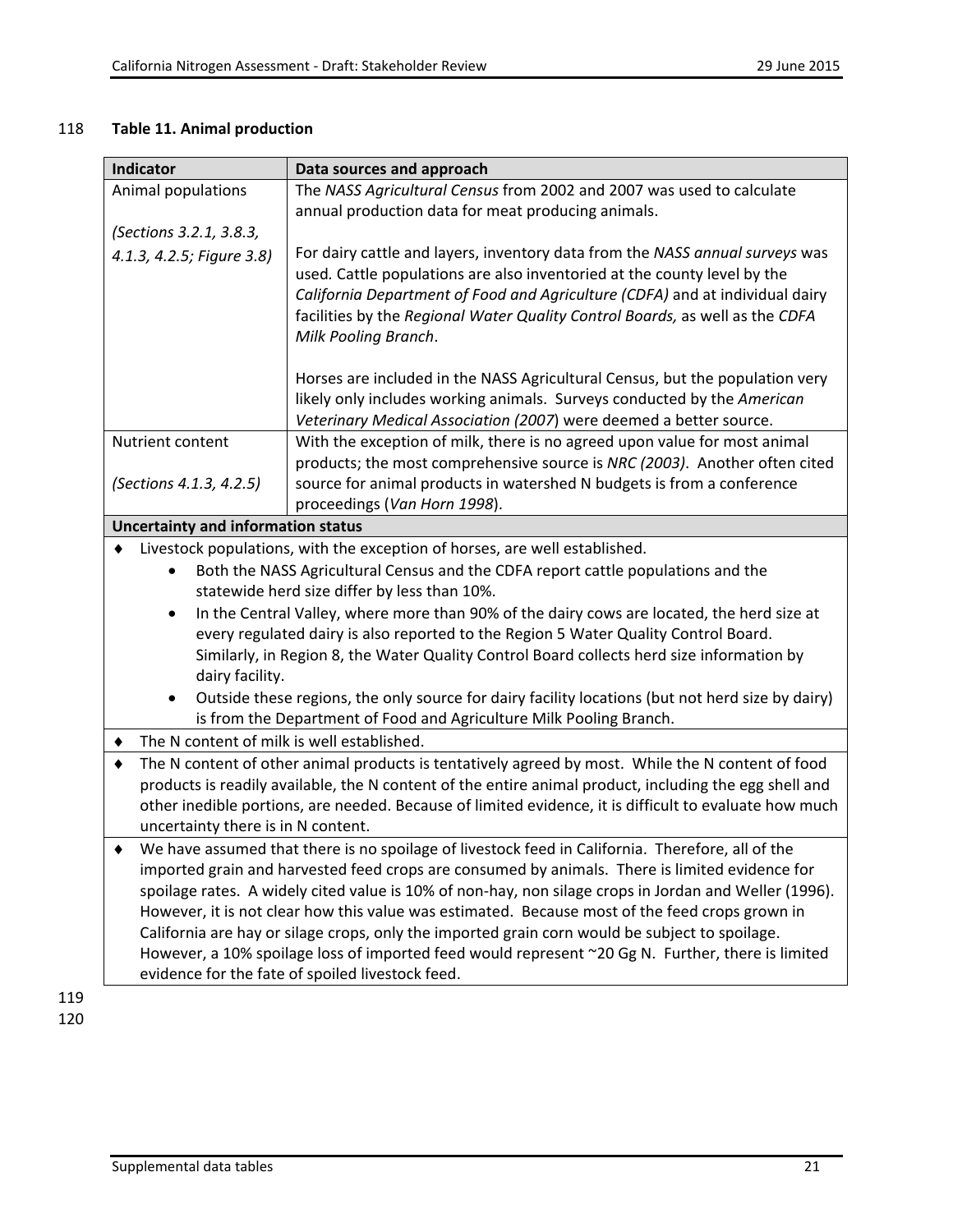### 121 **Table 12. Organic nitrogen reuse**

| The tonnage of manure sales from 2002-2007 is included in the annual<br>Manure sales<br>surveys at the county level by the California County Agricultural<br>Commissioners. These data are compiled at the statewide level by the USDA<br>(Sections 4.1.3, 4.2.6)<br>National Agricultural Statistics Service (NASS). The manure N and moisture<br>content was based on Pettygrove et al. (2010)<br>The CalRecycle Solid Waste Information System provides information on the<br>Manure composting<br>location of and types of materials used at composting facilities, but not<br>(Section 3.2.2; Table<br>information on tonnages of materials actually composted.<br>3.7<br><b>Uncertainty and information status</b><br>The extent of organic N use as a primary fertilizing material or as a soil amendment is largely<br>speculative. Sales of organic N products, with the exception of manure, are not tracked and data on<br>distribution and rates of use for all organic N sources are largely unavailable.<br>Manure sales are tracked as part of the NASS statewide compilation of California County<br>Agricultural Commissioners' reports. While the type of manure is not reported, based on<br>location and the close relationship between milk production and manure production, it was<br>assumed that this was solid manure similar to corral scrapings sold from dairy farms. The<br>ultimate fate of this dairy manure is unknown, but it is likely composted to some degree<br>either before or after sale and used as an organic amendment.<br>Manure from beef feedlots (Harris Ranch and Imperial County) is very likely composted and<br>$\bullet$<br>sold as fertilizer. Composting facilities require permits from CalRecycle and the facility<br>locations and maximum tonnages of materials are available in the Solid Waste Information<br>System. However, the actual amounts and types of materials passing through these facilities<br>are not tracked. Nor is the destination or use of the composted product tracked.<br>Manure applications on cropland, managed as part of Central Valley Dairy is limited to<br>$\bullet$<br>between 1.4 and 1.65 times crop uptake. The amount of manure applied is collected by<br>each dairy for regulatory compliance, but the data are not currently available to the public.<br>Indirect indicators support the conclusion that organic N is increasingly demanded and available in<br>٠<br>California. Increased acreage in organic farms, urban waste diversion programs, and biosolids<br>production suggest organic N materials are more available than ever. Understanding where and at<br>what rate they are applied is, however, speculative for the most part.<br>See also solid waste (Table 14) and manure (Table 15) | Indicator<br>Data sources and approach |  |  |
|---------------------------------------------------------------------------------------------------------------------------------------------------------------------------------------------------------------------------------------------------------------------------------------------------------------------------------------------------------------------------------------------------------------------------------------------------------------------------------------------------------------------------------------------------------------------------------------------------------------------------------------------------------------------------------------------------------------------------------------------------------------------------------------------------------------------------------------------------------------------------------------------------------------------------------------------------------------------------------------------------------------------------------------------------------------------------------------------------------------------------------------------------------------------------------------------------------------------------------------------------------------------------------------------------------------------------------------------------------------------------------------------------------------------------------------------------------------------------------------------------------------------------------------------------------------------------------------------------------------------------------------------------------------------------------------------------------------------------------------------------------------------------------------------------------------------------------------------------------------------------------------------------------------------------------------------------------------------------------------------------------------------------------------------------------------------------------------------------------------------------------------------------------------------------------------------------------------------------------------------------------------------------------------------------------------------------------------------------------------------------------------------------------------------------------------------------------------------------------------------------------------------------------------------------------------------------------------------------------------------------------------------------------------------------------------------------------------------------------------------------------------------------------------------------------------|----------------------------------------|--|--|
|                                                                                                                                                                                                                                                                                                                                                                                                                                                                                                                                                                                                                                                                                                                                                                                                                                                                                                                                                                                                                                                                                                                                                                                                                                                                                                                                                                                                                                                                                                                                                                                                                                                                                                                                                                                                                                                                                                                                                                                                                                                                                                                                                                                                                                                                                                                                                                                                                                                                                                                                                                                                                                                                                                                                                                                                               |                                        |  |  |
|                                                                                                                                                                                                                                                                                                                                                                                                                                                                                                                                                                                                                                                                                                                                                                                                                                                                                                                                                                                                                                                                                                                                                                                                                                                                                                                                                                                                                                                                                                                                                                                                                                                                                                                                                                                                                                                                                                                                                                                                                                                                                                                                                                                                                                                                                                                                                                                                                                                                                                                                                                                                                                                                                                                                                                                                               |                                        |  |  |
|                                                                                                                                                                                                                                                                                                                                                                                                                                                                                                                                                                                                                                                                                                                                                                                                                                                                                                                                                                                                                                                                                                                                                                                                                                                                                                                                                                                                                                                                                                                                                                                                                                                                                                                                                                                                                                                                                                                                                                                                                                                                                                                                                                                                                                                                                                                                                                                                                                                                                                                                                                                                                                                                                                                                                                                                               |                                        |  |  |
|                                                                                                                                                                                                                                                                                                                                                                                                                                                                                                                                                                                                                                                                                                                                                                                                                                                                                                                                                                                                                                                                                                                                                                                                                                                                                                                                                                                                                                                                                                                                                                                                                                                                                                                                                                                                                                                                                                                                                                                                                                                                                                                                                                                                                                                                                                                                                                                                                                                                                                                                                                                                                                                                                                                                                                                                               |                                        |  |  |
|                                                                                                                                                                                                                                                                                                                                                                                                                                                                                                                                                                                                                                                                                                                                                                                                                                                                                                                                                                                                                                                                                                                                                                                                                                                                                                                                                                                                                                                                                                                                                                                                                                                                                                                                                                                                                                                                                                                                                                                                                                                                                                                                                                                                                                                                                                                                                                                                                                                                                                                                                                                                                                                                                                                                                                                                               |                                        |  |  |
|                                                                                                                                                                                                                                                                                                                                                                                                                                                                                                                                                                                                                                                                                                                                                                                                                                                                                                                                                                                                                                                                                                                                                                                                                                                                                                                                                                                                                                                                                                                                                                                                                                                                                                                                                                                                                                                                                                                                                                                                                                                                                                                                                                                                                                                                                                                                                                                                                                                                                                                                                                                                                                                                                                                                                                                                               |                                        |  |  |
|                                                                                                                                                                                                                                                                                                                                                                                                                                                                                                                                                                                                                                                                                                                                                                                                                                                                                                                                                                                                                                                                                                                                                                                                                                                                                                                                                                                                                                                                                                                                                                                                                                                                                                                                                                                                                                                                                                                                                                                                                                                                                                                                                                                                                                                                                                                                                                                                                                                                                                                                                                                                                                                                                                                                                                                                               |                                        |  |  |
|                                                                                                                                                                                                                                                                                                                                                                                                                                                                                                                                                                                                                                                                                                                                                                                                                                                                                                                                                                                                                                                                                                                                                                                                                                                                                                                                                                                                                                                                                                                                                                                                                                                                                                                                                                                                                                                                                                                                                                                                                                                                                                                                                                                                                                                                                                                                                                                                                                                                                                                                                                                                                                                                                                                                                                                                               |                                        |  |  |
|                                                                                                                                                                                                                                                                                                                                                                                                                                                                                                                                                                                                                                                                                                                                                                                                                                                                                                                                                                                                                                                                                                                                                                                                                                                                                                                                                                                                                                                                                                                                                                                                                                                                                                                                                                                                                                                                                                                                                                                                                                                                                                                                                                                                                                                                                                                                                                                                                                                                                                                                                                                                                                                                                                                                                                                                               |                                        |  |  |
|                                                                                                                                                                                                                                                                                                                                                                                                                                                                                                                                                                                                                                                                                                                                                                                                                                                                                                                                                                                                                                                                                                                                                                                                                                                                                                                                                                                                                                                                                                                                                                                                                                                                                                                                                                                                                                                                                                                                                                                                                                                                                                                                                                                                                                                                                                                                                                                                                                                                                                                                                                                                                                                                                                                                                                                                               |                                        |  |  |
|                                                                                                                                                                                                                                                                                                                                                                                                                                                                                                                                                                                                                                                                                                                                                                                                                                                                                                                                                                                                                                                                                                                                                                                                                                                                                                                                                                                                                                                                                                                                                                                                                                                                                                                                                                                                                                                                                                                                                                                                                                                                                                                                                                                                                                                                                                                                                                                                                                                                                                                                                                                                                                                                                                                                                                                                               |                                        |  |  |
|                                                                                                                                                                                                                                                                                                                                                                                                                                                                                                                                                                                                                                                                                                                                                                                                                                                                                                                                                                                                                                                                                                                                                                                                                                                                                                                                                                                                                                                                                                                                                                                                                                                                                                                                                                                                                                                                                                                                                                                                                                                                                                                                                                                                                                                                                                                                                                                                                                                                                                                                                                                                                                                                                                                                                                                                               |                                        |  |  |
|                                                                                                                                                                                                                                                                                                                                                                                                                                                                                                                                                                                                                                                                                                                                                                                                                                                                                                                                                                                                                                                                                                                                                                                                                                                                                                                                                                                                                                                                                                                                                                                                                                                                                                                                                                                                                                                                                                                                                                                                                                                                                                                                                                                                                                                                                                                                                                                                                                                                                                                                                                                                                                                                                                                                                                                                               |                                        |  |  |
|                                                                                                                                                                                                                                                                                                                                                                                                                                                                                                                                                                                                                                                                                                                                                                                                                                                                                                                                                                                                                                                                                                                                                                                                                                                                                                                                                                                                                                                                                                                                                                                                                                                                                                                                                                                                                                                                                                                                                                                                                                                                                                                                                                                                                                                                                                                                                                                                                                                                                                                                                                                                                                                                                                                                                                                                               |                                        |  |  |
|                                                                                                                                                                                                                                                                                                                                                                                                                                                                                                                                                                                                                                                                                                                                                                                                                                                                                                                                                                                                                                                                                                                                                                                                                                                                                                                                                                                                                                                                                                                                                                                                                                                                                                                                                                                                                                                                                                                                                                                                                                                                                                                                                                                                                                                                                                                                                                                                                                                                                                                                                                                                                                                                                                                                                                                                               |                                        |  |  |
|                                                                                                                                                                                                                                                                                                                                                                                                                                                                                                                                                                                                                                                                                                                                                                                                                                                                                                                                                                                                                                                                                                                                                                                                                                                                                                                                                                                                                                                                                                                                                                                                                                                                                                                                                                                                                                                                                                                                                                                                                                                                                                                                                                                                                                                                                                                                                                                                                                                                                                                                                                                                                                                                                                                                                                                                               |                                        |  |  |
|                                                                                                                                                                                                                                                                                                                                                                                                                                                                                                                                                                                                                                                                                                                                                                                                                                                                                                                                                                                                                                                                                                                                                                                                                                                                                                                                                                                                                                                                                                                                                                                                                                                                                                                                                                                                                                                                                                                                                                                                                                                                                                                                                                                                                                                                                                                                                                                                                                                                                                                                                                                                                                                                                                                                                                                                               |                                        |  |  |
|                                                                                                                                                                                                                                                                                                                                                                                                                                                                                                                                                                                                                                                                                                                                                                                                                                                                                                                                                                                                                                                                                                                                                                                                                                                                                                                                                                                                                                                                                                                                                                                                                                                                                                                                                                                                                                                                                                                                                                                                                                                                                                                                                                                                                                                                                                                                                                                                                                                                                                                                                                                                                                                                                                                                                                                                               |                                        |  |  |
|                                                                                                                                                                                                                                                                                                                                                                                                                                                                                                                                                                                                                                                                                                                                                                                                                                                                                                                                                                                                                                                                                                                                                                                                                                                                                                                                                                                                                                                                                                                                                                                                                                                                                                                                                                                                                                                                                                                                                                                                                                                                                                                                                                                                                                                                                                                                                                                                                                                                                                                                                                                                                                                                                                                                                                                                               |                                        |  |  |
|                                                                                                                                                                                                                                                                                                                                                                                                                                                                                                                                                                                                                                                                                                                                                                                                                                                                                                                                                                                                                                                                                                                                                                                                                                                                                                                                                                                                                                                                                                                                                                                                                                                                                                                                                                                                                                                                                                                                                                                                                                                                                                                                                                                                                                                                                                                                                                                                                                                                                                                                                                                                                                                                                                                                                                                                               |                                        |  |  |
|                                                                                                                                                                                                                                                                                                                                                                                                                                                                                                                                                                                                                                                                                                                                                                                                                                                                                                                                                                                                                                                                                                                                                                                                                                                                                                                                                                                                                                                                                                                                                                                                                                                                                                                                                                                                                                                                                                                                                                                                                                                                                                                                                                                                                                                                                                                                                                                                                                                                                                                                                                                                                                                                                                                                                                                                               |                                        |  |  |
|                                                                                                                                                                                                                                                                                                                                                                                                                                                                                                                                                                                                                                                                                                                                                                                                                                                                                                                                                                                                                                                                                                                                                                                                                                                                                                                                                                                                                                                                                                                                                                                                                                                                                                                                                                                                                                                                                                                                                                                                                                                                                                                                                                                                                                                                                                                                                                                                                                                                                                                                                                                                                                                                                                                                                                                                               |                                        |  |  |
|                                                                                                                                                                                                                                                                                                                                                                                                                                                                                                                                                                                                                                                                                                                                                                                                                                                                                                                                                                                                                                                                                                                                                                                                                                                                                                                                                                                                                                                                                                                                                                                                                                                                                                                                                                                                                                                                                                                                                                                                                                                                                                                                                                                                                                                                                                                                                                                                                                                                                                                                                                                                                                                                                                                                                                                                               |                                        |  |  |
|                                                                                                                                                                                                                                                                                                                                                                                                                                                                                                                                                                                                                                                                                                                                                                                                                                                                                                                                                                                                                                                                                                                                                                                                                                                                                                                                                                                                                                                                                                                                                                                                                                                                                                                                                                                                                                                                                                                                                                                                                                                                                                                                                                                                                                                                                                                                                                                                                                                                                                                                                                                                                                                                                                                                                                                                               |                                        |  |  |
|                                                                                                                                                                                                                                                                                                                                                                                                                                                                                                                                                                                                                                                                                                                                                                                                                                                                                                                                                                                                                                                                                                                                                                                                                                                                                                                                                                                                                                                                                                                                                                                                                                                                                                                                                                                                                                                                                                                                                                                                                                                                                                                                                                                                                                                                                                                                                                                                                                                                                                                                                                                                                                                                                                                                                                                                               |                                        |  |  |
|                                                                                                                                                                                                                                                                                                                                                                                                                                                                                                                                                                                                                                                                                                                                                                                                                                                                                                                                                                                                                                                                                                                                                                                                                                                                                                                                                                                                                                                                                                                                                                                                                                                                                                                                                                                                                                                                                                                                                                                                                                                                                                                                                                                                                                                                                                                                                                                                                                                                                                                                                                                                                                                                                                                                                                                                               |                                        |  |  |
|                                                                                                                                                                                                                                                                                                                                                                                                                                                                                                                                                                                                                                                                                                                                                                                                                                                                                                                                                                                                                                                                                                                                                                                                                                                                                                                                                                                                                                                                                                                                                                                                                                                                                                                                                                                                                                                                                                                                                                                                                                                                                                                                                                                                                                                                                                                                                                                                                                                                                                                                                                                                                                                                                                                                                                                                               |                                        |  |  |
|                                                                                                                                                                                                                                                                                                                                                                                                                                                                                                                                                                                                                                                                                                                                                                                                                                                                                                                                                                                                                                                                                                                                                                                                                                                                                                                                                                                                                                                                                                                                                                                                                                                                                                                                                                                                                                                                                                                                                                                                                                                                                                                                                                                                                                                                                                                                                                                                                                                                                                                                                                                                                                                                                                                                                                                                               |                                        |  |  |
|                                                                                                                                                                                                                                                                                                                                                                                                                                                                                                                                                                                                                                                                                                                                                                                                                                                                                                                                                                                                                                                                                                                                                                                                                                                                                                                                                                                                                                                                                                                                                                                                                                                                                                                                                                                                                                                                                                                                                                                                                                                                                                                                                                                                                                                                                                                                                                                                                                                                                                                                                                                                                                                                                                                                                                                                               |                                        |  |  |
|                                                                                                                                                                                                                                                                                                                                                                                                                                                                                                                                                                                                                                                                                                                                                                                                                                                                                                                                                                                                                                                                                                                                                                                                                                                                                                                                                                                                                                                                                                                                                                                                                                                                                                                                                                                                                                                                                                                                                                                                                                                                                                                                                                                                                                                                                                                                                                                                                                                                                                                                                                                                                                                                                                                                                                                                               |                                        |  |  |
|                                                                                                                                                                                                                                                                                                                                                                                                                                                                                                                                                                                                                                                                                                                                                                                                                                                                                                                                                                                                                                                                                                                                                                                                                                                                                                                                                                                                                                                                                                                                                                                                                                                                                                                                                                                                                                                                                                                                                                                                                                                                                                                                                                                                                                                                                                                                                                                                                                                                                                                                                                                                                                                                                                                                                                                                               |                                        |  |  |
|                                                                                                                                                                                                                                                                                                                                                                                                                                                                                                                                                                                                                                                                                                                                                                                                                                                                                                                                                                                                                                                                                                                                                                                                                                                                                                                                                                                                                                                                                                                                                                                                                                                                                                                                                                                                                                                                                                                                                                                                                                                                                                                                                                                                                                                                                                                                                                                                                                                                                                                                                                                                                                                                                                                                                                                                               |                                        |  |  |
|                                                                                                                                                                                                                                                                                                                                                                                                                                                                                                                                                                                                                                                                                                                                                                                                                                                                                                                                                                                                                                                                                                                                                                                                                                                                                                                                                                                                                                                                                                                                                                                                                                                                                                                                                                                                                                                                                                                                                                                                                                                                                                                                                                                                                                                                                                                                                                                                                                                                                                                                                                                                                                                                                                                                                                                                               |                                        |  |  |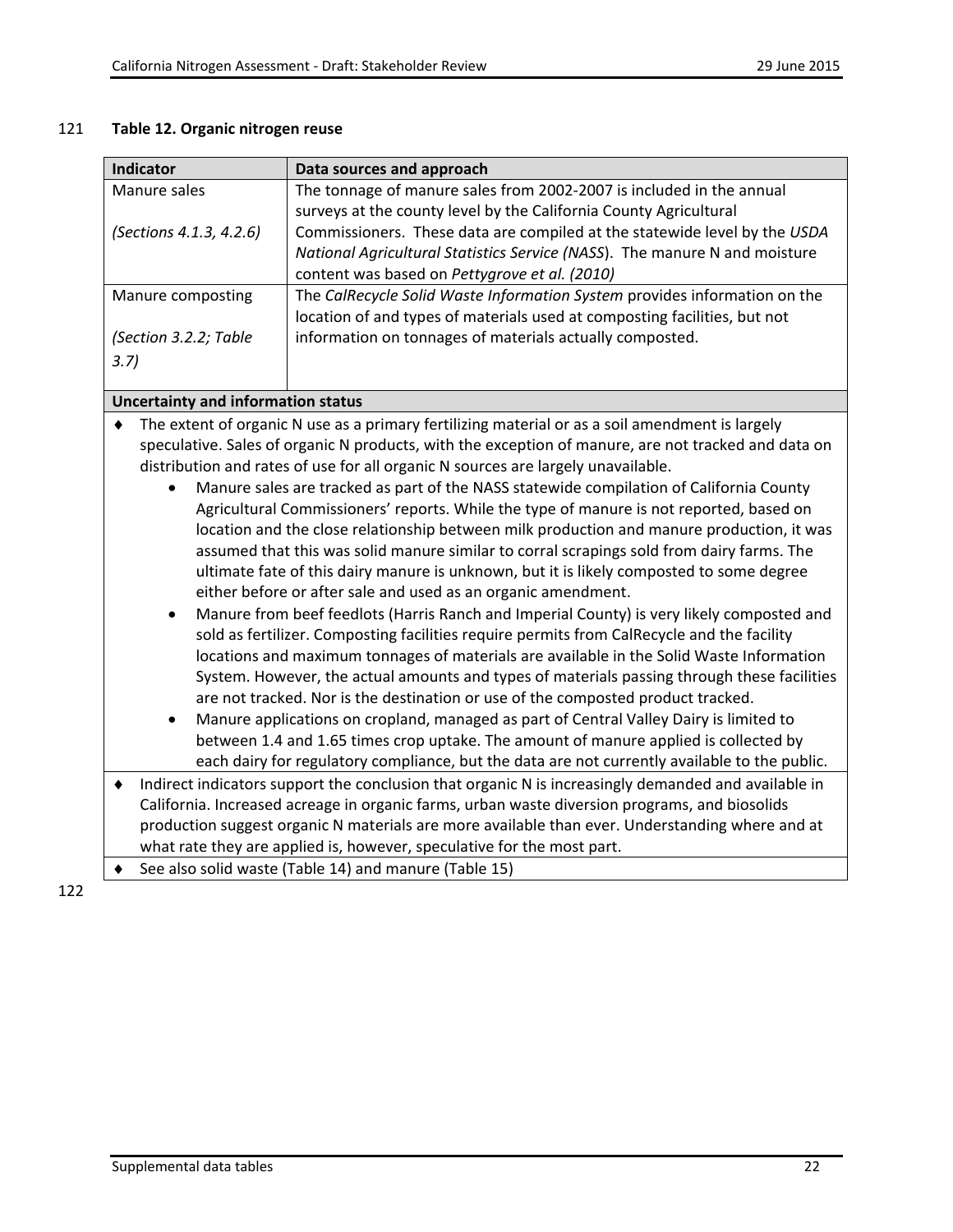# 123 **Table 13. Agronomic nitrogen use efficiency of crops**

|                                                                         | <b>Indicator</b>                                                                                      | Data sources and approach                                                                              |  |
|-------------------------------------------------------------------------|-------------------------------------------------------------------------------------------------------|--------------------------------------------------------------------------------------------------------|--|
| Compilation of peer reviewed literature (Table 3.1)<br>N use efficiency |                                                                                                       |                                                                                                        |  |
|                                                                         |                                                                                                       |                                                                                                        |  |
|                                                                         | (Section 3.1.3; Table                                                                                 |                                                                                                        |  |
|                                                                         | 3.1; Appendix 3.1)                                                                                    |                                                                                                        |  |
|                                                                         | <b>Uncertainty and information status</b>                                                             |                                                                                                        |  |
| ٠                                                                       |                                                                                                       | Measures of agronomic nutrient use efficiency (NUE) are ratios of plant nutrient uptake to nutrients   |  |
|                                                                         |                                                                                                       | applied. Sophisticated methods have been developed, including using isotopes, to precisely             |  |
|                                                                         |                                                                                                       | determine how much of the applied N gets into the plant. However, methods that are able to             |  |
|                                                                         | differentiate between the sources of N have to be performed under controlled conditions in a          |                                                                                                        |  |
|                                                                         |                                                                                                       | research plot. How closely these values reflect NUE in field conditions is uncertain.                  |  |
| ٠                                                                       | Comparatively few controlled experiments of NUE have been performed on the breadth of                 |                                                                                                        |  |
|                                                                         | California crops under irrigated Mediterranean conditions (Table 3.1).                                |                                                                                                        |  |
|                                                                         | Historically NUE has been the focus of agronomists and there are good data measuring NUE              |                                                                                                        |  |
|                                                                         | in cereals, especially rice, dating back into the 1960s.                                              |                                                                                                        |  |
|                                                                         | Although there have been a significant number of N rate trials on other crops, often the<br>$\bullet$ |                                                                                                        |  |
|                                                                         |                                                                                                       | methods are inadequate to determine fertilizer NUE. For example, some trials for tree crops            |  |
|                                                                         |                                                                                                       | do not include a zero-N plot. Without a zero-N plot to compare yields and N harvested, it is           |  |
|                                                                         |                                                                                                       | impossible to differentiate between yield derived from N mineralized from the soil or                  |  |
|                                                                         | fertilizer N applied.                                                                                 |                                                                                                        |  |
|                                                                         |                                                                                                       | There is uncertainty about the carryover and availability of N not assimilated from one season to      |  |
|                                                                         |                                                                                                       | another. A fraction of fertilizer N applied is incorporated into the soil structure and may become     |  |
|                                                                         |                                                                                                       | plant available in subsequent seasons. However, studies using isotopic methods capable of              |  |
|                                                                         |                                                                                                       | measuring uptake over multiple seasons are rare. In high rainfall areas, the excess N may be           |  |
|                                                                         |                                                                                                       | leached. But in low-rainfall areas, efficiently irrigated and with deep-rooted trees, the fate of N is |  |
|                                                                         | more uncertain.                                                                                       |                                                                                                        |  |
|                                                                         |                                                                                                       |                                                                                                        |  |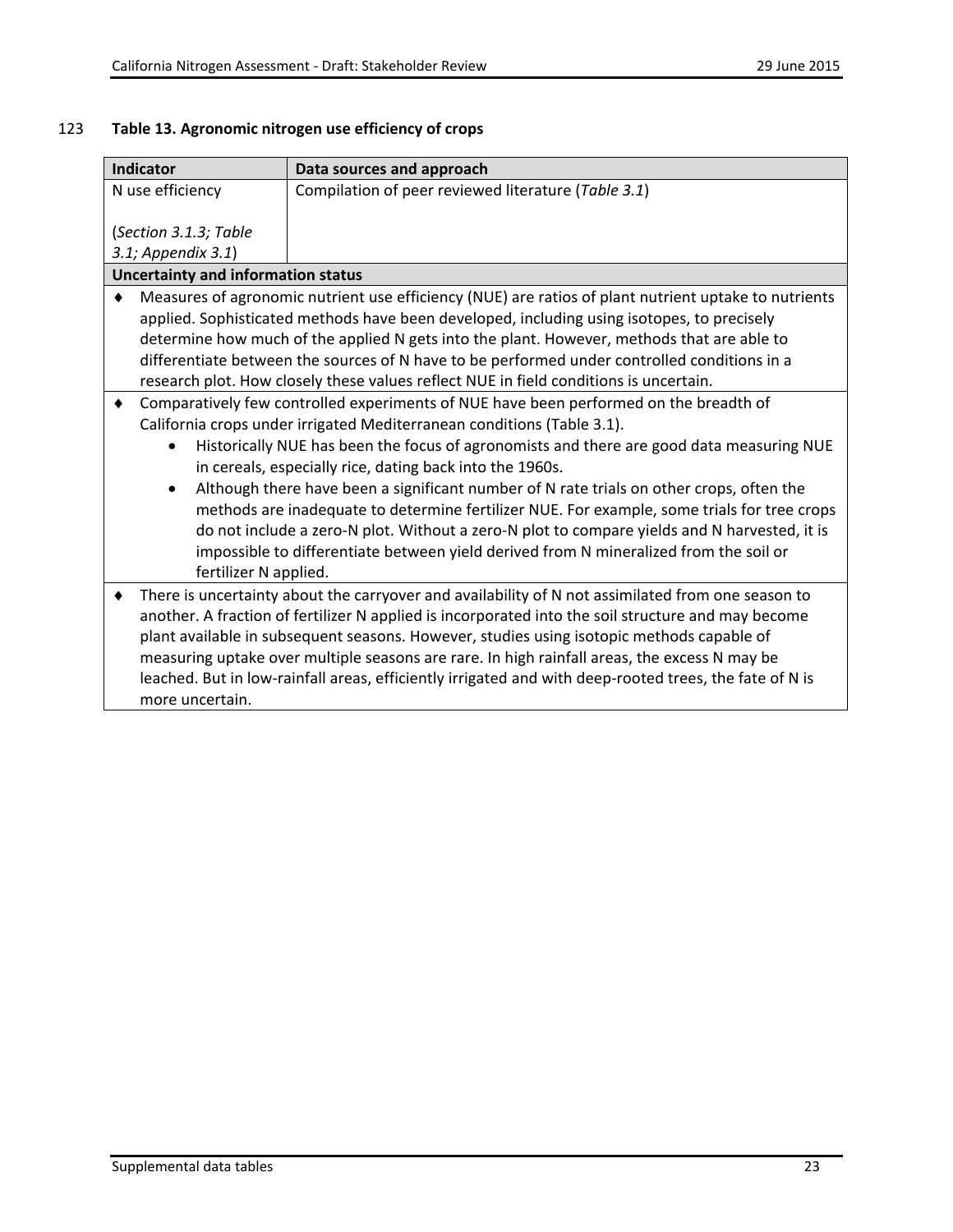#### 124 **Table 14. Solid waste**

| Indicator                                                                                                                                                                                          | Data sources and approach                                                                             |  |  |
|----------------------------------------------------------------------------------------------------------------------------------------------------------------------------------------------------|-------------------------------------------------------------------------------------------------------|--|--|
| Landfill surveys                                                                                                                                                                                   | CalRecycle conducts surveys of materials disposed of in landfills every three                         |  |  |
|                                                                                                                                                                                                    | years. N tonnage was calculated based on typical N content of organic                                 |  |  |
| (Sections 3.4.1, 4.1.4,                                                                                                                                                                            | materials (see Table 4.9).                                                                            |  |  |
| 4.2.7; Table 3.6)                                                                                                                                                                                  |                                                                                                       |  |  |
|                                                                                                                                                                                                    | There are no data sources for the disposal of synthetic N in landfills.                               |  |  |
| <b>Biosolids</b>                                                                                                                                                                                   | CalRecycle reports the tonnage of biosolids based on the estimates of the                             |  |  |
|                                                                                                                                                                                                    | California Association of Sanitation Agencies. The N content was based on                             |  |  |
| (Sections 3.4.2, 4.1.5,                                                                                                                                                                            | Metcalf and Eddy (2003).                                                                              |  |  |
| 4.2.7                                                                                                                                                                                              |                                                                                                       |  |  |
|                                                                                                                                                                                                    |                                                                                                       |  |  |
| <b>Uncertainty and information status</b>                                                                                                                                                          |                                                                                                       |  |  |
| ٠                                                                                                                                                                                                  | There is limited evidence on the ultimate fate of products containing synthetic N. Both nylon and     |  |  |
|                                                                                                                                                                                                    | acrylonitrile butadiene styrene (ABS) plastic are recyclable, but the rate of recycling is unknown.   |  |  |
|                                                                                                                                                                                                    | Recycling rates are likely higher in particular sectors, like automobiles and electronic waste. Some  |  |  |
|                                                                                                                                                                                                    | products, like polyurethane, are incorporated with other materials and are difficult to recycle. The  |  |  |
|                                                                                                                                                                                                    | lifespan of most of the synthetic N products is years to decades, with the non-recycled waste         |  |  |
| disposed of in landfills.                                                                                                                                                                          |                                                                                                       |  |  |
| ٠                                                                                                                                                                                                  | The wet tonnage of green waste disposed in landfills is reported by CalRecycle based on surveys of    |  |  |
| arriving materials.                                                                                                                                                                                |                                                                                                       |  |  |
|                                                                                                                                                                                                    |                                                                                                       |  |  |
|                                                                                                                                                                                                    | There is medium evidence for the dry tonnage of N in green waste.                                     |  |  |
|                                                                                                                                                                                                    | Food waste has been well characterized. Food waste can occur in many ways, but there is<br>$\bullet$  |  |  |
|                                                                                                                                                                                                    | no standard definition or accounting system other than measuring what arrives in the                  |  |  |
|                                                                                                                                                                                                    | landfill. Thus, food waste is a mixture of inedible materials (e.g., watermelon rinds, bones.         |  |  |
| etc.), processing waste, spoilage or food in retail settings past its due date, and uneaten                                                                                                        |                                                                                                       |  |  |
|                                                                                                                                                                                                    | food.                                                                                                 |  |  |
| $\bullet$                                                                                                                                                                                          | Yard waste is composed of materials like grass clippings, senesced leaves and wood which              |  |  |
|                                                                                                                                                                                                    | differ by more than an order of magnitude in N content. Because there is not a breakdown              |  |  |
|                                                                                                                                                                                                    | of yard waste into its various constituents, it is difficult to assign a typical N content.           |  |  |
| $\bullet$                                                                                                                                                                                          | There is limited evidence for the N content of wood products other than lumber. While                 |  |  |
|                                                                                                                                                                                                    | derived from wood, there is limited evidence of whether N is removed during the                       |  |  |
| manufacturing process for these products.                                                                                                                                                          |                                                                                                       |  |  |
| It is tentatively agreed by most that a growing number of waste agencies are diverting green waste,                                                                                                |                                                                                                       |  |  |
| including both yard waste and food waste, from landfills to composting operations in California.                                                                                                   |                                                                                                       |  |  |
|                                                                                                                                                                                                    | However, the magnitude of N diverted and the fate of this compost is suggested but unproven. In       |  |  |
| addition, there may be some issues with the quality of the ultimate product as there can be other                                                                                                  |                                                                                                       |  |  |
| materials (e.g., plastics) or chemicals mixed in during the collection of the organic materials.                                                                                                   |                                                                                                       |  |  |
|                                                                                                                                                                                                    |                                                                                                       |  |  |
| The tonnage of biosolids is tentatively agreed by most. The statewide tonnage is reported by<br>٠<br>CalRecycle based on data from the California Association of Sanitation Agencies. However, the |                                                                                                       |  |  |
| reported N content can vary widely. The fate of these materials is also tracked and the vast majority                                                                                              |                                                                                                       |  |  |
|                                                                                                                                                                                                    |                                                                                                       |  |  |
| is land applied with alternative daily cover at landfills a secondary use. While these materials are                                                                                               |                                                                                                       |  |  |
| tested for nine regulated pollutants and pathogens, there is some concern about using biosolids as a                                                                                               |                                                                                                       |  |  |
| nutrient amendment on cropland, especially food crops.                                                                                                                                             |                                                                                                       |  |  |
| It is agreed but incompletely documented that emissions from landfills is an insignificant flow of N.                                                                                              |                                                                                                       |  |  |
|                                                                                                                                                                                                    | Landfills are permitted to be lined such that leaching is minimized. However, landfill liners degrade |  |  |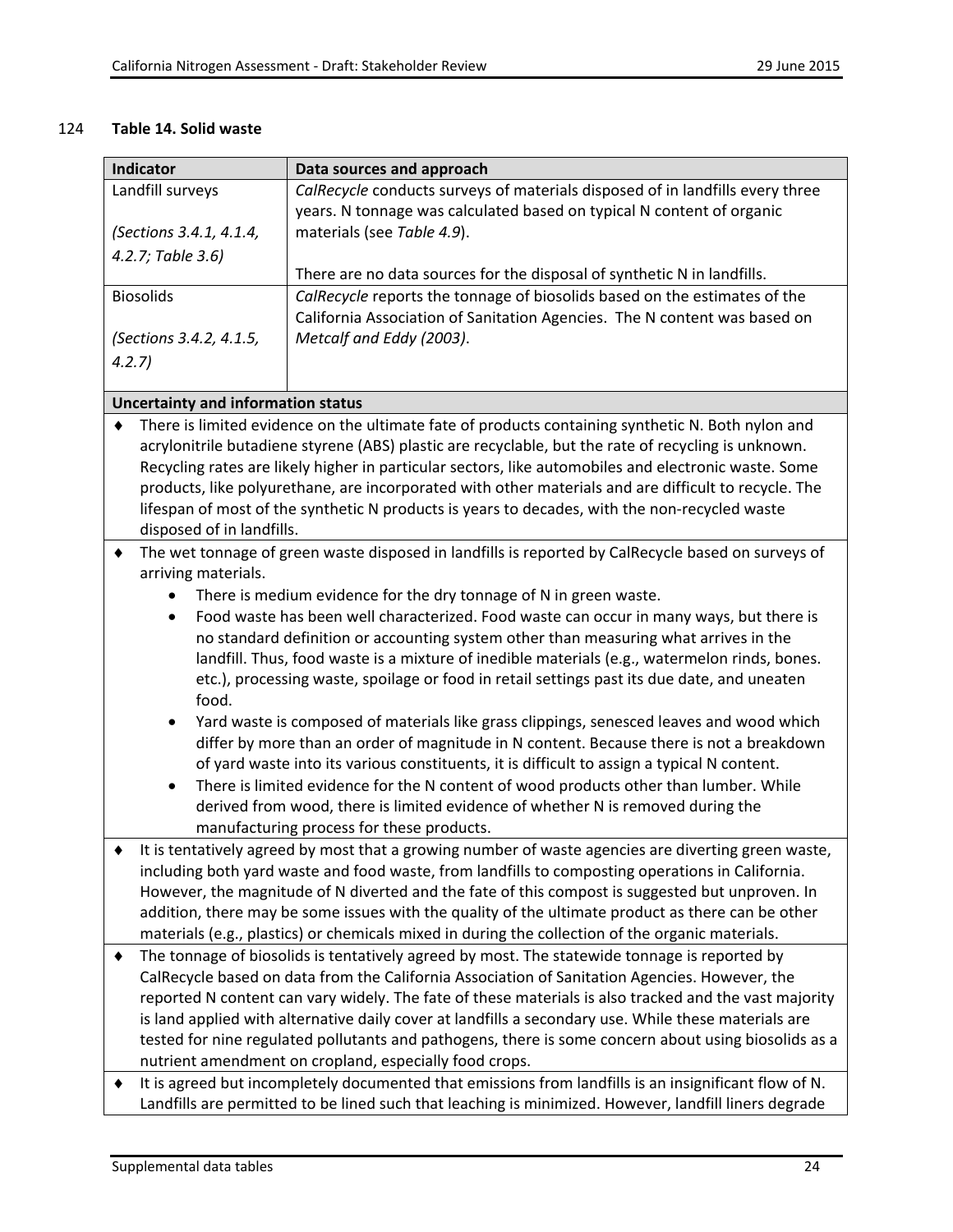over time and may leak N rich effluent into groundwater. Because liner leaks form thin plumes of  $NO<sub>3</sub>$ , they are often difficult to detect with monitoring equipment. It is well established that emissions of  $N_2O$  are fairly insignificant. However, the magnitude will depend on the type of cover used to control nuisance. Therefore, the most likely fates of N in a landfill should be storage or denitrification to N<sub>2</sub>. There is limited evidence for N<sub>2</sub> emissions, although in their compilation of Air Pollution Emission Factors (AP42), the EPA suggests as much as 5% of landfill gas is  $N_2$ . Based on the reported amount of landfill gas in the California Air Resources Board Greenhouse Gas Emission Inventory, landfill N<sub>2</sub> emissions would be over 200 Gg N yr<sup>-1</sup> at 5% N<sub>2</sub> emissions, significantly higher than our estimate of landfill storage.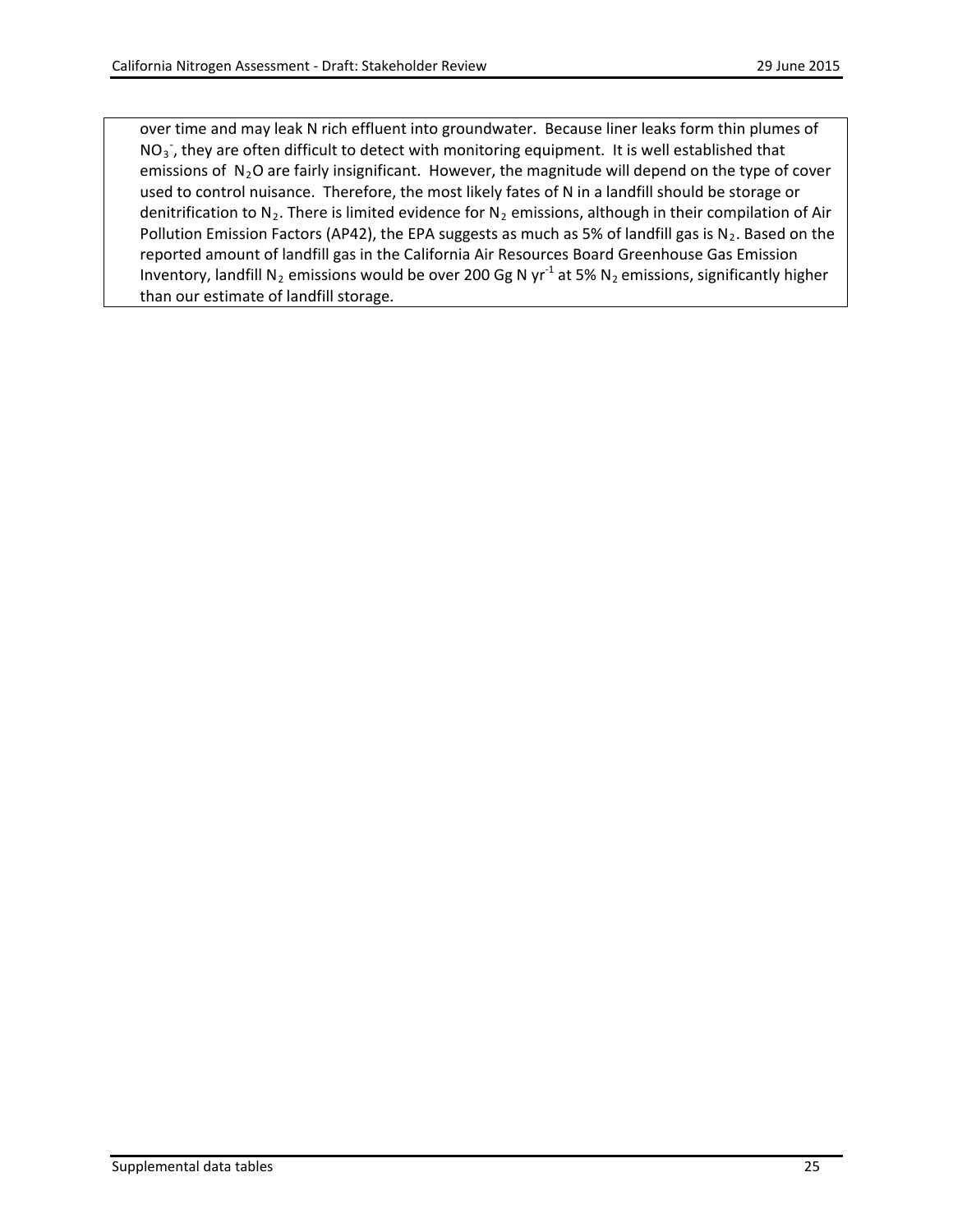## 125 **Table 15. Manure**

| <b>Indicator</b><br>Data sources and approach                                                                                                                                              |                                                                                                                                                          |  |  |
|--------------------------------------------------------------------------------------------------------------------------------------------------------------------------------------------|----------------------------------------------------------------------------------------------------------------------------------------------------------|--|--|
| Manure production<br>Manure production can be estimated directly based on standard values from                                                                                             |                                                                                                                                                          |  |  |
|                                                                                                                                                                                            | the American Society of Agricultural Engineers (ASAE) or as the difference                                                                               |  |  |
| (Sections 3.2.1, 4.1.3,                                                                                                                                                                    | between estimated feed demand from ASAE and the measured production of                                                                                   |  |  |
| animal products (see Table 4.6).<br>4.2.6                                                                                                                                                  |                                                                                                                                                          |  |  |
| Manure composting                                                                                                                                                                          | The CalRecycle Solid Waste Information System provides information on the                                                                                |  |  |
|                                                                                                                                                                                            | location of and types of materials used at composting facilities, but not                                                                                |  |  |
| (Section 3.2.2)                                                                                                                                                                            | information on tonnages of materials actually composted.                                                                                                 |  |  |
|                                                                                                                                                                                            |                                                                                                                                                          |  |  |
| Gaseous emissions                                                                                                                                                                          | Livestock NH <sub>3</sub> emissions were based on livestock populations reported in the                                                                  |  |  |
|                                                                                                                                                                                            | USDA Agricultural Census and emission rates in EPA (2004).                                                                                               |  |  |
| (Sections 4.1.3, 4.1.7,                                                                                                                                                                    |                                                                                                                                                          |  |  |
| 4.2.6                                                                                                                                                                                      |                                                                                                                                                          |  |  |
| Fertilization with                                                                                                                                                                         | There are no data sources for the actual use of manure as fertilizer.                                                                                    |  |  |
| manure                                                                                                                                                                                     |                                                                                                                                                          |  |  |
|                                                                                                                                                                                            |                                                                                                                                                          |  |  |
| (Sections 3.1.2, 4.1.2,                                                                                                                                                                    |                                                                                                                                                          |  |  |
| 4.2.4)                                                                                                                                                                                     |                                                                                                                                                          |  |  |
| <b>Uncertainty and information status</b>                                                                                                                                                  |                                                                                                                                                          |  |  |
| ٠                                                                                                                                                                                          | Because of new regulations taking effect in the Central Valley, every regulated dairy will be                                                            |  |  |
|                                                                                                                                                                                            | completing a nutrient management plan (NMP) which aims to track N across the entire dairy                                                                |  |  |
|                                                                                                                                                                                            | operation. While it is still not clear what form these data will be publically available, in theory, the                                                 |  |  |
| NMPs will be an extremely valuable source of information about N. While all flows of N will be<br>quantified, some will be more reliable than others.                                      |                                                                                                                                                          |  |  |
|                                                                                                                                                                                            |                                                                                                                                                          |  |  |
| Manure N production rates depend on the breed of cattle and the efficiency of milk production.<br>٠                                                                                        |                                                                                                                                                          |  |  |
| $\bullet$                                                                                                                                                                                  | There is no comprehensive population numbers by breed. However, in the Central Valley,                                                                   |  |  |
|                                                                                                                                                                                            | the predominant breed is reported as part of nutrient management plans to comply with                                                                    |  |  |
|                                                                                                                                                                                            | the 2007 Waste Discharge Requirements General Order for Existing Milk Cow Dairies.                                                                       |  |  |
| $\bullet$                                                                                                                                                                                  | Using the standard values from the American Society of Agricultural Engineers, the                                                                       |  |  |
| efficiency of dairy production is ~25%. However, if the efficiency were 30%, there would be                                                                                                |                                                                                                                                                          |  |  |
|                                                                                                                                                                                            | 20 Gg N more milk and less manure N produced annually with the same feed intake.                                                                         |  |  |
| The livestock $NH3$ emissions are based on livestock populations and livestock or facility-type specific                                                                                   |                                                                                                                                                          |  |  |
| volatilization rates. While there is high evidence for the populations, there is limited evidence for                                                                                      |                                                                                                                                                          |  |  |
| the $NH3$ emissions from the various types of animals and types of manure management at facilities.                                                                                        |                                                                                                                                                          |  |  |
| While the EPA (2003) methodology attempts to estimate emission rates for the various types of<br>manure management trains, there is limited data on the number of each type of facility in |                                                                                                                                                          |  |  |
| California.                                                                                                                                                                                |                                                                                                                                                          |  |  |
| The extent of organic N use as a primary fertilizing material or as a soil amendment is largely                                                                                            |                                                                                                                                                          |  |  |
| ٠                                                                                                                                                                                          |                                                                                                                                                          |  |  |
|                                                                                                                                                                                            | speculative. Sales of organic N products are not tracked and data on distribution and rates of use for<br>all organic N sources are largely unavailable. |  |  |
|                                                                                                                                                                                            | Potential manure production is calculated based on dairy herd sizes for several counties as                                                              |  |  |
| part of their annual Agricultural Commissioners' report. The ultimate fate of this dairy                                                                                                   |                                                                                                                                                          |  |  |
| manure is unknown, but it is likely composted to some degree either before or after sale                                                                                                   |                                                                                                                                                          |  |  |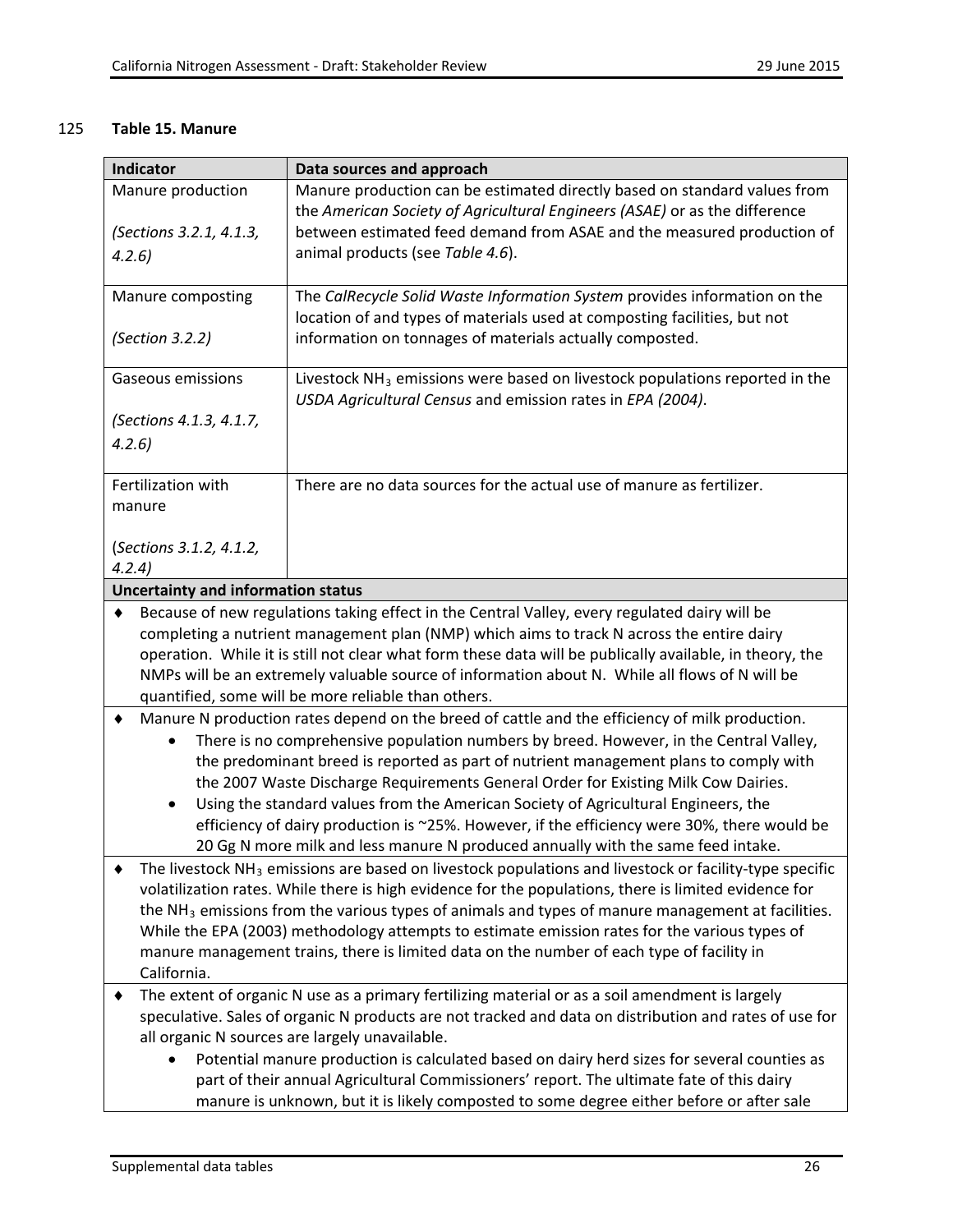and used as an organic amendment.

- Manure from beef feedlots (Harris Ranch and Imperial County) is very likely composted and sold as fertilizer. Composting facilities require permits from CalRecycle and the facility locations and maximum tonnages of materials are available in the Solid Waste Information System. However, the actual amounts and types of materials passing through these facilities are not tracked. Nor is the destination or use of the composted product tracked.
- Manure applications on cropland, based on regulations of the Central Valley Regional Water Quality Control Board, are limited to between 1.4 and 1.65 times crop uptake. The amount of manure applied is collected by each dairy for regulatory compliance, but the data are not currently available to the public.
- ♦ Estimating fertilization rates is complicated by the large amount of manure produced in the state. More likely than not, manure N replaces synthetic fertilizer as the source of nutrients for many of the acres of forage crops near dairies. However, it is not clear if this replacement is complete or if these crops still receive some inorganic fertilizer. Further, a large fraction of solid manure appears to be composted to some degree and applied as an organic amendment to soils. The N embodied in the manure may or may not be accounted for as part of nutrient management plans.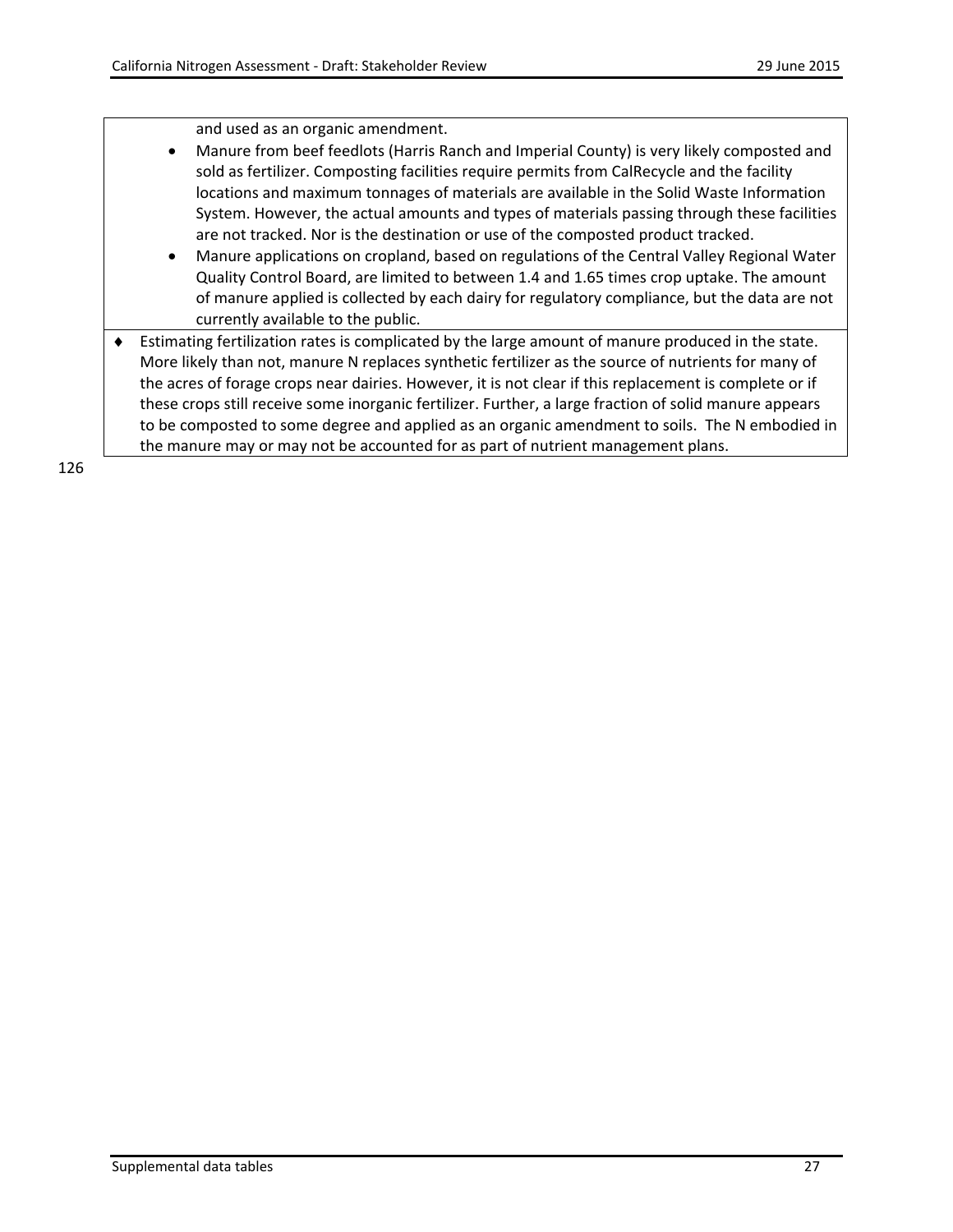## 127 **Table 16. Groundwater nitrogen**

| Compiled public data that reported either the fraction of fertilizer applied, or<br>Leaching fraction and       |                                                                                  |  |
|-----------------------------------------------------------------------------------------------------------------|----------------------------------------------------------------------------------|--|
|                                                                                                                 |                                                                                  |  |
| leaching amount<br>the amount of N leached in irrigated California cropland soils (see Appendix                 |                                                                                  |  |
| $(4.2)$ .                                                                                                       |                                                                                  |  |
| (Sections 4.1.2, 4.2.10;                                                                                        |                                                                                  |  |
| Appendix 4.2)                                                                                                   |                                                                                  |  |
|                                                                                                                 |                                                                                  |  |
| Denitrification<br>Denitrification was estimated with 3 approaches: 1) assuming a half life of                  |                                                                                  |  |
| (Sections 4.1.9, 4.2.10)                                                                                        | nitrate of 80 years (Landon et al. 2011) and historical estimates of N inputs to |  |
| groundwater, 2) multiplying estimates of the volume of groundwater                                              |                                                                                  |  |
| recharge (DWR 2003) by a fixed denitrification rate of 0.04 mg N L-1 yr-1                                       |                                                                                  |  |
| (Landon et al. 2011), 3) assuming a fixed fraction of N inputs to groundwater                                   |                                                                                  |  |
|                                                                                                                 |                                                                                  |  |
| is denitrified (Seitzinger et al. 2006, Leip et al. 2011).                                                      |                                                                                  |  |
| <b>Uncertainty and information status</b>                                                                       |                                                                                  |  |
| Leaching of N occurs when excess water transports excess N below the rooting zone. The mass                     |                                                                                  |  |
| balance calculated the load of N in leaching in two ways: (1) multiplying measured N concentrations             |                                                                                  |  |
| in the leachate by the modeled volume of recharge volume and (2) calculating the mean of the                    |                                                                                  |  |
| percentage of applied fertilizer that was reported as leaching. These two metrics differed by 120 Gg,           |                                                                                  |  |
| which is one of the largest sources of uncertainty in the mass balance. Assuming only a small soil              |                                                                                  |  |
| storage term (5 Gg N yr <sup>-1</sup> ) from repeated sampling of cropland soils 55 years apart and calculating |                                                                                  |  |
| leaching by difference would suggest that the higher estimate calculated with method 1 is the                   |                                                                                  |  |
| better estimate.                                                                                                |                                                                                  |  |
| There is limited evidence for the fraction of fertilizer that leaches and the N concentration in                |                                                                                  |  |
| leachate, but these measurements are typically made completely independent of each other. Both                  |                                                                                  |  |
| of these measurements vary both in time and space based on the crop type, soil characteristics, and             |                                                                                  |  |
| agronomic practices. In many mass balances, the leaching term is calculated by difference because               |                                                                                  |  |
| of the difficulty in measuring it.                                                                              |                                                                                  |  |
| The sampling of groundwater wells for $NO3$ is not a random sample of groundwater basins which<br>٠             |                                                                                  |  |
| could bias the estimates of the total amount of N in groundwater. If the samples were more likely to            |                                                                                  |  |
| be taken in areas with $NO3$ contamination or at shallower depths, the estimate of the median                   |                                                                                  |  |
| groundwater concentration would be higher than the actual median.                                               |                                                                                  |  |
| While there were multiple approaches to estimating groundwater denitrification, there are                       |                                                                                  |  |
| relatively few measurements from California to choose which approach is preferable. Therefore,                  |                                                                                  |  |
| the estimate of this flow is tentatively agreed by most.                                                        |                                                                                  |  |
| Drainage can affect the fate of N leaching through soils. The presence of drainage can divert<br>٠              |                                                                                  |  |
| recharge to surface water instead of groundwater, leading to an overestimate of the N flow to                   |                                                                                  |  |
| groundwater. However, there is low agreement on how to define and survey drainage.                              |                                                                                  |  |
| The most recent national estimate of drained land suggests that over 1 million ha are present in<br>٠           |                                                                                  |  |
| California (Pavelis 1987), however it is unclear what the exact definition of "drainage" is. The                |                                                                                  |  |
| acreage with subsurface drainage is likely considerably lower than this estimate, largely                       |                                                                                  |  |
| concentrated in Imperial County and in the west side of the San Joaquin Valley. While there is no               |                                                                                  |  |
| centralized database mapping the location of drained lands, it is likely that tile drained lands                |                                                                                  |  |
| predominantly occur in these closed basins with no drainage to the ocean. With the exception of                 |                                                                                  |  |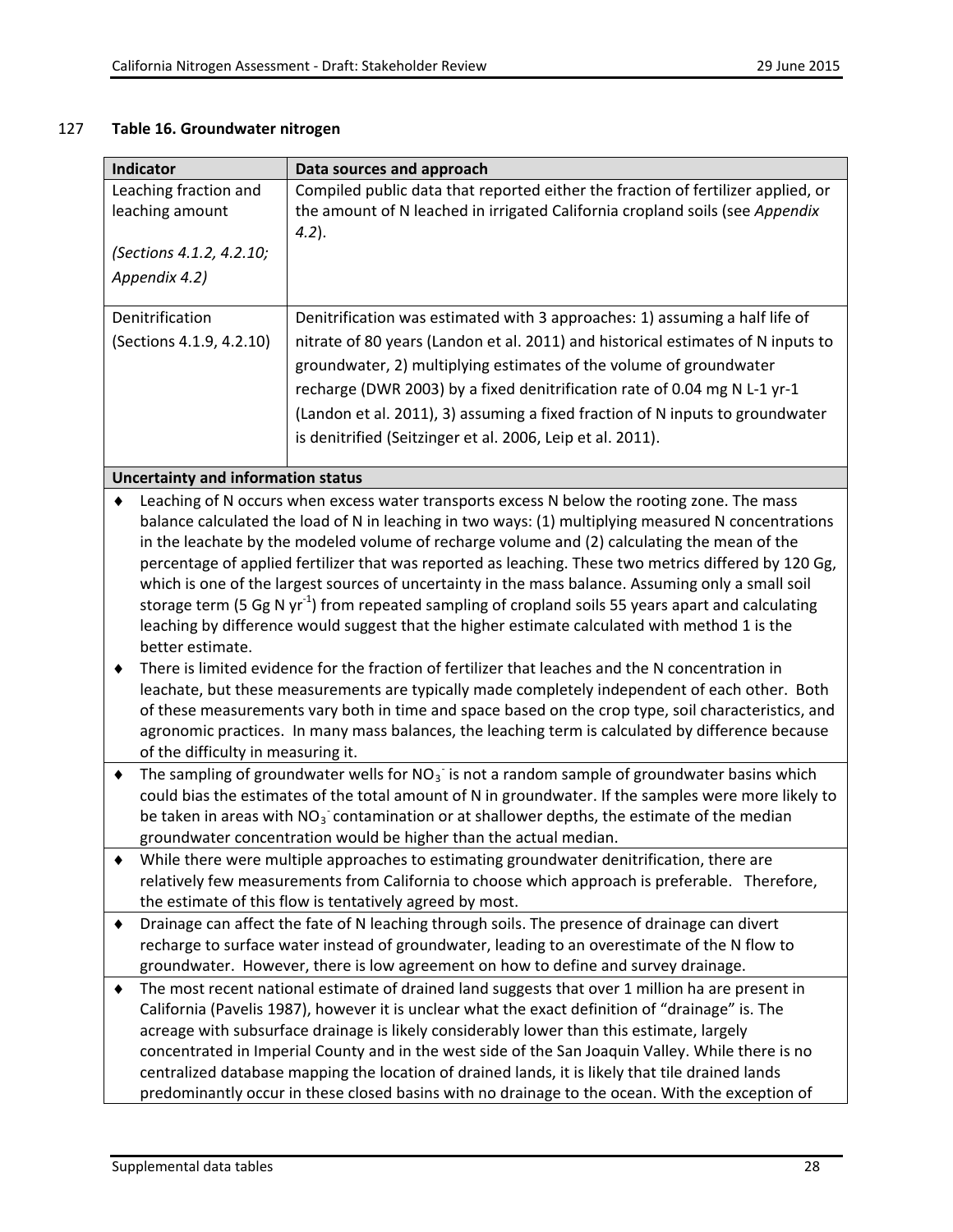the Grasslands Bypass project, it is very unlikely that there are any other major sources of NO<sub>3</sub><sup>-</sup> to rivers from subsurface tile drainage in California.

- ◆ It is very likely that surface agricultural drains are a major source of NO<sub>3</sub><sup>-</sup> to rivers in California as some of the highest concentrations of NO<sub>3</sub> (reported in Kratzer et al. 2011, Sobota et al. 2009) were observed in small creeks that are dominated by irrigation return flows during the summer (e.g., Orestimba Creek).
- ♦ We assumed no transport of N between surface water and groundwater. While it is well established that water flows bi-directionally between rivers and groundwater in California, there is limited evidence for the magnitude of N transport. It is also well established that the hyporheic zone, where groundwater and surface water meet, is a particularly active location for N transformations such as denitrification.
- $\blacklozenge$  See also Nitrous oxide (N<sub>2</sub>O) and dinitrogen (N<sub>2</sub>) gas (Table 5)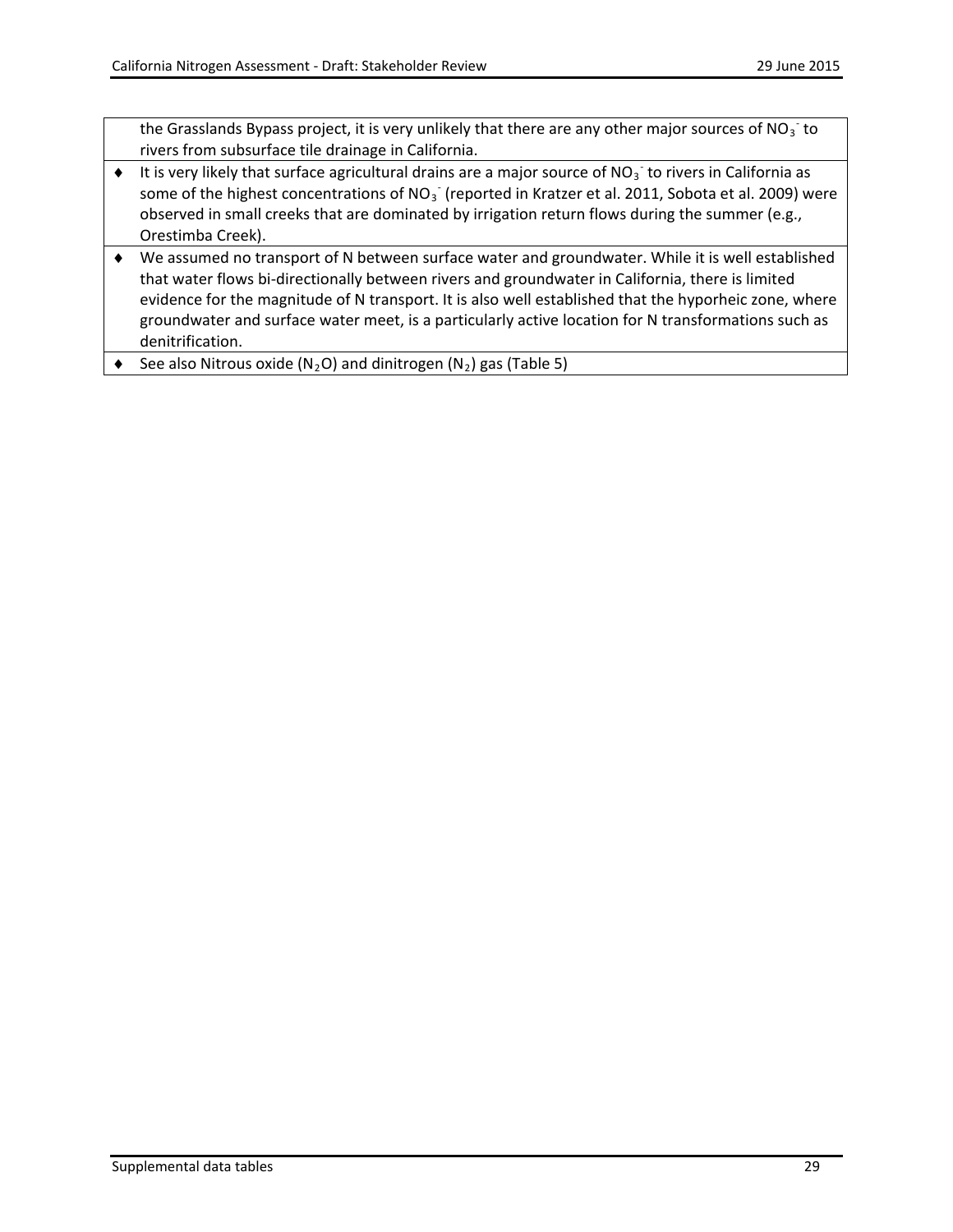## 128 **Table 17. Surface water nitrogen**

| <b>Indicator</b><br>Data sources and approach                                                                                                                                                   |                                                                                                                                                                                                  |  |  |
|-------------------------------------------------------------------------------------------------------------------------------------------------------------------------------------------------|--------------------------------------------------------------------------------------------------------------------------------------------------------------------------------------------------|--|--|
| For large rivers in California, N concentrations and flow data are monitored by<br>River discharge N                                                                                            |                                                                                                                                                                                                  |  |  |
|                                                                                                                                                                                                 | the US Geological Survey (USGS). While the flow data is typically measured                                                                                                                       |  |  |
| (Sections 4.1.8, 4.2.9)                                                                                                                                                                         | hourly, the N concentrations are measured weekly to monthly. Thus, the N                                                                                                                         |  |  |
|                                                                                                                                                                                                 | load is calculated by modeling (e.g., LOADEST) to be able to infer the values in                                                                                                                 |  |  |
|                                                                                                                                                                                                 | between sampling points. For California, published sources with river N                                                                                                                          |  |  |
|                                                                                                                                                                                                 | discharge data include Sobota et al. 2009, Schaefer et al. 2009, and Kratzer et                                                                                                                  |  |  |
|                                                                                                                                                                                                 | al. 2011.                                                                                                                                                                                        |  |  |
|                                                                                                                                                                                                 |                                                                                                                                                                                                  |  |  |
|                                                                                                                                                                                                 | N discharge in smaller watersheds is monitored sporadically around the state,                                                                                                                    |  |  |
|                                                                                                                                                                                                 | but two potential sources of data are the Surface Water Ambient Monitoring<br>Program of the State Water Resources Control Board and the California Water                                        |  |  |
|                                                                                                                                                                                                 | Quality Monitoring Collaboration Network.                                                                                                                                                        |  |  |
| N retention                                                                                                                                                                                     | Rivers and lakes have the ability to retain N. That, is N flowing in from rivers                                                                                                                 |  |  |
|                                                                                                                                                                                                 | does not flow back out. Retention can be estimated by mass balance (i.e., the                                                                                                                    |  |  |
| (Sections 4.1.8, 4.2.9,                                                                                                                                                                         | difference in N inputs to rivers and the N load carried to the ocean).                                                                                                                           |  |  |
| 4.2.11)                                                                                                                                                                                         | Retention can be partitioned into gas losses and burial in sediment based on                                                                                                                     |  |  |
| global estimates of denitrification (Seitzinger et al. 2006).                                                                                                                                   |                                                                                                                                                                                                  |  |  |
| <b>Uncertainty and information status</b>                                                                                                                                                       |                                                                                                                                                                                                  |  |  |
|                                                                                                                                                                                                 | The N load in major rivers in California is well established.                                                                                                                                    |  |  |
| $\bullet$                                                                                                                                                                                       | Bias in the LOADEST model used to calculate annual N loading from periodic water samples                                                                                                         |  |  |
|                                                                                                                                                                                                 | is a minor source of uncertainty. In general, the model tends to overestimate at low flows                                                                                                       |  |  |
|                                                                                                                                                                                                 | and underestimate at high flows.                                                                                                                                                                 |  |  |
| ٠                                                                                                                                                                                               | A larger source of uncertainty is inter-annual variability. Unlike agricultural production and                                                                                                   |  |  |
| fossil fuel combustion which vary by less than 25% from year to year, river N loads fluctuate                                                                                                   |                                                                                                                                                                                                  |  |  |
|                                                                                                                                                                                                 | dramatically; largely related to variability in precipitation. Based on the data for 1975-2004                                                                                                   |  |  |
|                                                                                                                                                                                                 | in Kratzer et al. (2011), there is a 5 fold difference in the Sacramento and Santa Ana Rivers                                                                                                    |  |  |
|                                                                                                                                                                                                 | and a 10 fold difference in the San Joaquin River between the highest and lowest annual                                                                                                          |  |  |
| loading value.                                                                                                                                                                                  |                                                                                                                                                                                                  |  |  |
| ٠                                                                                                                                                                                               | While the major rivers in California are monitored by the USGS, many of the small coastal<br>watersheds are not. There is no centralized database for water quality monitoring by other agencies |  |  |
|                                                                                                                                                                                                 |                                                                                                                                                                                                  |  |  |
| or non-governmental organizations. The Surface Water Ambient Monitoring Program at the State<br>Water Resources Control Board and the California Water Quality Monitoring Collaboration Network |                                                                                                                                                                                                  |  |  |
| are potential sources of data, but were not used in the mass balance calculations.                                                                                                              |                                                                                                                                                                                                  |  |  |
| There is high potential for N storage in California reservoirs, however information is limited and                                                                                              |                                                                                                                                                                                                  |  |  |
| differences in calculations make broad generalizations difficult. While the buildup of sediment in                                                                                              |                                                                                                                                                                                                  |  |  |
| reservoirs is well-established, the fate of N in reservoirs is speculative.                                                                                                                     |                                                                                                                                                                                                  |  |  |
| The most common approach to examining the effects of reservoirs on N is to calculate N                                                                                                          |                                                                                                                                                                                                  |  |  |
| retention as riverine N inputs minus dissolved N outputs. Thus, both sedimentation and                                                                                                          |                                                                                                                                                                                                  |  |  |
| denitrification contribute to N retention.                                                                                                                                                      |                                                                                                                                                                                                  |  |  |
| Harrison et al (2009) reported N retention an order of magnitude higher in reservoirs<br>٠                                                                                                      |                                                                                                                                                                                                  |  |  |
| compared to lakes.                                                                                                                                                                              |                                                                                                                                                                                                  |  |  |
| There is high potential for denitrification in reservoirs, but there are relatively few empirical<br>٠                                                                                          |                                                                                                                                                                                                  |  |  |
| studies separating N retention between sediment burial and denitrification. The most                                                                                                            |                                                                                                                                                                                                  |  |  |
| thorough review of denitrification (Seitzinger et al. 2006) lumps lakes and reservoirs                                                                                                          |                                                                                                                                                                                                  |  |  |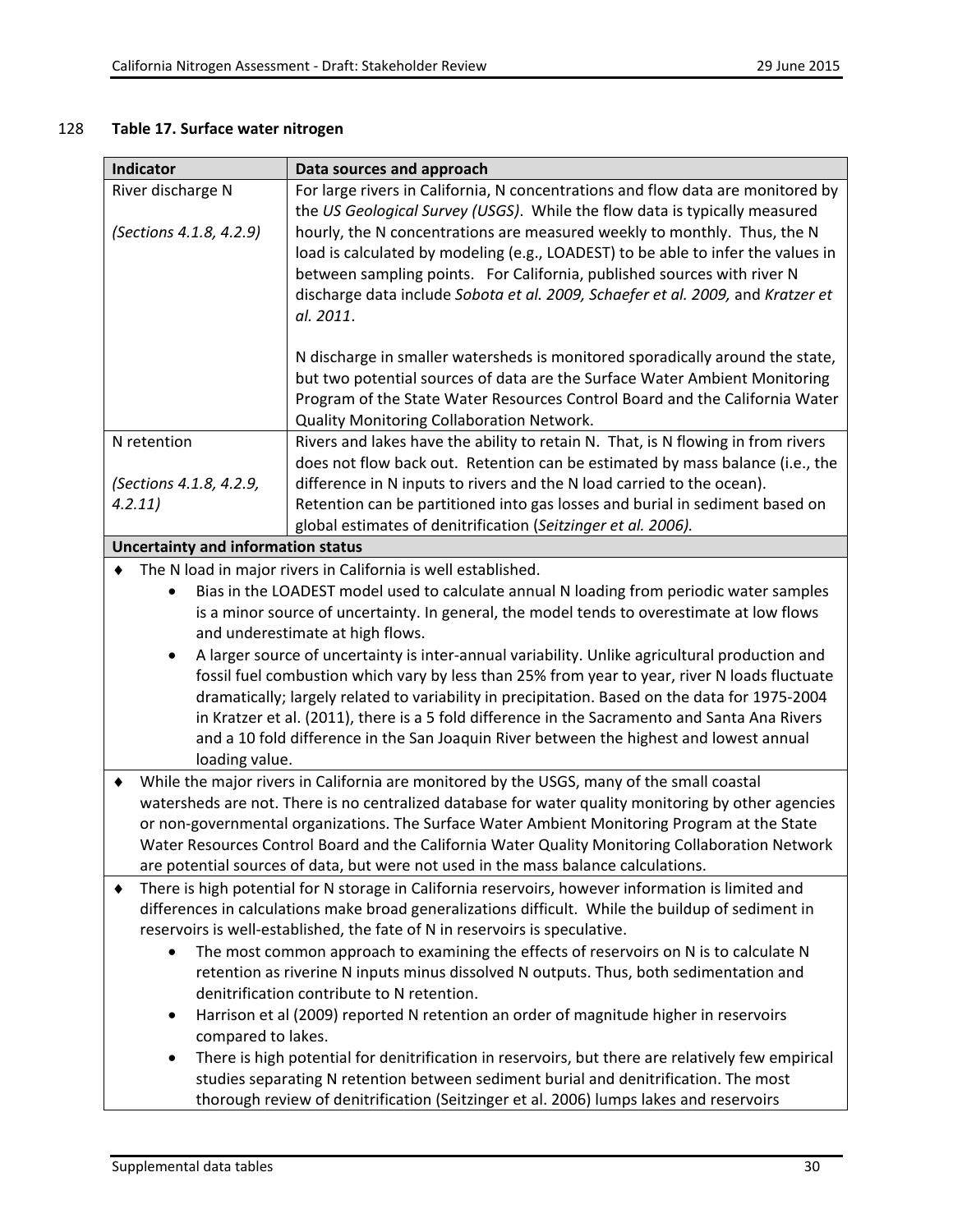together. However, if N retention is 10 times higher in reservoirs, it is not clear if denitrification would be similarly higher.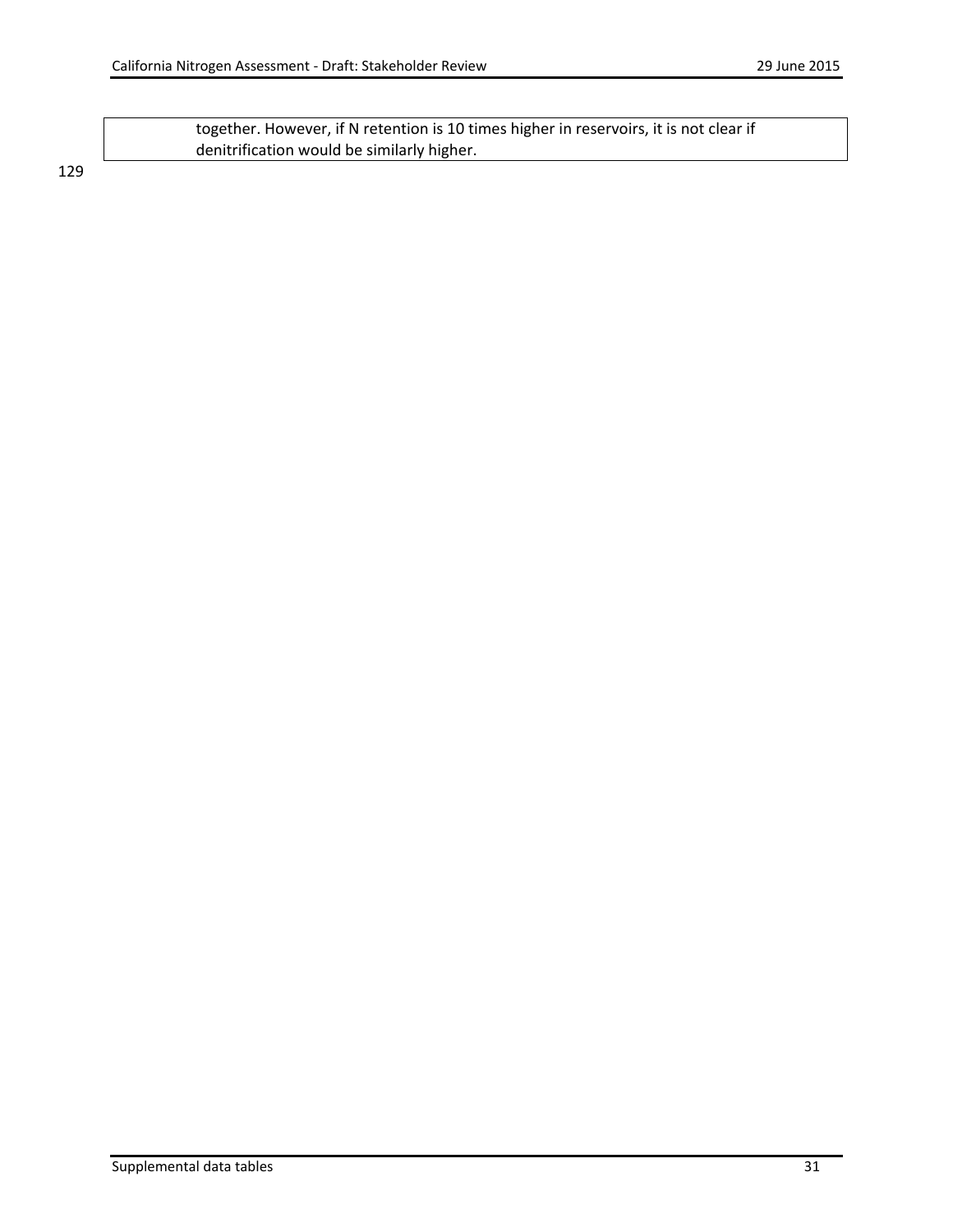## 130 **Table 18. Dissolved nitrogen in waste discharge**

| Indicator                                                                                                                                                                                                                                                                                                                                                                                                                                                                                            | Data sources and approach                                                                                                                                                                                                                                                                       |  |
|------------------------------------------------------------------------------------------------------------------------------------------------------------------------------------------------------------------------------------------------------------------------------------------------------------------------------------------------------------------------------------------------------------------------------------------------------------------------------------------------------|-------------------------------------------------------------------------------------------------------------------------------------------------------------------------------------------------------------------------------------------------------------------------------------------------|--|
| N discharge                                                                                                                                                                                                                                                                                                                                                                                                                                                                                          | The flow of effluent and N concentration are monitored by most regulated                                                                                                                                                                                                                        |  |
|                                                                                                                                                                                                                                                                                                                                                                                                                                                                                                      | dischargers in the state. The data are available from the Regional Water                                                                                                                                                                                                                        |  |
| (Sections 3.4.2, 4.1.5,                                                                                                                                                                                                                                                                                                                                                                                                                                                                              | Quality Control Boards, but often only in hard copy at regional offices. For                                                                                                                                                                                                                    |  |
| 4.2.7; Figure 4.8)                                                                                                                                                                                                                                                                                                                                                                                                                                                                                   | dischargers to surface water the US EPA should also receive the same data,                                                                                                                                                                                                                      |  |
|                                                                                                                                                                                                                                                                                                                                                                                                                                                                                                      | but access to this information is unclear.                                                                                                                                                                                                                                                      |  |
| <b>Uncertainty and information status</b>                                                                                                                                                                                                                                                                                                                                                                                                                                                            |                                                                                                                                                                                                                                                                                                 |  |
| agency.                                                                                                                                                                                                                                                                                                                                                                                                                                                                                              | In California, there are approximately 900 regulated wastewater treatment facilities that discharge<br>to land or surface water. Availability of monitoring data varies and is dependent on the permitting                                                                                      |  |
| In practice, the Regional Water Quality Control Boards issue permits regardless of the<br>location of discharge, even though discharge to surface waters is regulated by the Clean<br>Water Act under the authority of the US EPA.                                                                                                                                                                                                                                                                   |                                                                                                                                                                                                                                                                                                 |  |
| Surface water permits (i.e., National Pollutant Discharge Elimination System (NPDES)) are<br>$\bullet$<br>renewed every five years and typically have more extensive monitoring compared to the<br>land discharge permits (Waste Discharge Requirement NON15) subject to the California<br>Water Code.                                                                                                                                                                                               |                                                                                                                                                                                                                                                                                                 |  |
| $\bullet$                                                                                                                                                                                                                                                                                                                                                                                                                                                                                            | Almost 300 facilities have permits to discharge to surface water (including the Pacific<br>Ocean), but this includes 44 of the 50 largest facilities in the state. As there are typically<br>more stringent regulatory and monitoring requirements for facilities that discharge to             |  |
|                                                                                                                                                                                                                                                                                                                                                                                                                                                                                                      | surface water, there is more evidence for the N discharge from large facilities compared to<br>small facilities. However, the data in Figure 4.8 suggest that there is a strong relationship<br>between size of facility and N discharge across the 5 order of magnitude range in facility size |  |
| ٠                                                                                                                                                                                                                                                                                                                                                                                                                                                                                                    | Currently, only Region 2 (San Francisco Bay) has an electronic database that provides easy<br>access to monitoring data for wastewater treatment plants, although most other regions<br>are aiming for this in the near future.                                                                 |  |
| ٠<br>wastewater engineering textbooks.                                                                                                                                                                                                                                                                                                                                                                                                                                                               | N concentrations in wastewater discharge are well established with ranges of values published in                                                                                                                                                                                                |  |
|                                                                                                                                                                                                                                                                                                                                                                                                                                                                                                      | The frequency of monitoring (monthly) for most facilities is largely sufficient for estimating<br>N loads. San Francisco is the only large city that has mixed stormwater and sewage<br>treatment which results in dramatically different flows in winter and summer.                           |  |
|                                                                                                                                                                                                                                                                                                                                                                                                                                                                                                      | Most facilities without N removal treatment only measure ammonia, resulting in limited<br>evidence for the concentration of other forms of N. Based on the available data, nitrate and<br>organic N contribute 10-20% of the total N discharge.                                                 |  |
|                                                                                                                                                                                                                                                                                                                                                                                                                                                                                                      | Facilities with N treatment, typically only measure $NO3$ . There is limited evidence for the<br>amount of dissolved N that is actually removed. While the technology exists to remove up<br>to ~80% of the N, in many cases facilities are only converting $NH3$ to $NO3$ without              |  |
|                                                                                                                                                                                                                                                                                                                                                                                                                                                                                                      | converting significant quantities of N to inert $N_2$ gas. On average, the $NO_3^-$ concentrations at<br>facilities in California with N treatment were 66% less than the NH <sub>3</sub> concentration at<br>facilities without N treatment, but there was high variability among facilities.  |  |
| Food processors also discharge N, predominantly as organic N. Like wastewater treatment plants,<br>these facilities are considered point sources and can be authorized to discharge to surface water<br>with a NPDES permit, to land with a NON15 permit, or through industrial stormwater permits.<br>Unlike wastewater treatment plants where there are predictable N concentration values and<br>discharge, food processing facilities vary by orders of magnitude in N concentrations and can be |                                                                                                                                                                                                                                                                                                 |  |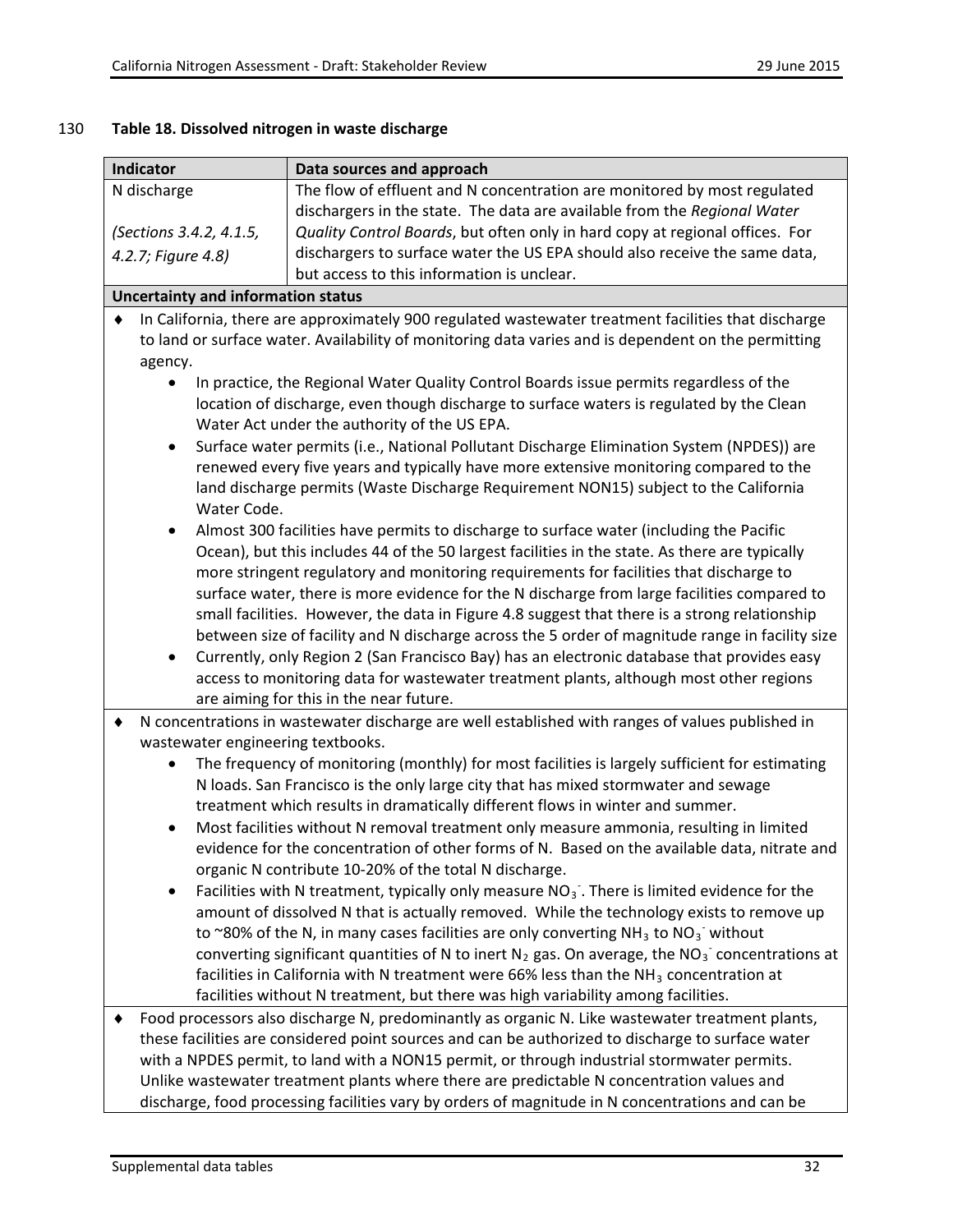|     | highly seasonal in the magnitude of discharge. The monitoring data are less accessible for food<br>processing plants, but the limited evidence suggests that some large processors annually discharge<br>as much organic N as a city of 100,000 people. |
|-----|---------------------------------------------------------------------------------------------------------------------------------------------------------------------------------------------------------------------------------------------------------|
| 131 |                                                                                                                                                                                                                                                         |
| 132 |                                                                                                                                                                                                                                                         |
| 133 |                                                                                                                                                                                                                                                         |
| 134 |                                                                                                                                                                                                                                                         |
| 135 |                                                                                                                                                                                                                                                         |
| 136 |                                                                                                                                                                                                                                                         |
| 137 |                                                                                                                                                                                                                                                         |
| 138 |                                                                                                                                                                                                                                                         |
| 139 |                                                                                                                                                                                                                                                         |
| 140 |                                                                                                                                                                                                                                                         |
| 141 |                                                                                                                                                                                                                                                         |
| 142 |                                                                                                                                                                                                                                                         |
| 143 |                                                                                                                                                                                                                                                         |
| 144 |                                                                                                                                                                                                                                                         |
| 145 |                                                                                                                                                                                                                                                         |
| 146 |                                                                                                                                                                                                                                                         |
| 147 |                                                                                                                                                                                                                                                         |
| 148 |                                                                                                                                                                                                                                                         |
| 149 |                                                                                                                                                                                                                                                         |
| 150 |                                                                                                                                                                                                                                                         |
| 151 |                                                                                                                                                                                                                                                         |
| 152 |                                                                                                                                                                                                                                                         |
| 153 |                                                                                                                                                                                                                                                         |
| 154 |                                                                                                                                                                                                                                                         |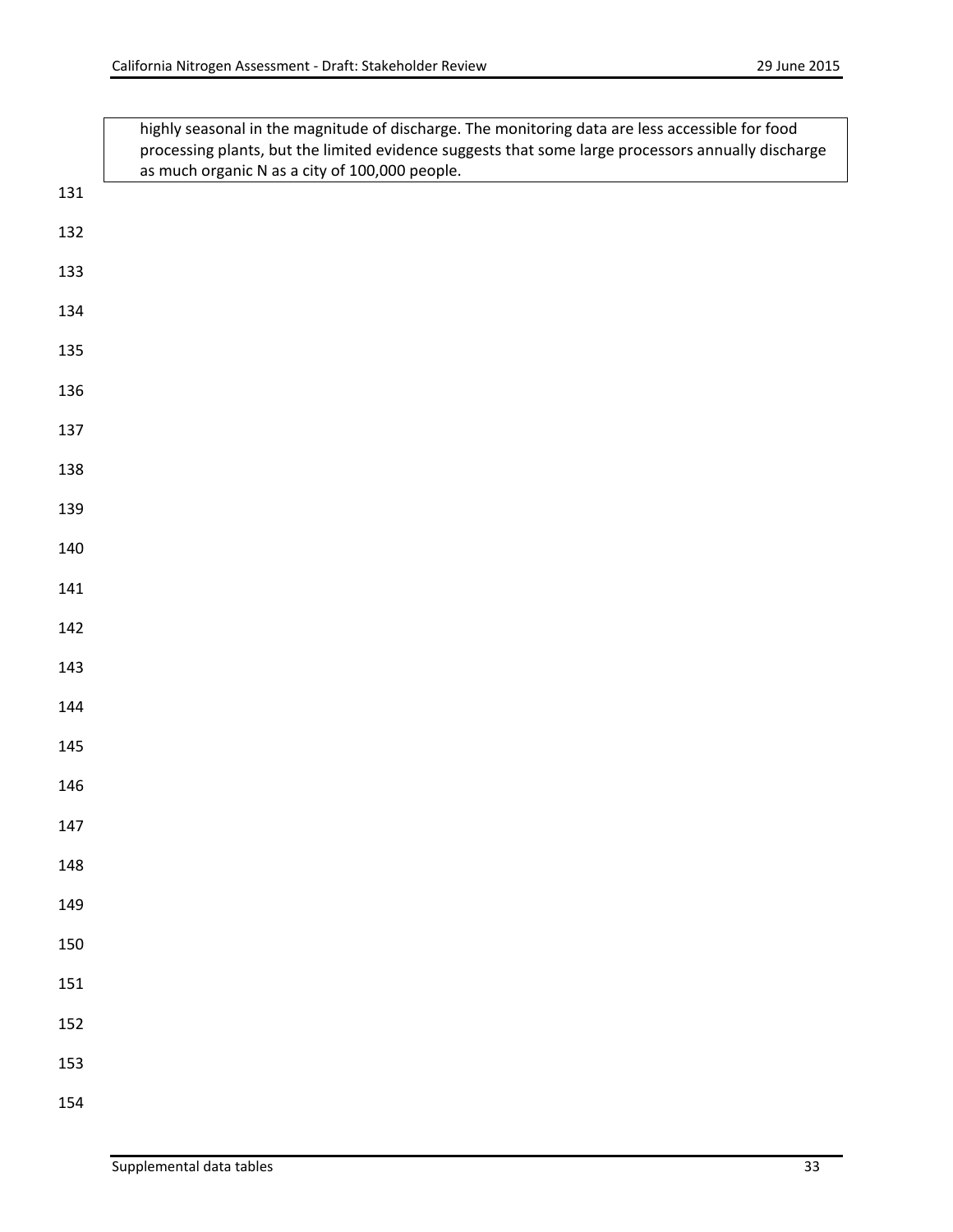# 155 **Table 19. Value of agricultural production**

| Indicator                                 | Data sources and approach                                                                            |  |  |
|-------------------------------------------|------------------------------------------------------------------------------------------------------|--|--|
| Net value-added                           | Net value-added, the sum of production income earned by all factors-of-                              |  |  |
| from crop                                 | production regardless of ownership, was compiled annually from 1980-2010 (USDA                       |  |  |
| production                                | Economic Research Service).                                                                          |  |  |
|                                           | The crop categories are consistent with the groupings of the USDA Economic                           |  |  |
| (Section 5.1.3.1;                         | Research Service. The "Other" category includes oil crops, tobacco, home                             |  |  |
| Figures 5.7 and                           | consumption, 'value of inventory adjustment', and other miscellaneous values.                        |  |  |
| 5.9                                       | Crop categories used here do not directly match those using data from the                            |  |  |
|                                           | USDA NASS (as outlined above) for which we grouped crops according to the                            |  |  |
|                                           | type of nutrition and function provided (see figures $5.2 - 5.5$ ).                                  |  |  |
|                                           |                                                                                                      |  |  |
|                                           | Value added, the gross value of commodities and services produced within a year,                     |  |  |
|                                           | was compared for crop production versus livestock production for years 1980-2010<br>(USDA ERS).      |  |  |
|                                           | Crop production was calculated as the sum of the total value added from all                          |  |  |
|                                           | crop categories minus values for the "other" and "vegetables" category.                              |  |  |
|                                           | Livestock production was calculated as the sum of value added for all                                |  |  |
|                                           | categories of livestock minus the "other" category.                                                  |  |  |
| Net value added                           | Net value-added, the sum of production income earned by all factors-of-                              |  |  |
| from livestock                            | production regardless of ownership, was compiled annually from 1980-2010 (USDA                       |  |  |
| production<br>ERS).                       |                                                                                                      |  |  |
|                                           | The "Other" category is a sum of the net value added from miscellaneous<br>$\bullet$                 |  |  |
| (Section 5.1.3.1;                         | livestock, home consumption, and 'value of inventory adjustment'.                                    |  |  |
| Figure 5.8)                               |                                                                                                      |  |  |
| <b>Uncertainty and information status</b> |                                                                                                      |  |  |
| ٠                                         | The USDA Economics, Statistics, and Market Information System have been collecting annual crop       |  |  |
|                                           | production data, which includes acreage, area harvested, yield, etc., since 1964. This appears to be |  |  |
|                                           | the most comprehensive crop production data available.                                               |  |  |
| $\bullet$                                 | The USDA has been collecting Net Value Added and Net Farm Income by the agricultural sector via      |  |  |
|                                           | the production of goods and services annually since 1949. This is the most comprehensive annual      |  |  |
|                                           | Net Value Added data available by State for each type of crop production as well as livestock        |  |  |
| production.                               |                                                                                                      |  |  |
|                                           |                                                                                                      |  |  |
|                                           |                                                                                                      |  |  |
|                                           |                                                                                                      |  |  |
|                                           |                                                                                                      |  |  |
|                                           |                                                                                                      |  |  |
|                                           |                                                                                                      |  |  |
|                                           |                                                                                                      |  |  |
|                                           |                                                                                                      |  |  |
|                                           |                                                                                                      |  |  |
|                                           |                                                                                                      |  |  |
|                                           |                                                                                                      |  |  |

156

157

158

159

160

161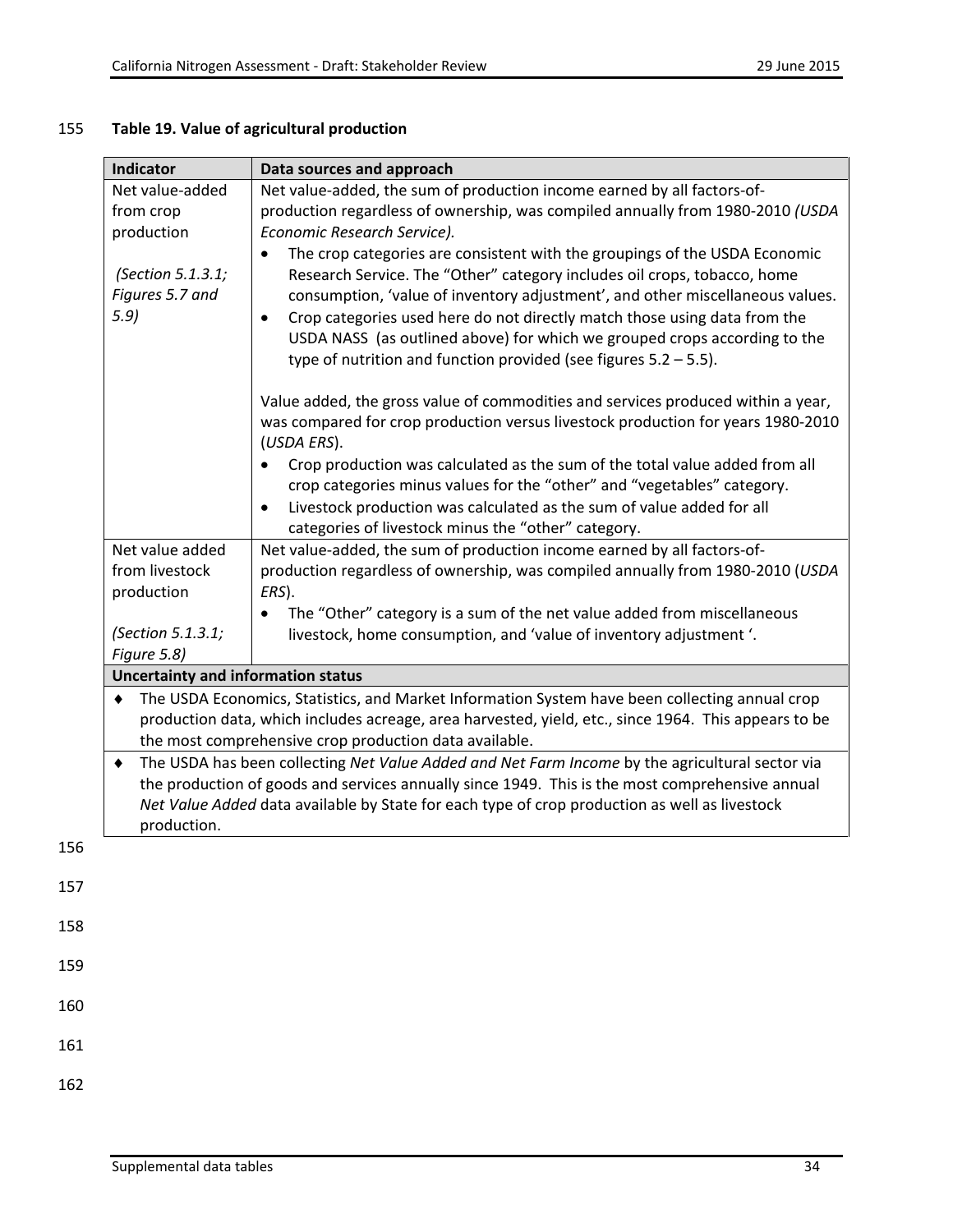## 163 **Table 20. Nitrogen in drinking water**

| Indicator                                                         | Data caveats and sources of uncertainty                                                                                                                                                                                                                                                                                                                                                                                                                                                                                                                                                                                                                                                                                                                                                                                                             |
|-------------------------------------------------------------------|-----------------------------------------------------------------------------------------------------------------------------------------------------------------------------------------------------------------------------------------------------------------------------------------------------------------------------------------------------------------------------------------------------------------------------------------------------------------------------------------------------------------------------------------------------------------------------------------------------------------------------------------------------------------------------------------------------------------------------------------------------------------------------------------------------------------------------------------------------|
| Historic trends in<br>groundwater nitrate<br>(Section 5.2.1.5)    | Despite reporting significant increases in groundwater nitrate over time,<br>Boyle et al. (2012) note that it is difficult to establish accurate historic trends<br>because the data used in their analysis contained a relatively small number of<br>samples prior to 1990 comprised mostly of public supply wells and a large<br>increase in the number of samples from domestic and irrigation wells at<br>dairies beginning in 2007. Since public supply wells tend to be deeper and<br>have somewhat lower nitrate concentrations than the shallow wells used for<br>domestic and agricultural purposes, this change in data sources would tend to<br>exaggerate the increasing trend particularly after 2007 (Figure 5.2.8).<br>Acknowledging this caveat, the overall trend was still increasing throughout<br>the study area prior to 2007. |
| Future projections of<br>groundwater nitrate<br>(Section 5.2.1.5) | The nitrate transport model projections reported by Bolye et al. (2012)<br>suggest that groundwater nitrate concentrations will increase in the future,<br>but the data exhibit significant spatial and temporal uncertainty. This<br>uncertainty is due to inherent variability in N loading (i.e. N losses to the<br>environment) across different land use and source types (e.g. agricultural<br>crops, septic systems, manure lagoons). But while the model may not forecast<br>future groundwater nitrate levels with a high degree of accuracy it is still seen<br>as a useful tool for evaluating the impact of alternative land use management<br>scenarios that might be adopted in the future.                                                                                                                                           |
| Proportion of wells<br>with elevated nitrate<br>(Section 5.2.2.2) | In this study by VanDerslice data compiled from the California State Water<br>Resources Control Board suggests that 9.8% of approximately 16,000 wells<br>tested had at least one value greater than the drinking water MCL, and 5.8%<br>had median levels greater than this value (Figure 5.2.11). The proportion of<br>wells with average and maximum values exceeding the MCL and median<br>values > 3 mg nitrate-N $L^{-1}$ also varied across the state (Figures 5.2.12 and<br>5.2.13). These results should be thought of as general indicators, as the wells<br>in this database included many types of wells, some of which were drilled<br>specifically to characterize areas thought to have high nitrate levels.                                                                                                                         |
| Exposure to<br>groundwater nitrate<br>(Section 5.2.2.2)           | While efforts are underway to compile service maps and information on the<br>number of people served by water systems of various sizes (e.g. self-supplied,<br>public and community water systems, etc.), at present such data are very<br>limited for many counties in the state (C. Wolff, personal communication). As<br>such, accurate estimates of the number of people in each county and<br>statewide that are at risk of exposure to high nitrate drinking water are<br>difficult to make at present.                                                                                                                                                                                                                                                                                                                                       |

164

165

166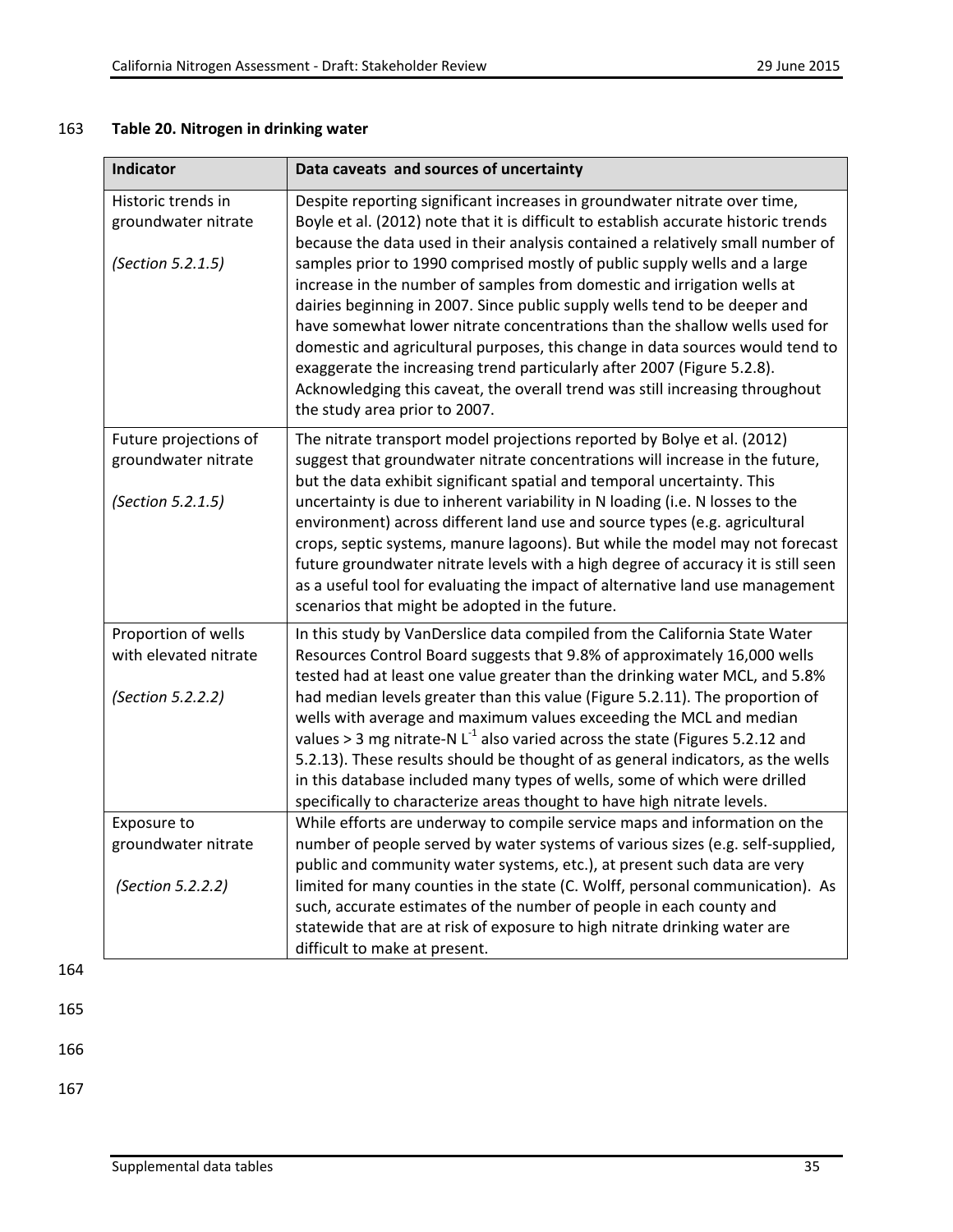## 168 **Table 21. Nitrous oxide emissions from agricultural soils**

| Indicator                                      | Data sources and approach                                                                                                                                                                                                                                                                                                                                                                                                                                                                                                                                                                                                                                                                                                                 |  |  |
|------------------------------------------------|-------------------------------------------------------------------------------------------------------------------------------------------------------------------------------------------------------------------------------------------------------------------------------------------------------------------------------------------------------------------------------------------------------------------------------------------------------------------------------------------------------------------------------------------------------------------------------------------------------------------------------------------------------------------------------------------------------------------------------------------|--|--|
| IPCC Default Emission Factors (EFs) for direct | Reported by IPCC 2006 as part of their guidelines for                                                                                                                                                                                                                                                                                                                                                                                                                                                                                                                                                                                                                                                                                     |  |  |
| and indirect $N_2O$ emissions                  | Tier 1 inventory methods.                                                                                                                                                                                                                                                                                                                                                                                                                                                                                                                                                                                                                                                                                                                 |  |  |
| (Section 5.4.3; Figures 5.4.5)                 |                                                                                                                                                                                                                                                                                                                                                                                                                                                                                                                                                                                                                                                                                                                                           |  |  |
| <b>Uncertainty and information status</b>      |                                                                                                                                                                                                                                                                                                                                                                                                                                                                                                                                                                                                                                                                                                                                           |  |  |
| ٠<br>inventories.                              | The IPCC's default EFs for direct and indirect N2O emissions are derived from a large number of<br>field experiments (>100 studies) conducted globally in recent decades. Considerable variation in<br>experimental N <sub>2</sub> O flux measurements averaged across many environmental conditions, geographic<br>and temporal scales, and cropping systems introduces a high degree of uncertainty in the IPCC<br>default EFs for $N_2O$ . For example, the uncertainty in direct $N_2O$ emissions from agricultural soils<br>ranges from 0.003 - 0.03 kg $N_2O - N$ per kg N applied. Despite this caveat, emissions calculations<br>based on default EFs remains a useful accounting method for national and regional greenhouse gas |  |  |
| 169                                            |                                                                                                                                                                                                                                                                                                                                                                                                                                                                                                                                                                                                                                                                                                                                           |  |  |
| 170                                            |                                                                                                                                                                                                                                                                                                                                                                                                                                                                                                                                                                                                                                                                                                                                           |  |  |
| 171                                            |                                                                                                                                                                                                                                                                                                                                                                                                                                                                                                                                                                                                                                                                                                                                           |  |  |
| 172                                            |                                                                                                                                                                                                                                                                                                                                                                                                                                                                                                                                                                                                                                                                                                                                           |  |  |
| 173                                            |                                                                                                                                                                                                                                                                                                                                                                                                                                                                                                                                                                                                                                                                                                                                           |  |  |
| 174                                            |                                                                                                                                                                                                                                                                                                                                                                                                                                                                                                                                                                                                                                                                                                                                           |  |  |
| 175                                            |                                                                                                                                                                                                                                                                                                                                                                                                                                                                                                                                                                                                                                                                                                                                           |  |  |
| 176                                            |                                                                                                                                                                                                                                                                                                                                                                                                                                                                                                                                                                                                                                                                                                                                           |  |  |
| 177                                            |                                                                                                                                                                                                                                                                                                                                                                                                                                                                                                                                                                                                                                                                                                                                           |  |  |
| 178                                            |                                                                                                                                                                                                                                                                                                                                                                                                                                                                                                                                                                                                                                                                                                                                           |  |  |
| 179                                            |                                                                                                                                                                                                                                                                                                                                                                                                                                                                                                                                                                                                                                                                                                                                           |  |  |
| 180                                            |                                                                                                                                                                                                                                                                                                                                                                                                                                                                                                                                                                                                                                                                                                                                           |  |  |
| 181                                            |                                                                                                                                                                                                                                                                                                                                                                                                                                                                                                                                                                                                                                                                                                                                           |  |  |
| 182                                            |                                                                                                                                                                                                                                                                                                                                                                                                                                                                                                                                                                                                                                                                                                                                           |  |  |
| 183                                            |                                                                                                                                                                                                                                                                                                                                                                                                                                                                                                                                                                                                                                                                                                                                           |  |  |
| 184                                            |                                                                                                                                                                                                                                                                                                                                                                                                                                                                                                                                                                                                                                                                                                                                           |  |  |